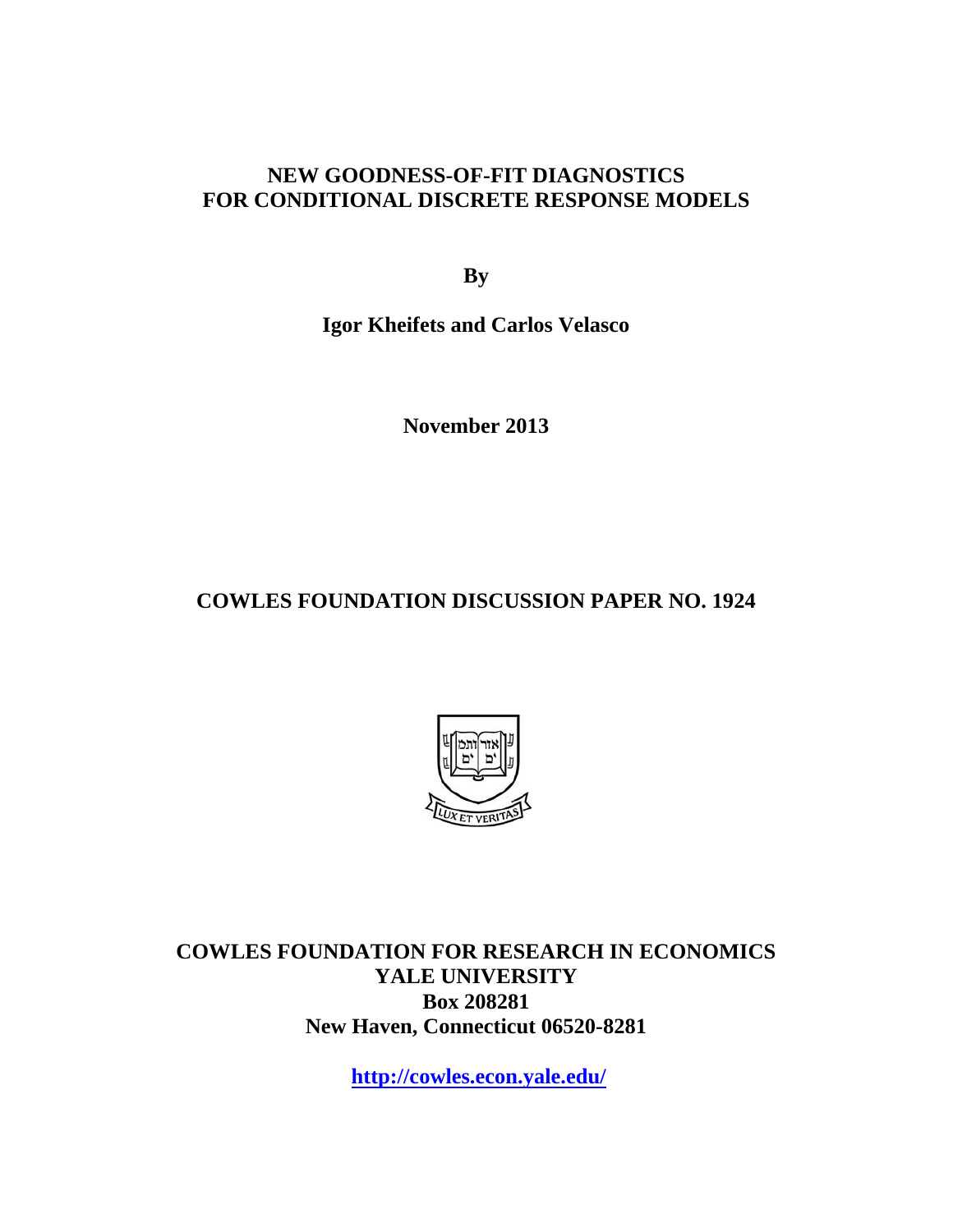# New goodness-of-fit diagnostics for conditional discrete response models<sup>∗</sup>

Igor Kheifets† and Carlos Velasco‡

November 4, 2013

#### Abstract

This paper proposes new specification tests for conditional models with discrete responses. In particular, we can test the static and dynamic ordered choice model specifications, which is key to apply efficient maximum likelihood methods, to obtain consistent estimates of partial effects and to get appropriate predictions of the probability of future events. The traditional approach is based on probability integral transforms of a jittered discrete data which leads to continuous uniform iid series under the true conditional distribution. Then, standard specification testing techniques could be applied to the transformed series, but the extra randomness from jitters affects the power properties of these methods. We investigate in this paper an alternative transformation based only on original discrete data. We analyze the asymptotic properties of goodness-of-fit tests based on this new transformation and explore the properties in finite samples of a bootstrap algorithm to approximate the critical values of test statistics which are model and parameter dependent. We show analytically and in simulations that our approach dominates the traditional approach in terms of power. We apply the new tests to models of the monetary policy conducted by the Federal Reserve.

Keywords: Specification tests, count data, dynamic discrete choice models, conditional probability integral transform.

<sup>\*</sup>We thank Juan Mora for useful comments. Financial support from the Fundación Ramón Areces and from the Spain Plan Nacional de I+D+I (ECO2012-31748) is gratefully acknowledged.

<sup>†</sup>New Economic School, Moscow. Email: ikheifets@nes.ru

<sup>‡</sup>Department of Economics, Universidad Carlos III de Madrid. Email: carlos.velasco@uc3m.es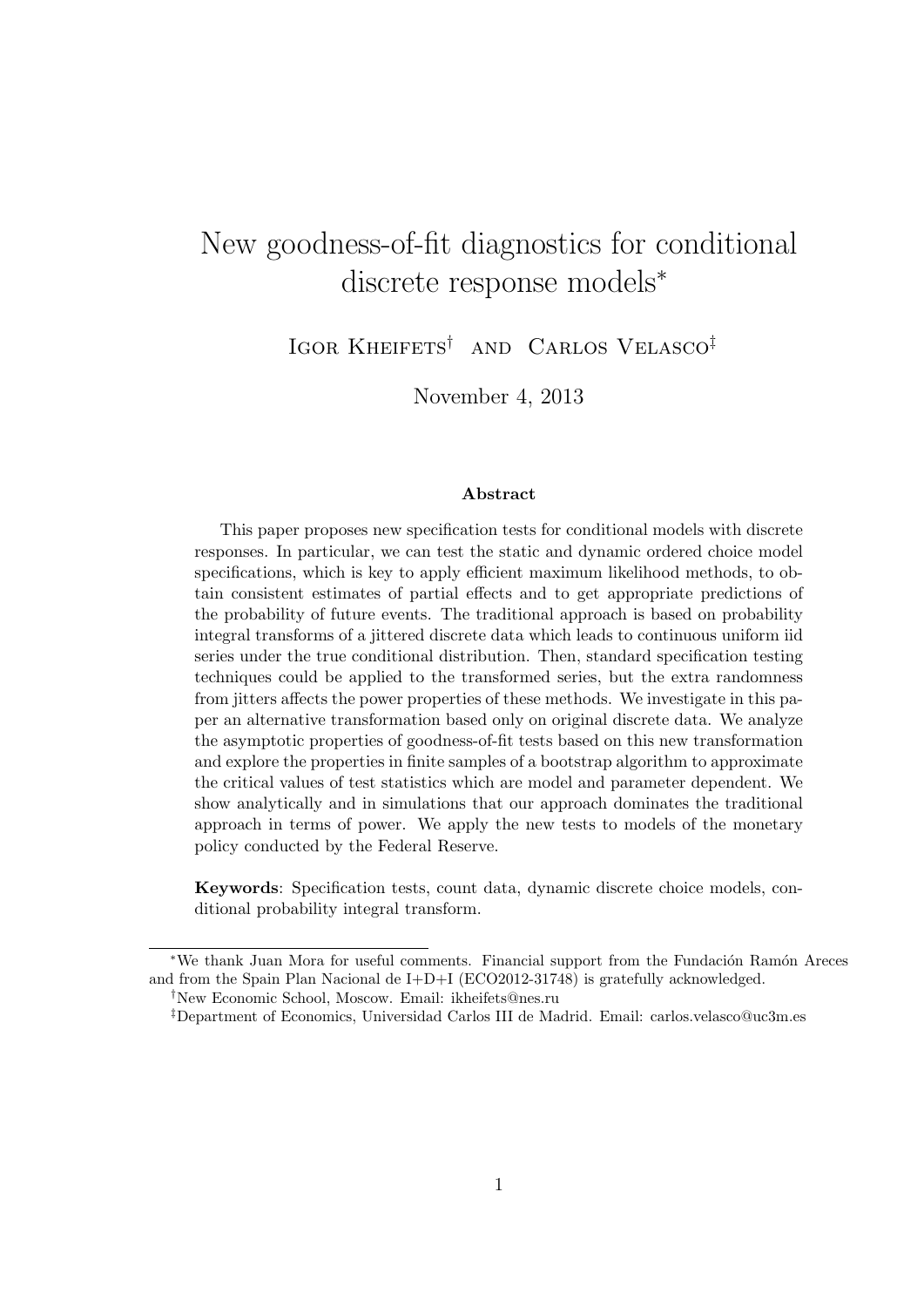# 1 INTRODUCTION

Many statistical models specify the conditional distribution of a discrete response variable given some explanatory variables, including the description of binary, multinomial, ordered choice and count data. We consider both static models with covariates as well as dynamic ordered choice models, where the conditioning information set may include also past information on the discrete variable and a set of (contemporaneous) explanatory variables often appearing in biological and social sciences. These models are applied in sociology, marketing, political science, medicine, transportation planning, economics and finance, see a survey of Greene and Hensher (2010). For example, dynamic models are nowadays very popular in macroeconomic applications, see for instance Hamilton and Jordá (2002), Dolado and Maria-Dolores (2002) and Basu and de Jong (2007) for modeling central banks decisions or Kauppi and Saikkonen (2008) and Startz (2008) for predicting US recessions. Apart from the specification of the conditional information relevant to the problem, the researcher typically has to specify the distribution of the latent continuous errors as well as a link function to summarize regressors information.

Before conducting inference based on such models it is needed some goodness of fit analysis of the chosen model. This is typically implemented through specification tests which establish the suitability of the fitted model by a comparison with a reference distribution, possibly complemented by some independence or uncorrelation residual tests. Suppose we observe the random variables  $\{Y_t, X_t'\}_{t=1}^T$  and consider the information sets  $\Omega_t = \{X_t, Y_{t-1}, X_{t-1}, Y_{t-2}, X_{t-2}, \ldots\}$  for each period  $t = 1, 2, \ldots, T$ . We are interested in testing the null hypothesis that the distribution of  $Y_t$  conditional on  $\Omega_t$  is in the parametric family  $F_{t,\theta}(\cdot | \Omega_t)$ , i.e.

 $H_0: Y_t | \Omega_t \sim F_{t,\theta_0}(\cdot | \Omega_t)$  for some  $\theta_0 \in \Theta, t = 1, 2, \ldots, T$ ,

where  $\Theta \subset \mathbb{R}^m$  is the parameter space, while the alternative hypothesis  $H_1$  for omnibus test would be the negation of  $H_0$ .

We consider a class  $\mathcal{M} \equiv \mathcal{M}(\nu, \mathcal{K})$  of discrete distributions F defined on  $\mathcal{K} =$  $\{1,\ldots,K\}$ , such that  $F(0) = 0$ ,  $P_F(k) := F(k) - F(k-1) \geq \nu > 0$  for  $k \in \mathcal{K}$ and some  $\nu$ , and  $F(K) = 1$ . For conditional distributions, we write  $F_{t,\theta}(\cdot | \Omega_t) \in \mathcal{M}$  if the above definition holds a.s. with the same  $\nu$  and  $\mathcal K$  for every t,  $\Omega_t$  and  $\theta \in \Theta$ . From now on we suppose that  $F_{t,\theta}(\cdot | \Omega_t) \in \mathcal{M}$ . See an overview of specification tests for such setup in Mora and Moro-Egido (2007) and a discussion of some alternative tests and applications in Section 6.

When the fitted distribution is continuous, the *relative distribution* of  $Y_t$  compared to  $F_{t,\theta_0}$  defined as the cdf of the Rosenblatt's (1952) transforms, also called conditional Probability Integral Transforms (PIT),

$$
U_t(\theta_0) := F_{t,\theta_0}(Y_t | \Omega_t), \qquad t = 1,2,\ldots,T
$$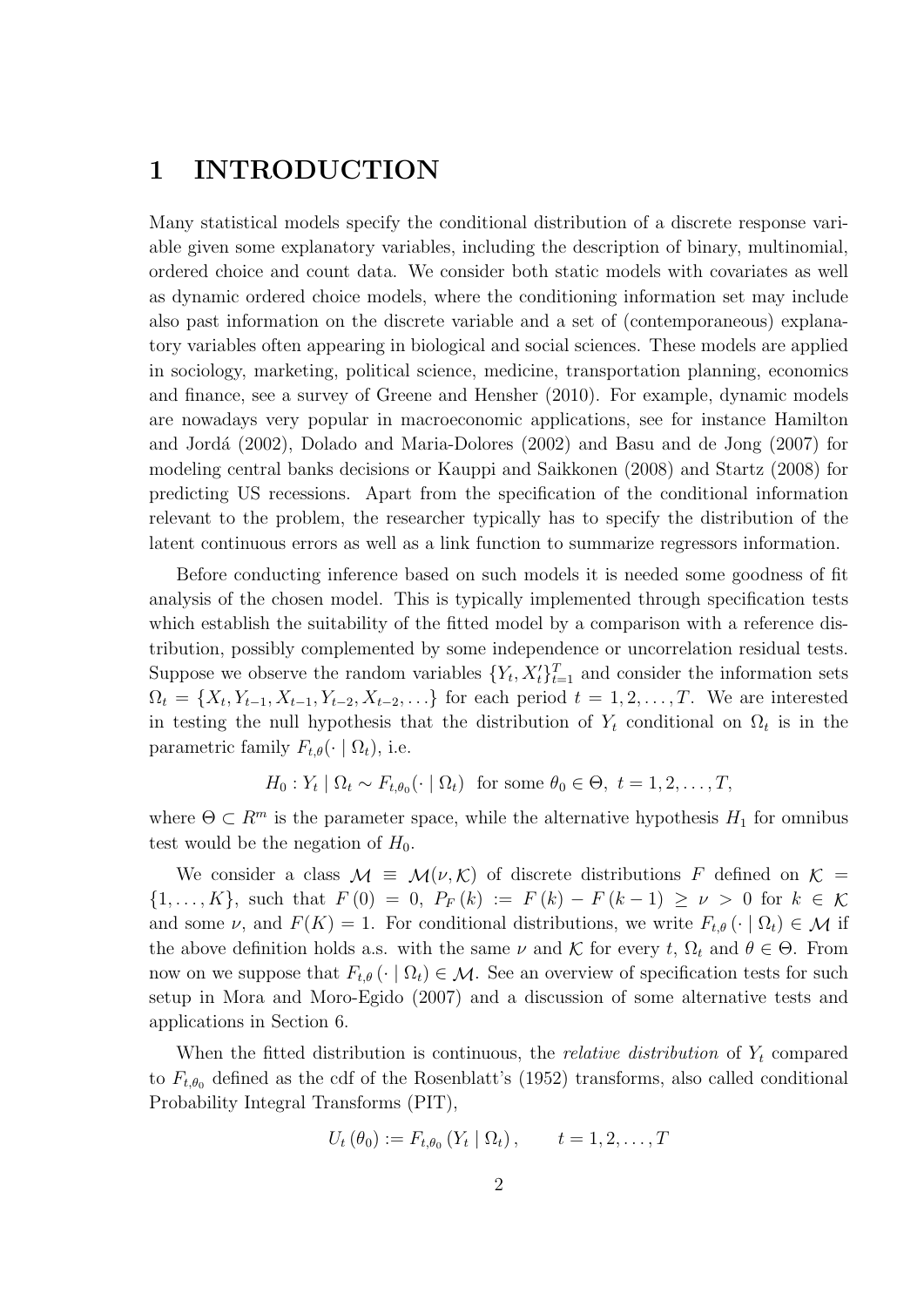are standard uniforms and independent under  $H_0$ . This serves as a basis for several specification tests of  $H_0$ , see e.g. Bai (2003) andt Kheifets (2013) for dynamic models and Delgado and Stute (2008) for independent and identical distributed (iid) data. However Rosenblatt transformation is not appropriate for discrete support random variables, producing non-iid pseudo residuals even under the null of correct specification. To solve the limitation of PIT based testing techniques for discrete data, several alternative transforms have been proposed, see Jung, Kukuk and Liesenfeld (2006), Czado, Gneiting and Held (2009) and references therein. The easiest way is to interpolate the discrete values of  $Y_t$  with independent noise in [0, 1], cf. Kheifets and Velasco (2013), but this additional noise affects the power of the tests and may lead to different conclusion depending on the simulation outcome.

In this paper instead, we consider a *nonrandom transform*  $Y_t \mapsto I_{\theta_0,t}(u)$  for  $u \in [0,1]$ ,

$$
I_{\theta_{0},t}(u) := \begin{cases} 0, & u \le U_t^-(\theta_0); \\ \frac{u - U_t^-(\theta_0)}{U_t(\theta_0) - U_t^-(\theta_0)}, & U_t^-(\theta_0) \le u \le U_t(\theta_0); \\ 1, & U_t(\theta_0) \le u, \end{cases}
$$
(1)

where  $U_t^-(\theta_0) := F_{t,\theta_0} (Y_t - 1 | \Omega_t)$ . This transform is nonrandom in the sense that it does not depend on extra sources of randomness, as opposed to interpolation transforms discussed in the next section. The unconditional version of this transform appears in Handcock and Morris (1999) and more recently in Czado, Gneiting and Held (2009). As we show below,  $I_{\theta_0,t}(u) - u$  constitute a martingale difference sequence (MDS) with respect to  $\Omega_t$  under  $H_0$  and can be used for testing  $H_0$  as  $I_{\theta_0,t}(u)$  loses such property when the model is misspecified. For instance, we can compute the pseudo empirical relative distribution of  $Y_t$  compared to  $F_{t,\theta_0}$ 

$$
\tilde{F}_{\theta_0}(u) := \frac{1}{T} \sum_{t=1}^T I_{\theta_0,t}(u), \quad u \in [0,1],
$$

which can be contrasted with the uniform cdf using the following empirical process

$$
S_{1T}(u) := \frac{1}{T^{1/2}} \sum_{t=1}^{T} \left\{ I_{\theta_0,t}(u) - u \right\} = T^{1/2} \left( \tilde{F}_{\theta_0}(u) - u \right).
$$

In addition, in order to control dynamics in  $I_{\theta_0,t}(u)$ , we can compare the joint pseudo empirical cdf with the uniform on a square using the biparameter process

$$
S_{2T}(u) := \frac{1}{(T-1)^{1/2}} \sum_{t=2}^{T} \left\{ I_{\theta_0, t}(u_1) I_{\theta_0, t-1}(u_2) - u_1 u_2 \right\},
$$
\n(2)

where  $u = (u_1, u_2)$ . To obtain feasible tests we need to consider norms of  $S_{jT}$  for  $j = 1, 2$ . We use the Cramer-von Mises  $\int S_{jT} (u)^2 d\varphi(u)$  for some absolute continuous measure  $\varphi$ in  $[0,1]^j$ , or Kolmogorov-Smirnov sup<sub>u∈[0,1]j</sub>  $|S_{jT}(u)|$  norms.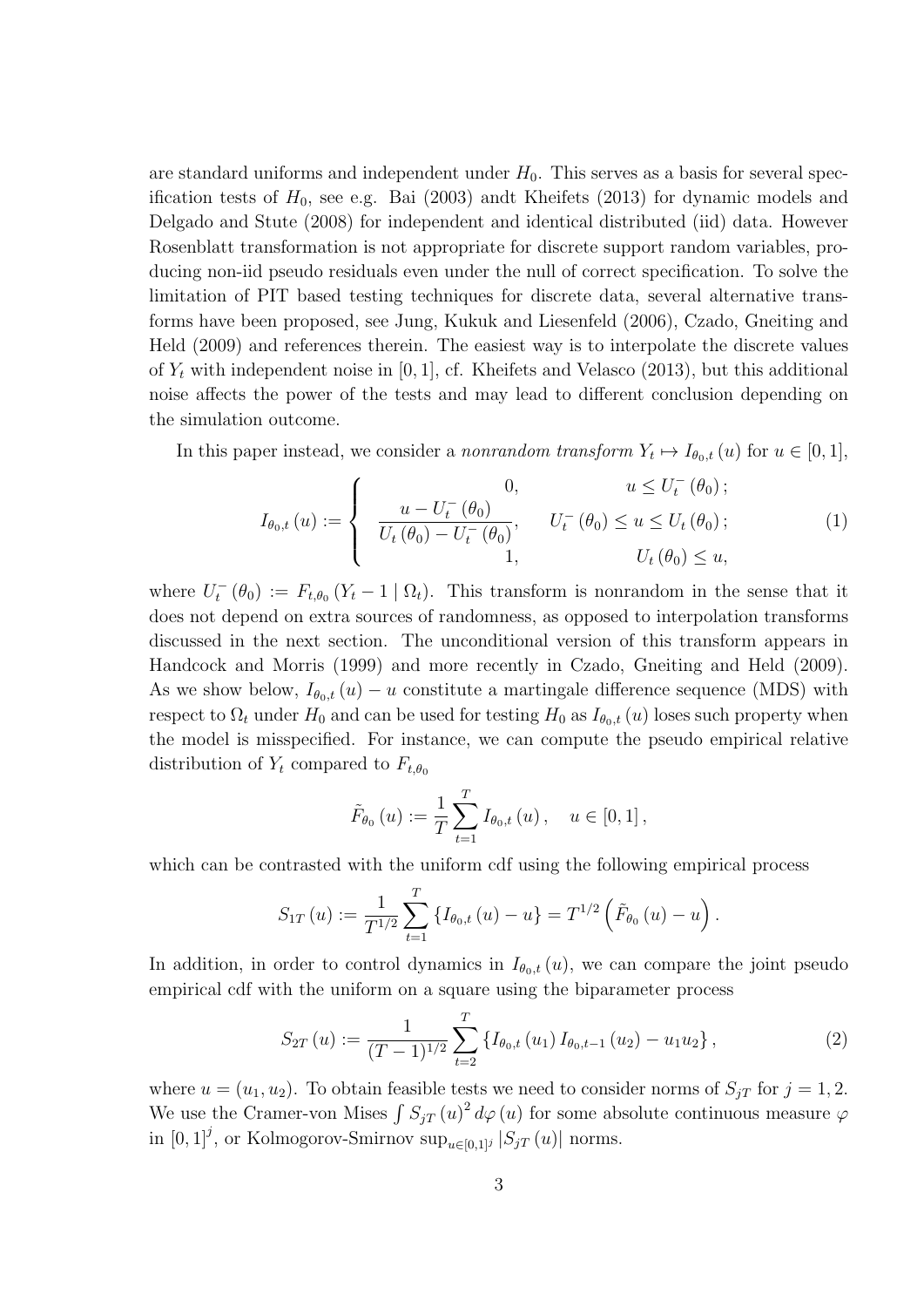When parameter  $\theta_0$  is unknown under the null, we use an estimate  $\hat{\theta}_T$  and account for parameter estimation effect in the p-value computation with a parametric bootstrap method. It might be possible to derive, e.g. martingale, distribution free transforms but since they typically need to be programed case by case for each model, they may be impractical, therefore this task is left beyond the scope of this paper. As far as we know, our proposal is the first formal specification test of ordered discrete choice models which accounts properly for parameter uncertainty and is based on a nonrandom transform, which makes it attractive in terms of power against a wide set of alternative hypotheses.

The rest of the paper is organized as follows. In the next section we describe different alternatives to the PIT. In Sections 3 and 4 we provide the main asymptotic properties of the nonrandom transforms and of the resulting univariate and bivariate empirical processes using martingale theory. In particular, we establish weak limits under fixed and local alternatives accounting for parameter estimation effect. Section 5 discusses implementation of new tests with a simple bootstrap algorithm. Section 6 provides a small simulation exercise and an application exploring the properties of specification tests based on both random and non random transformations. Then we conclude. All proofs are contained in Appendix.

### 2 ALTERNATIVES TO PIT

In order to motivate the nonrandom transform (1), we introduce the randomized PIT,

$$
U_t^r(\theta_0) := U_t^-(\theta_0) + Z_t^U(U_t(\theta_0) - U_t^-(\theta_0)),
$$
\n(3)

where  $\{Z_t^U\}_{t=1}^T$  are independent standard uniform random variables, and independent of  $Y_t$  as well. Equivalently,  $U_t^r$  can be obtained by applying the standard continuous PIT to the *continuous* random variable  $Y_t^{\dagger}$  $Y_t^{\dagger} := Y_t - 1 + Z_t$ , where  $\{Z_t\}_{t=1}^T$  are iid with any continuous cdf  $F_z$  on [0, 1]. Indeed, we can construct the cdf of  $Y_t^{\dagger}$  $_t^\tau,$ 

$$
F_{t,\theta_0}^{\dagger}(y \mid \Omega_t) = F_{t,\theta_0}(\lfloor y \rfloor \mid \Omega_t) + F_z(y - \lfloor y \rfloor) (F_{t,\theta_0}(\lfloor y + 1 \rfloor \mid \Omega_t) - F_{t,\theta_0}(\lfloor y \rfloor \mid \Omega_t)),
$$

where  $[y]$  is the floor function, i.e. the maximum integer not exceeding y, and find that

$$
U_t^r(\theta_0) = F_{t,\theta_0}^\dagger\left(Y_t^\dagger \mid \Omega_t\right),
$$

for any choice of  $F_z$ , see Kheifets and Velasco (2013). Note that the cdf of  $Y_t^{\dagger}$  $\zeta_t^{\uparrow}$  conditional on  $\Omega_t$  and  $\{\Omega_t, Z_{t-1}, Z_{t-2}, \ldots, Z_1\}$  coincide. Under  $H_0$ ,  $U_t^r(\theta_0)$  are iid  $U[0,1]$  variables as under any continuous distribution specifications, while  $U_t(\theta_0)$  and  $U_t^-(\theta_0)$  are not independent nor  $U[0,1]$ . Then using standard discrepancy measures, the empirical cdf of  $U_t^r(\theta_0)$ , estimated using the *random transform*  $Y_t \mapsto \mathbb{1}{U_t^r(\theta_0) \leq u}$ ,

$$
\hat{F}_{\theta_0}^r(u) := \frac{1}{T} \sum_{t=1}^T 1\{U_t^r(\theta_0) \le u\}, \quad u \in [0,1],
$$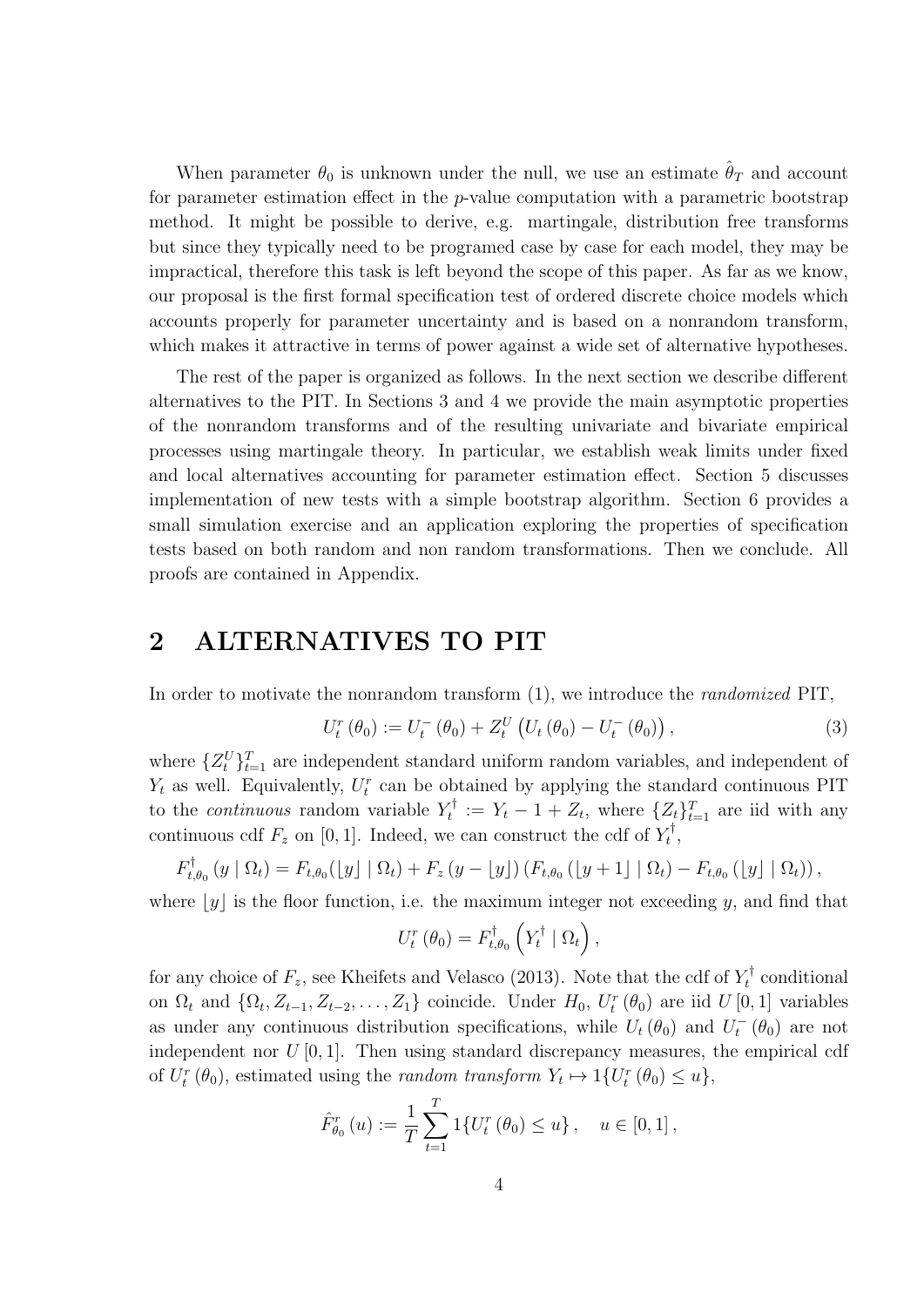can be compared to the uniform cdf. Kheifets and Velasco (2013) then test  $H_0$  using the random transform based empirical process

$$
R_{1T}(u) := T^{1/2} \left\{ \hat{F}_{\theta_0}^r(u) - u \right\} = \frac{1}{T^{1/2}} \sum_{t=1}^T \left[ 1 \{ U_t^r(\theta_0) \le u \} - u \right], \quad u \in [0, 1].
$$

We can also consider reducing the effect of the noise  $Z_t^U$  in (3) and in the random transform by taking averages over M replications of  $\{Z_t^U\}_{t=1}^T$ , conditional on the original data, similar to "average-jittering" of Machado and Santos Silva (2005). Suppose that for each the t we have M independent sequences of standard uniform noises  $Z_{t,m}^U$ ,  $m =$  $1, 2, \ldots, M$ , which generate  $U_{t,m}^r(\theta_0)$  according to (3). Define the *M-random* transform  $Y_t \mapsto I_{\theta_0,t,M}(Y_t,u),$ 

$$
I_{\theta_0,t,M}(Y_t, u) := \frac{1}{M} \sum_{m=1}^{M} 1 \{ U_{t,m}^r(\theta_0) \le u \},
$$

which takes values on set  $\{0, 1/M, 2/M, \ldots, 1\}$  and has mean u under  $H_0$ . Then the cdf of  $U_t^r(\theta_0)$  is estimated by

$$
\hat{F}_{\theta_0,M}^r(u) := \frac{1}{T} \sum_{t=1}^T I_{\theta_0,t,M}(Y_t, u), \quad u \in [0,1].
$$

Note that with  $M = 1$  we are back to  $\hat{F}_{\theta_0}^r(u)$ , and equivalently we can generalize  $R_{1T}$  to

$$
R_{1T,M}(u) := T^{1/2} \left\{ \hat{F}_{\theta_0,M}^r(u) - u \right\}, \quad u \in [0,1].
$$

In order to propose specification tests, following Handcock and Morris (1999), we define a *discrete relative distribution* of  $Y_t$  compared to  $F_{t,\theta_0}$  as the cdf of  $U_t^r(\theta_0)$ . Under  $H_0$ , the discrete relative distribution is the standard uniform. As we show in the next section, three consistent estimators of the discrete relative distribution of  $Y_t$  compared to  $F_{t,\theta_0}$  can be ordered in terms of efficiency in the following way:  $\tilde{F}_{\theta_0}(u)$  (the most efficient),  $\hat{F}^r_{\theta_0,M}(u)$  and  $\hat{F}^r_{\theta_0}(u)$ . This order is determined by the amount of noise introduced in the definitions of the transforms: i.e. in nonrandom, M-random and (1-)random transforms. The nonrandom transform can be equivalently obtained by integrating out the extra noise in the random transform  $I_{\theta_0,t}(Y_t, u) = \int 1\{U_t^r(\theta_0) \leq u\} dF_Z$  or taking the number of replications M to infinity, thus completely removing the noise from the estimate of the discrete relative distribution and other functionals of the transforms. Efficiency of nonrandom transform translates into the increased power of the specification tests based on this transform, whose properties we study next.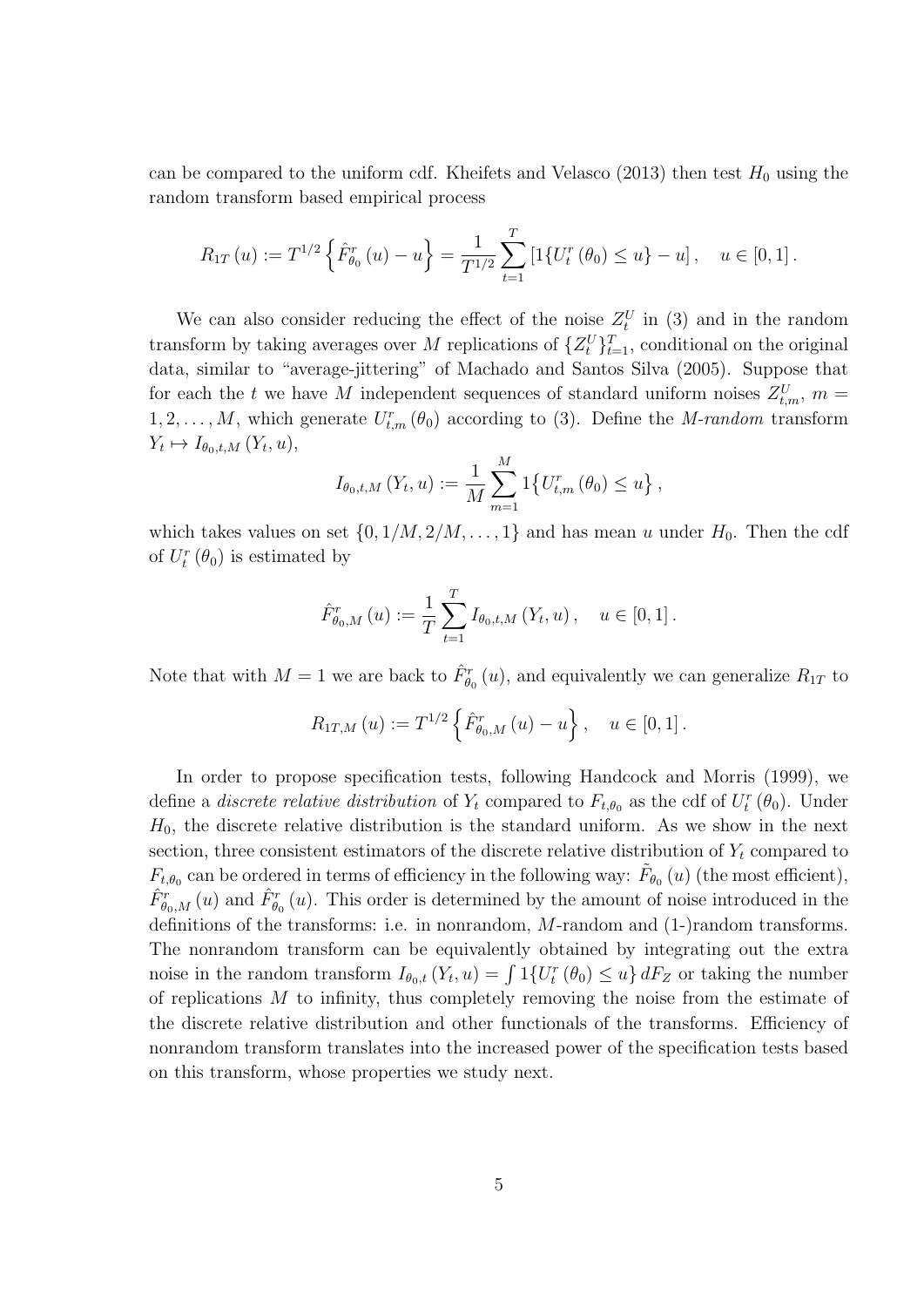# 3 SPECIFICATION TESTS BASED ON THE NEW TRANSFORM

As it is shown in the next lemma, the building blocks of  $\tilde{F}_{\theta_0}(u)$ ,  $I_{\theta_0,t}(u) - u$ , constitute a martingale difference sequence (MDS) with respect to  $\Omega_t$ , and therefore  $\tilde{F}_{\theta_0}(u)$  is an unbiased and consistent estimate of the uniform cdf under the null, an a reasonable basis to develop tests of  $H_0$ . Moreover, the MDS property will allow us to establish asymptotic properties of our test without imposing any additional restrictions. Let

$$
\delta_{F_{t,\theta_0}(\cdot|\Omega_t)}(u,v) := \frac{(F_k - u \vee v) (u \wedge v - F_{k-1})}{F_k - F_{k-1}} 1\{F_{t,\theta_0}^{-1}(u \mid \Omega_t) = F_{t,\theta_0}^{-1}(v \mid \Omega_t)\},
$$

with  $k = F_{t \theta c}^{-1}$  $t_{t,\theta_0}^{-1}(u \mid \Omega_t)$  and  $F_k := F_{t,\theta_0}(k \mid \Omega_t)$ , and the conditional quantile function is defined as  $F_{t,\theta_c}^{-1}$  $t_{t,\theta_0}^{-1}(u \mid \Omega_t) := \min\{y : F_{t,\theta_0}(y \mid \Omega_t) \geq u\}$  for  $u \in [0,1].$ 

**Lemma 1.** Under  $H_0$ ,  $I_{\theta_0,t}(u)-u$  is a martingale difference sequence with respect to  $\Omega_t$ , i.e.

$$
\mathrm{E}\left[I_{\theta_0,t}\left(u\right) \mid \Omega_t\right] = u, \quad a.s.,
$$

with conditional covariance

$$
\mathbb{E}\left[I_{\theta_{0},t}\left(u\right)I_{\theta_{0},t}\left(v\right)\mid\Omega_{t}\right] = u \wedge v - uv - \delta_{F_{t,\theta_{0}}\left(\cdot\mid\Omega_{t}\right)}\left(u,v\right), \quad a.s.
$$

*Remark* 1.  $I_{\theta_{0},t}(u)$  are not necessarily independent across t.

Remark 2. By the martingale difference property,  $I_{\theta_0,t} (u)$  and  $I_{\theta_0,t-j} (v)$  are uncorrelated for all  $j \neq 0$  and all  $u, v \in [0, 1]$ . On the other hand, the  $I_{\theta_0,t}(u)$  are (conditionally) heteroskedastic, therefore the variance of  $S_{1T}$  is model and parameter dependent, but its distribution can be simulated conditional on exogenous information in  $\Omega_t$ .

*Remark* 3. Let  $V_T(u, v) := \text{Cov}[S_{1T}(u), S_{1T}(v)],$  then

$$
V_T(u,v) = u \wedge v - uv - \mathbb{E}\left[\frac{1}{T}\sum_{t=1}^T \delta_{F_{t,\theta_0}(\cdot|\Omega_t)}(u,v)\right] \leq u \wedge v - uv,
$$

i.e. the covariance and variance of  $S_{1T}$  are not larger than those of  $R_{1T}$ , or its weak limit, the Brownian sheet, see Corollary 4 in Kheifets and Velasco (2013).

Due to Lemma 1,  $E\left[\tilde{F}_{\theta_0}(u)\right] = u$  under  $H_0$  and the natural empirical processes to perform tests on  $H_0$  is then  $S_{1T}$ . This process, being based on a nonrandom transform, does not involve the extra noise that appears in the random transform based empirical process  $R_{1T}$  for testing  $U_t^r \sim U[0, 1]$ , proposed by Kheifets and Velasco (2013), or in its modification  $R_{1T,M}$ , based on M-random transform. Next lemma is the key to understand the improvement of the M-random over the random; and of the nonrandom, advocated in this paper, over the M-random transform approaches.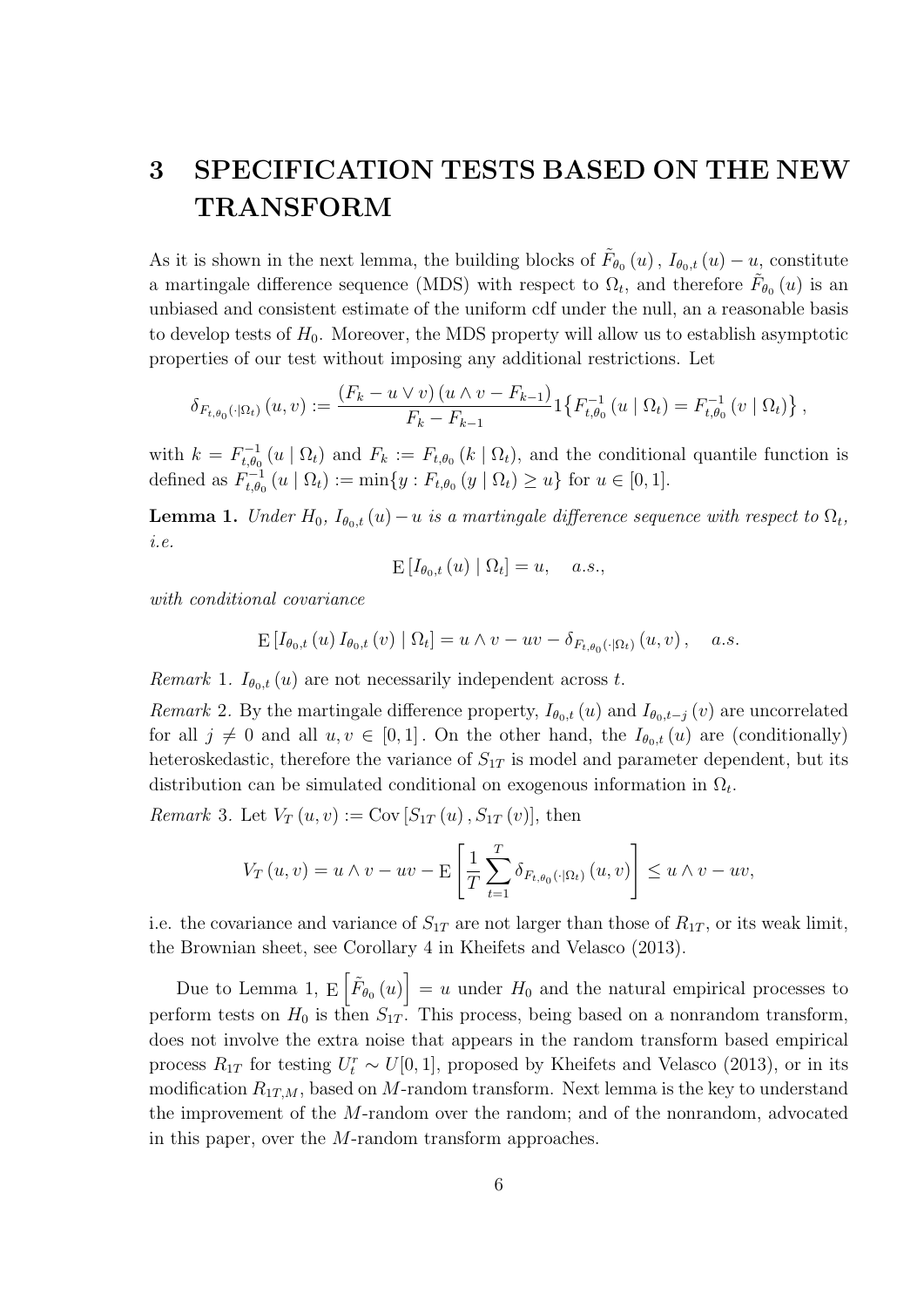**Lemma 2.** Independently of whether  $H_0$  holds or not,  $\hat{F}_{\theta_0,M}^r(u)$  and  $\tilde{F}_{\theta_0}(u)$  consistently and uniformly in u estimate the relative distribution, i.e. the cdf of  $U_t^r(\theta_0)$ .  $\tilde{F}_{\theta_0}(u)$  is more efficient, but the difference in efficiency goes to 0 as  $M \to \infty$ . In particular, under  $H_0$ ,

$$
E[R_{1T,M}(u) R_{1T,M}(v)] = \frac{1}{M} E[R_{1T}(u) R_{1T}(v)] + \left(1 - \frac{1}{M}\right) E[S_{1T}(u) S_{1T}(v)].
$$

From Remark 3 and Lemma 2 it follows that  $S_{1T}$  has the smallest variance, the variance of  $R_{1T,M}$  is a weighted sum of those of  $S_{1T}$  and  $R_{1T}$ , see also Equation (5) in Machado and Santos Silva (2005). Another advantages over  $R_{1T,M}$ , are 1) computational, as there is no need to simulate  $M$  paths of transformations and 2) theoretical, since the weak convergence is easier to prove for processes which are piece-wise linear in parameters. Therefore we concentrate on studying the properties of tests based on the nonrandom transform.

**Assumption 1** Under  $H_0$ , there exists a finite  $\delta_\infty(u, v)$ , such that uniformly in  $(u, v)$ 1  $\frac{1}{T} \sum_{t=1}^T \delta_{F_{t,\theta_0}(\cdot|\Omega_t)}(u,v) \to_p \delta_\infty(u,v).$ 

Remark 4. We restrict dynamics such that the limit in probability exists, i.e. the law of large number (LLN) holds. In case of stationary and ergodic data,  $\delta_{\infty}(u, v)$  =  $E\left[\delta_{F_{1,\theta_0}(\cdot|\Omega_1)}(u,v)\right]$ . Sufficient conditions for the stationarity of autoregressive  $Y_t$  appearing in our application are given in Basu and de Jong (2007). Note that the limit is also uniform, since the summands are continuous, piece-wise polynomial in  $u$  and  $v$ . This remark applies also everywhere below, where we utilize "plim" in an assumption.

Next result describes the asymptotic distribution of  $S_{1T}$  under the null hypothesis. Let  $\Rightarrow$  denote weak convergence in  $\ell^{\infty}[0, 1]$ , see e.g. van der Vaart and Wellner (1996). In fact, our empirical processes are continuous, which simplifies tightness verification. Let  $V(u, v) := u \wedge v - uv - \delta_{\infty}(u, v)$ .

**Lemma 3.** Suppose Assumption 1 holds. Under  $H_0$ ,

$$
S_{1T} \Rightarrow S_{1\infty},
$$

where  $S_{1\infty}$  is a Gaussian process in [0, 1] with zero mean and covariance function V.

The distribution of  $S_1$  is model and parameter dependent and practical implementation of tests when  $\theta_0$  is unknown is discussed in next section. We finish this section with a discussion of the asymptotic properties of  $S_{1T}$  under a class of alternative hypothesis, that will lead to consistency of the specification tests based on  $S_{1T}$  for a wide class of alternatives.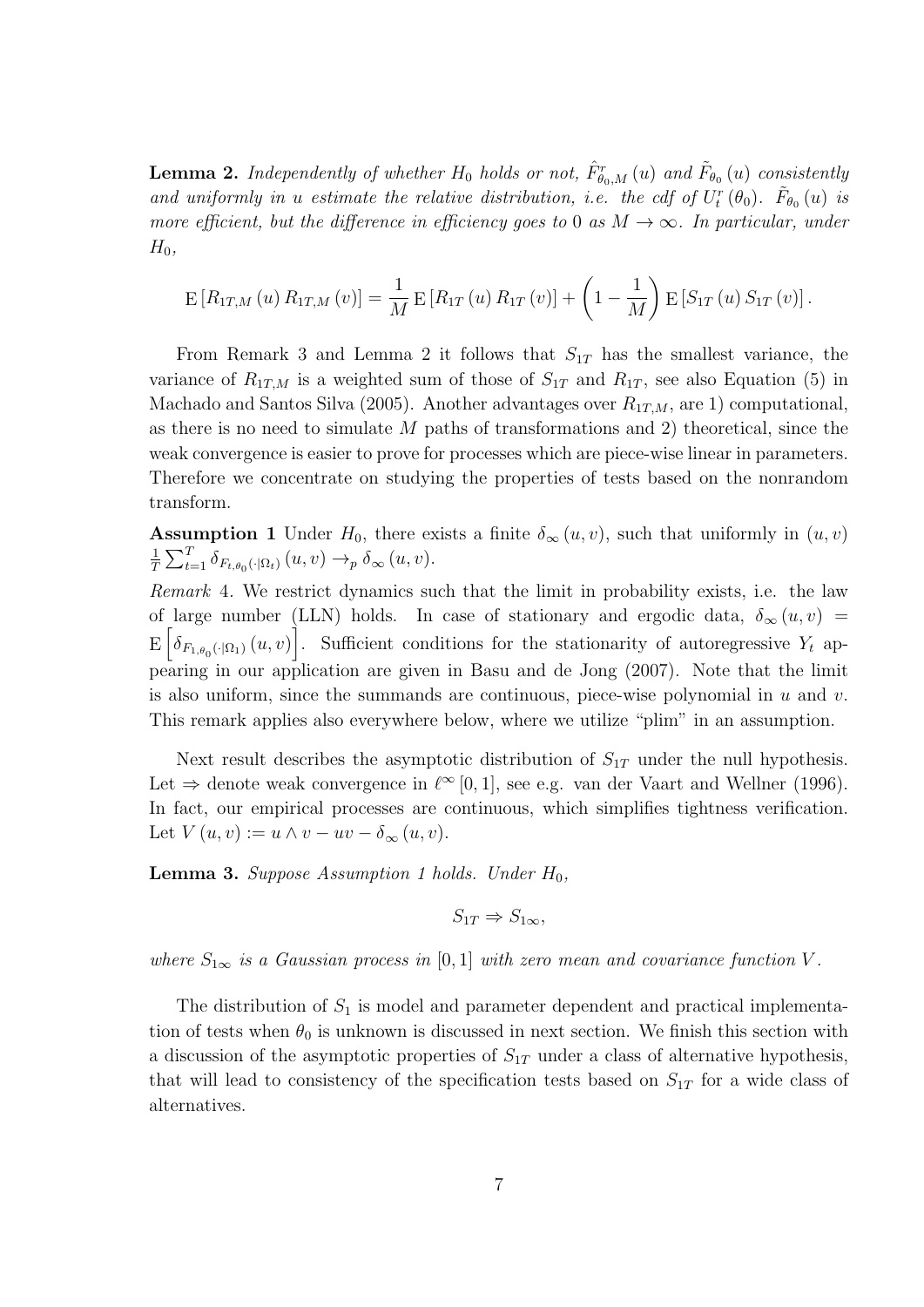#### 3.1 Power Analysis

Following Kheifets and Velasco (2013), for any discrete distributions G and F in  $\mathcal{M}$ , with probability functions  $P_G$  and  $P_F$ , define

$$
d(G, F, u) = G(F^{-1}(u)) - F(F^{-1}(u))
$$
  
- 
$$
\frac{F(F^{-1}(u)) - u}{P_F(F^{-1}(u))} [P_G(F^{-1}(u)) - P_F(F^{-1}(u))].
$$

Note, that  $d(G, F, u) \equiv 0$  if and only if  $G \equiv F$ . Under any  $G_t(\cdot | \Omega_t) \in \mathcal{M}$ ,

$$
\frac{1}{T^{1/2}} \mathbf{E}\left[S_{1T}\left(u\right)\right] = \frac{1}{T} \sum_{t=1}^{T} \mathbf{E}\left[d\left(G_t\left(\cdot \mid \Omega_t\right), F_{t,\theta_0}\left(\cdot \mid \Omega_t\right), u\right)\right].
$$

We consider the behavior of  $S_{1T}$  under the following class of local alternatives to  $H_0$ ,

$$
H_{1T}: Y_t | \Omega_t \sim G_{T,t,\theta_0}(\cdot | \Omega_t) \text{ for some } \theta_0 \in \Theta,
$$

where

$$
G_{T,t,\theta_0}(y \mid \Omega_t) = \left(1 - \frac{\delta}{T^{1/2}}\right) F_{t,\theta_0}(y \mid \Omega_t) + \frac{\delta}{T^{1/2}} H_t(y \mid \Omega_t),
$$

for some  $0 < \delta < T^{1/2}$  and for all  $t, H_t \left( \cdot \mid \Omega_t \right) \in \mathcal{M}$ .

**Assumption 2** Under  $H_0$ , there exists a finite  $D(u)$ , such that uniformly in u 1  $\frac{1}{T} \sum_{t=1}^{T} d(H_t(\cdot | \Omega_t), F_{t,\theta_0}(\cdot | \Omega_t), u) \rightarrow_{p} D(u).$ 

Remark 5. Remark 4 on the limit existence applies here. Note that under standard conditions the convergence is uniform, since the summands are piece-wise linear, because the function  $d(\cdot, \cdot, \cdot)$  is piece-wise linear in u.

**Lemma 4.** Suppose Assumptions 1-2 hold. Under  $H_{1T}$ ,

$$
S_{1T} \Rightarrow S_{1\infty} + \delta D,
$$

where  $S_{1\infty}$  is as in Lemma 3.

#### 3.2 Parameter Estimation Effect

In practice, tests based on  $S_{1T}$  are unfeasible since  $\theta_0$  is unknown, and has to be estimated by  $\hat{\theta}_T$ , say. We assume that we have available an estimate  $\hat{\theta}_T$  so that under  $H_{1T}$ 

$$
T^{1/2}(\hat{\theta}_T - \theta_0) = O_p(1),
$$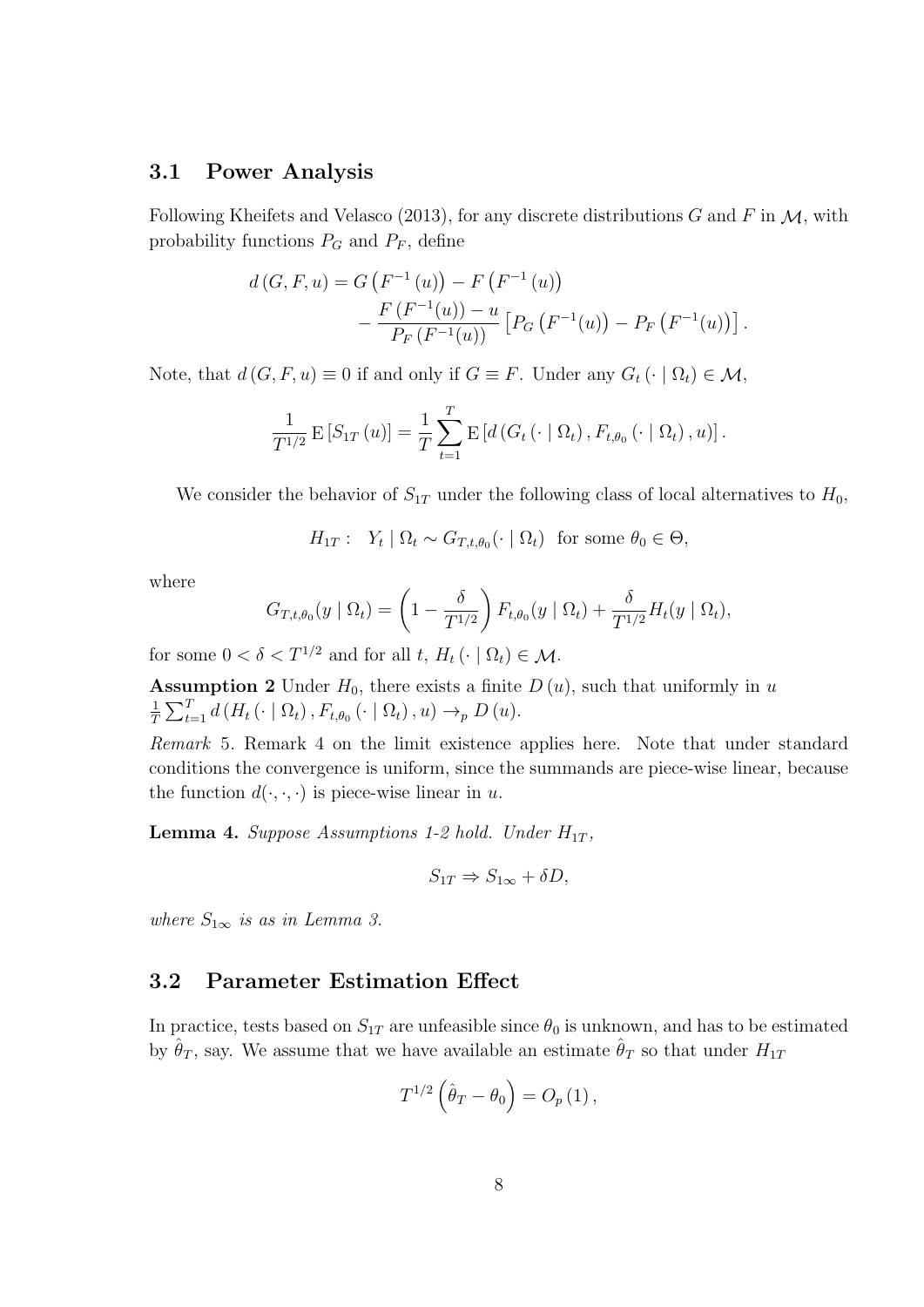and analyze the consequences of replacing  $\theta_0$  by  $\hat{\theta}_T$  in  $S_{1T}$ , i.e. we consider

$$
\hat{S}_{1T}(u) := \frac{1}{T^{1/2}} \sum_{t=1}^{T} \left\{ I_{\hat{\theta}_T,t}(u) - u \right\}.
$$

Let  $\|\cdot\|$  be Euclidean norm, i.e. for matrix A,  $\|A\| = \sqrt{\text{tr}(AA')}$ , where A' is a transpose of A. For  $\varepsilon > 0$ ,  $B(a, \varepsilon)$  is an open ball in  $\mathbb{R}^m$  with the center at point a and radius  $\varepsilon$ . We need the following assumptions to analyze the asymptotic properties of  $\hat{S}_{1T}$ .

Assumption 3 (Parametric family)

- (A) Parameter space  $\Theta$  is a compact set in a finite-dimensional Euclidean space,  $\theta \in$  $\Theta \subset \mathbb{R}^m$ .
- (B) There exist  $\delta > 0$ , such that  $F_{t,\theta}(\cdot | \Omega_t) \in \mathcal{M}$ , in particular,  $P_{F_{t,\theta}}(k | \Omega_t) \geq \nu > 0$ for  $k = 1, ..., K$ , for all  $t, \Omega_t, T$  and  $\theta \in B(\theta_0, \delta)$ .
- (C)  $F_{t,\theta}(k | \Omega_t)$  is differentiable with respect to  $\theta$  and  $\max_t E\left[\max_k \sup_{\theta} \Big\|\right]$  $\dot{F}_{t,\theta}\left(k\mid\Omega_{t}\right)\bigg\|$  $\left[ \begin{array}{l} 1 \le M_F < \infty, \text{ where } \dot{F}_\theta := (\partial/\partial \theta) F_\theta. \end{array} \right]$
- (D) Under  $H_{1T}$ , there exists a finite  $L(u) := \text{plim}_{T\to\infty} \frac{1}{T}$  $\frac{1}{T} \sum_{t=1}^{T} \nabla (F_{t,\theta_0} (\cdot \mid \Omega_t), u), \text{ where}$ for a cdf  $F_{\theta}$  in  $\mathcal{M}$ ,

$$
\nabla \left( F_{\theta}, u \right) := \dot{F}_{\theta} \left( F_{\theta}^{-1} \left( u \right) \right) - \frac{F_{\theta} \left( F_{\theta}^{-1} \left( u \right) \right) - u}{P_{F_{\theta}} \left( F_{\theta}^{-1} \left( u \right) \right)} \dot{P}_{F_{\theta}} \left( F_{\theta}^{-1} \left( u \right) \right),
$$

where  $\dot{P}_{F_{\theta}} := (\partial/\partial \theta) P_{F_{\theta}}$ .

Remark 6. Assumption 3 is standard, see e.g. Bai (2003), we add only condition (D). Note that  $\nabla(\cdot, u)$  is a piece-wise linear function in u, and therefore Remark 4 on the limit existence applies. Conditions for no effect of information truncation can be provided similar to Bai (2003).

**Lemma 5.** Suppose Assumptions 1-3 hold and  $T^{1/2}(\hat{\theta}_T - \theta_0) = O_p(1)$ . Under  $H_{1T}$ ,

$$
\hat{S}_{1T}(u) = S_{1T}(u) + T^{1/2} \left( \hat{\theta}_T - \theta_0 \right)' \frac{1}{T} \sum_{t=1}^T \nabla \left( F_{t,\theta_0} \left( \cdot \mid \Omega_t \right), u \right) + o_p(1), \tag{4}
$$

uniformly in u.

Then no longer  $\eta\left(\hat{S}_{1T}\right)$  converges to  $\eta\left(S_1+\delta D\right)$  under  $H_{1T}$ , but also the estimation effect has to be taken into account.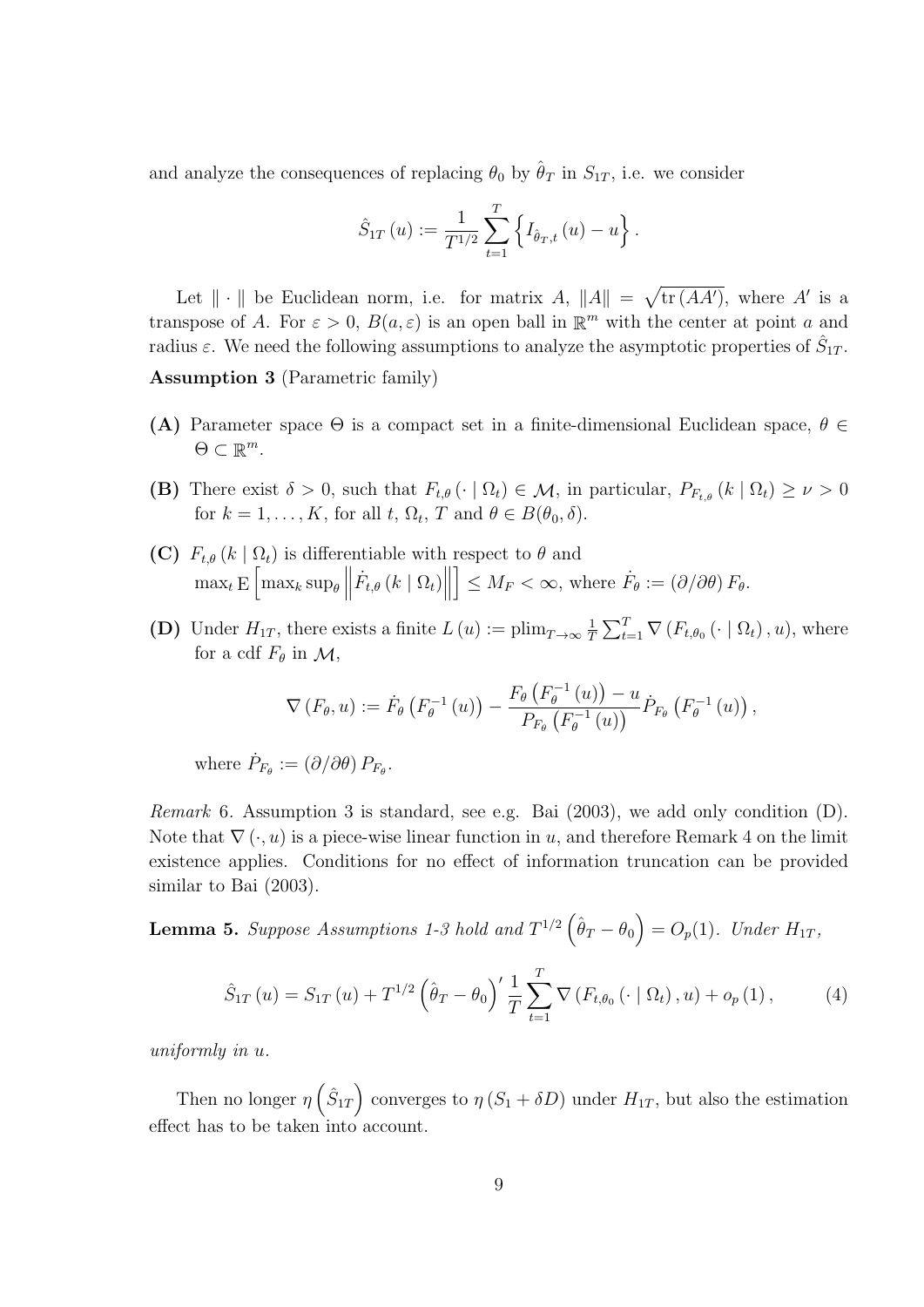**Assumption 4** (Parameter estimation) Under  $H_{1T}$ , the estimator  $\hat{\theta}_T$  admits the asymptotic linear expansion

$$
T^{1/2} \left( \hat{\theta}_T - \theta_0 \right) = \delta \xi_0 + \frac{1}{T^{1/2}} \sum_{t=1}^T \ell_t \left( Y_t, \Omega_t \right) + o_p \left( 1 \right) \tag{5}
$$

and  $\xi_0$  is a  $m \times 1$  vector and where the summands  $\ell_t$  constitute a martingale difference sequence with respect to  $\Omega_t$ , such that

- (A)  $E[\ell_t(Y_t, \Omega_t) | \Omega_t] = 0$  and  $\frac{1}{T} \sum_{t=1}^T E[\ell_t(Y_t, \Omega_t) \ell_t(Y_t, \Omega_t)' | \Omega_t] \stackrel{p}{\rightarrow} \Psi$ .
- (B) Lindenberg condition  $\frac{1}{T} \sum_{t=1}^T E\left[ \left\|\ell_t(Y_t, \Omega_t)\right\|^2 1 \left\{\frac{1}{T^{1/2}} \left\|\ell_t(Y_t, \Omega_t)\right\| > \varepsilon \right\} \mid \Omega_t \right] \stackrel{p}{\to} 0$  holds.
- (C) There exists a finite  $W(u)$ , such that  $\frac{1}{T} \sum_{t=1}^{T} E[I_{\theta_0,t}(u) \ell_t(Y_t, \Omega_t) | \Omega_t] \rightarrow_p W(u)$ uniformly in  $u$ .

In particular, under  $H_0$ ,  $\delta \xi_0 = 0$  and  $T^{1/2} (\hat{\theta}_T - \theta_0)$  is asymptotically  $N(0, \Psi)$ .

Remark 7. Assumption 4 holds for the MLE of many popular discrete models, including dynamic probit and logit and general discrete choice models. As an example consider estimates  $\hat{\theta}_T$  which are asymptotically equivalent to the (conditional) maximum likelihood estimates, i.e.,

$$
T^{1/2}(\hat{\theta}_T - \theta_0) = -\frac{B_0^{-1}}{T^{1/2}} \sum_{t=1}^T s_t(Y_t, \Omega_t) + o_p(1),
$$

where the score function is  $s_t(k, \Omega_t) := \dot{P}_{F_{t,\theta_0}}(k | \Omega_t) / P_{F_{t,\theta_0}}(k | \Omega_t)$  and  $B_0$  is a symmetric  $m \times m$  positive definite matrix given by

$$
B_0 := \plim_{T \to \infty} \frac{1}{T} \sum_{t=1}^{T} \sum_{k=1}^{K} s_t(k, \Omega_t) \dot{P}_{F_{t, \theta_0}} (k \mid \Omega_t)'.
$$

Under  $H_{1T}$ ,  $E\left[s_t\left(Y_t, \Omega_t\right) \mid \Omega_t\right] = \frac{\delta}{T^{1/2}} \sum_{k=1}^K s_t\left(k, \Omega_t\right) P_{H_t}\left(k \mid \Omega_t\right)$ . Then Equation (5) holds with  $\xi_0 = -\plim_{T\to\infty} \frac{B_0^{-1}}{T} \sum_{t=1}^T \sum_{k=1}^K s_t(k, \Omega_t) P_{H_t}(k | \Omega_t)$  and  $\ell_t(Y_t, \Omega_t) = -B_0^{-1} s_t(Y_t, \Omega_t) + \delta \frac{B_0^{-1}}{T} \sum_{t=1}^T \sum_{k=1}^K s_t(k, \Omega_t) P_{H_t}(k | \Omega_t).$ 

We can derive the covariance matrix between the process  $S_{1T}(u)$  and  $T^{1/2}(\hat{\theta}_T - \theta_0)$ and obtain joint convergence results, so under  $H_{1T}$ 

$$
(S_{1T}, T^{1/2}(\hat{\theta}_T - \theta_0)) \Rightarrow (S + \delta D, Z(\delta \xi_0, \Psi)), \qquad (6)
$$

where  $Z(\delta \xi_0, \Psi)$  is a normal vector with mean  $\delta \xi_0$  and covariance matrix  $\Psi$ , and the asymptotic covariance function between both terms is  $W(u)$ .

We can state the result now on the asymptotic distribution of the empirical process  $\hat{S}_{1T}$ .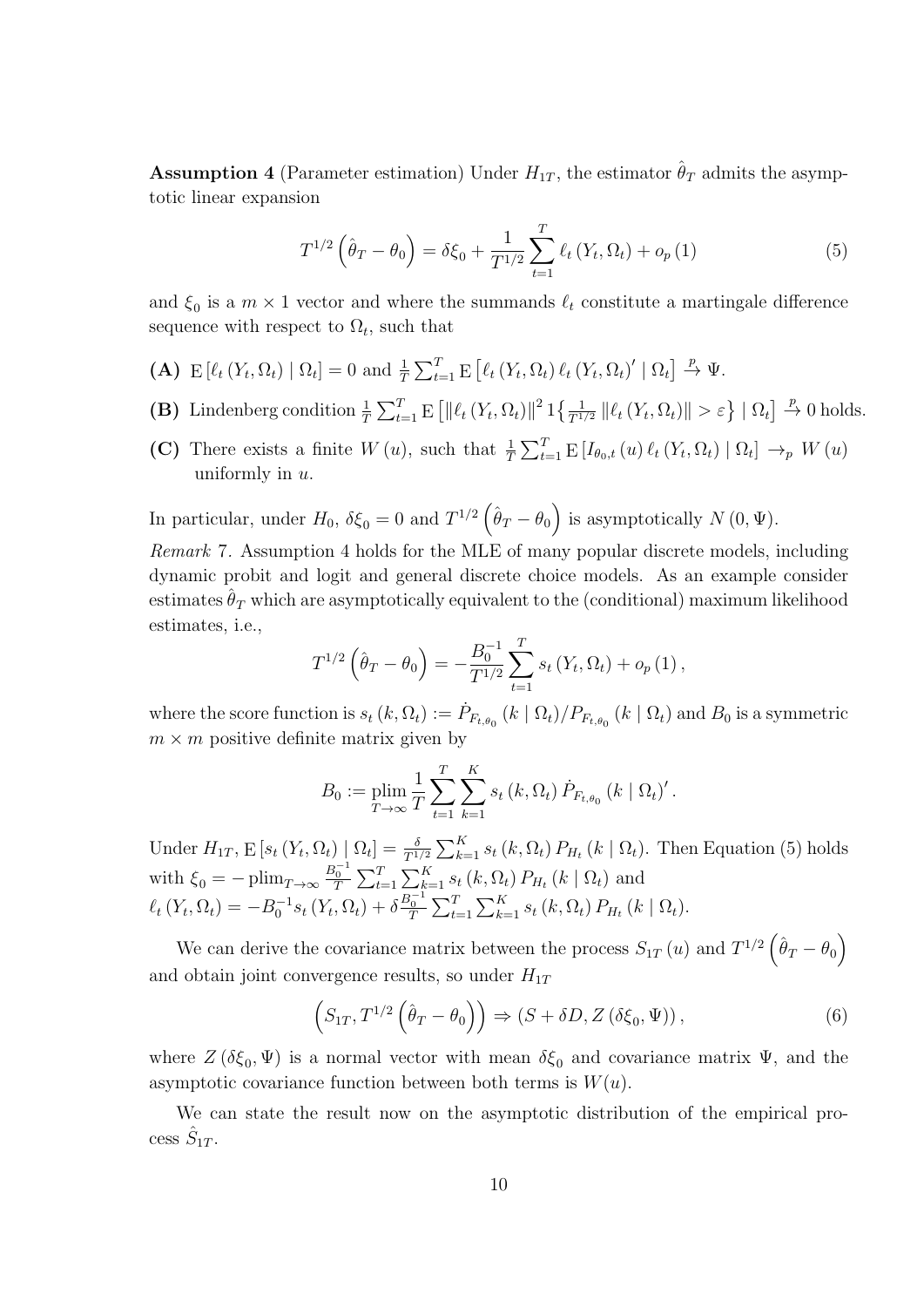**Theorem 1.** Suppose Assumptions 1-4 hold. Under  $H_{1T}$ ,

$$
\hat{S}_{1T} \Rightarrow \hat{S}_{1\infty},
$$

where  $\hat{S}_{1\infty} := S_{1\infty} + Z(0, \Psi)' L + \delta \{D + \xi'_0 L\}$  is the Gaussian process with mean function  $\delta \{D(u) + \xi'_0 L(u)\}\$  and variance function  $V(u, v) + L(u)' \Psi L(v) + W(u)' L(v) +$  $W(v)'L(u).$ 

### 4 DYNAMIC SPECIFICATION TESTS

Test statistics based on  $S_{1T}$ ,  $R_{1T}$  and  $R_{1T,M}$  check that the conditional distribution of  $Y_t$  is right on *average* across all possible  $\Omega_t$ , so these tests might not capture all sources of misspecification. For testing continuous distributions, this issue is raised in Corradi and Swanson (2006), Delgado and Stute (2008) and Kheifets (2013). However developing specification tests conditioning on infinite dimensional values of  $\Omega_t$  is not possible. Instead of truncating  $\Omega_t$  or restricting the class of models, we consider  $S_{2T}$ , a biparameter analog of  $S_{1T}$  to control the possible dynamic misspecification. From Lemma 1, since under  $H_0$ ,  $I_{\theta_0,t}(u_1) - u_1$  is MDS,  $I_{\theta_0,t}(u_1) I_{\theta_0,t-1}(u_2) - u_1u_2$  is centered around zero, and moreover

$$
E[I_{\theta_0,t}(u_1) I_{\theta_0,t-1}(u_2) | \Omega_{t-1}] = u_1 u_2, \quad a.s.
$$

This motivates us to develop tests based on  $S_{2T}$  defined in (2). This process has also zero mean under the null and identifies not only departures from the null derived from deviations of the unconditional expectation of  $I_{\theta_0,t}(u)$  from u, but also from a possible failure of the martingale property, so that  $I_{\theta_0,t} (u_1)$  and  $I_{\theta_0,t-1} (u_2)$  would become correlated. This idea is similar to that exploited in Kheifets' (2013) in the context of conditional distribution testing for continuous distributions, where different methods to check the independent property of the PIT are proposed. Alternative statistics exploiting the lack of correlations with any other lag could be proposed, but we might expect that low lags can typically be more useful to detect general forms of misspecification. One could consider also a biparameter analog of  $R_{1T,M}$ , i.e. for some  $M = 1, 2, \ldots$ ,

$$
R_{2T,M}(u) := \frac{1}{(T-1)^{1/2}M} \sum_{t=2}^{T} \sum_{m=1}^{M} \left( 1 \{ U_{t,m}^r(\theta_0) \le u_1 \} \, 1 \{ U_{t-1,m}^r(\theta_0) \le u_2 \} - u_1 u_2 \right),
$$

where  $u = (u_1, u_2)$  and  $v = (v_1, v_2)$  are in  $[0, 1]^2$ , i.e.  $u_i, v_i \in [0, 1]$ . In particular, a bivariate analog of  $R_{1T}$ ,  $R_{2T}(u) := R_{2T,1}(u)$ , is introduced in Kheifets and Velasco (2013). Tests based on  $R_{2T}$  and  $R_{2T,M}$  involve random transforms, and therefore suffer from power loss compared to tests based on the nonrandom transform.

Note, that  $S_{2T}(u) - u_1 S_{1T-1}(u_2)$  is a martingale. This observation will allow us to derive weak convergence of  $S_{2T}$  by employing limiting theorems for MDS. Properties of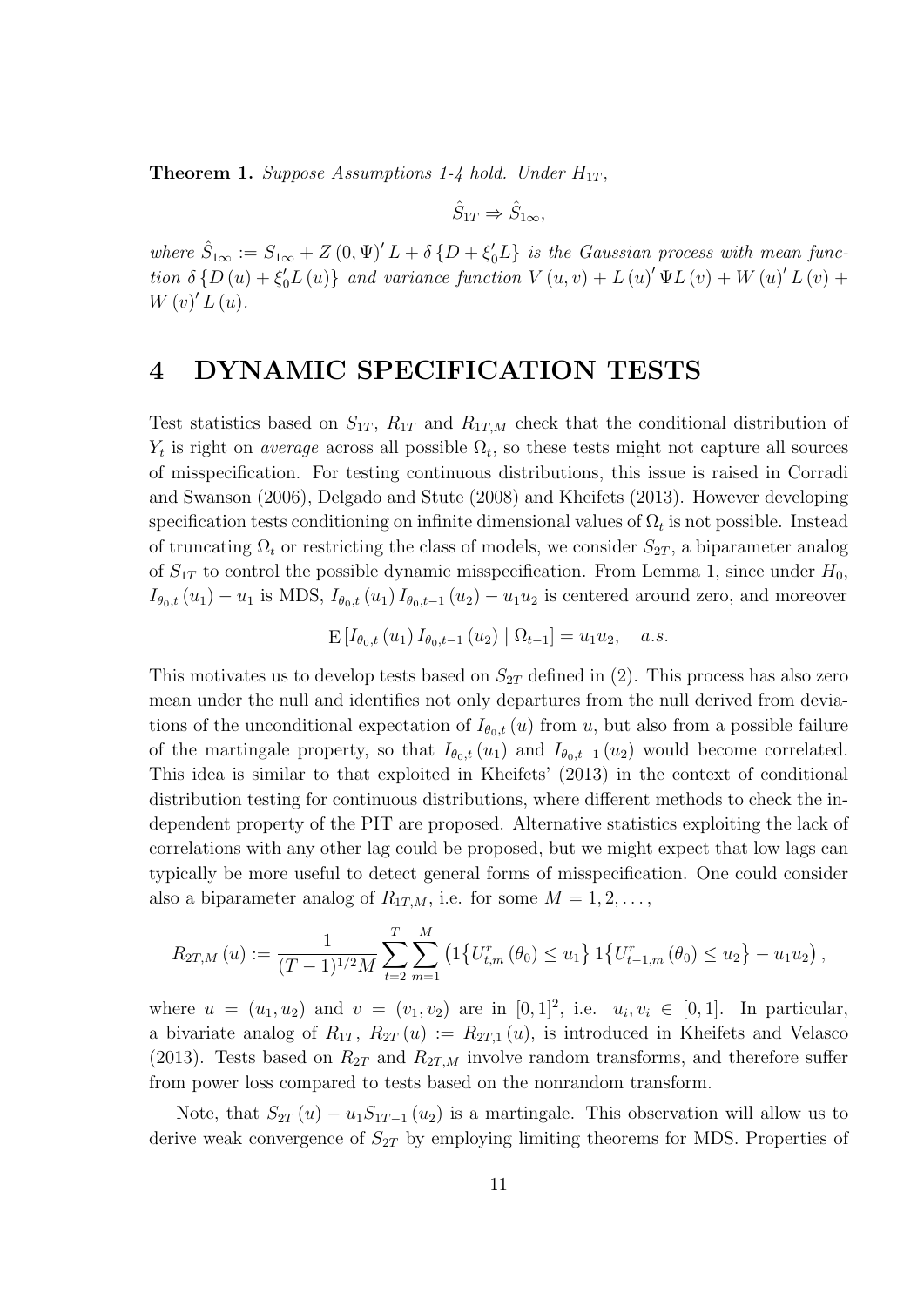$R_{2T}$  were established in Kheifets and Velasco (2013) and could be extended to  $R_{2T,M}$ . Here we discuss the properties of  $S_{2T}$ .

In practice we use the process

$$
\hat{S}_{2T}(u) := \frac{1}{(T-1)^{1/2}} \sum_{t=2}^{T} \left\{ I_{\hat{\theta}_T,t}(u_1) I_{\hat{\theta}_T,t-1}(u_2) - u_1 u_2 \right\}.
$$

Then, under  $H_{1T}$ , to study the parameter estimation effect consider

$$
\hat{S}_{2T}(u) = S_{2T}(u) + T^{1/2} \left( \hat{\theta}_T - \theta_0 \right)' \frac{1}{T} \sum_{t=2}^T \nabla_{2,t}(u) + o_p(1), \tag{7}
$$

uniformly in  $u$ , where

 $\nabla_{2,t}(u) := I_{\theta_0,t-1}(u_2) \nabla (F_{t,\theta_0}(\cdot | \Omega_t), u_1) + u_1 \nabla (F_{t-1,\theta_0}(\cdot | \Omega_{t-1}), u_2)$  and the asymptotic covariance function is  $W_2(u) := A \text{Cov} \left( S_{2T}(u) , T^{1/2} \left( \hat{\theta}_T - \theta_0 \right) \right)$ . To study the asymptotic properties of the biparameter process we introduce the next assumption that naturally extends Assumption 2.

**Assumption 5** Under  $H_{1T}$ , there exist finite  $D_2(u)$  and  $L_2(u)$ , such that uniformly in u

- (A)  $\frac{1}{T} \sum_{t=2}^{T} \{I_{\theta_0,t-1}(u_2) d(H_t(\cdot | \Omega_t), F_{t,\theta_0}(\cdot | \Omega_t), u_1)$  $+ u_1 d (H_t (\cdot | \Omega_t), F_{t, \theta_0} (\cdot | \Omega_t), u_2) \rightarrow_p D_2(u).$
- **(B)**  $\frac{1}{T} \sum_{t=2}^{T} \nabla_{2,t} (u) \rightarrow_{p} L_2 (u)$ .

To state the next result, we need to assume existence of probabilistic limits of several random functions. For the sake of presentation, we defer precise statements to the Appendix, see Assumption A.

Theorem 2. Suppose that in addition to conditions of Theorem 1, Assumption 5 and Assumption A from the Appendix hold. Under  $H_{1T}$ ,

$$
S_{2T}(u) \Rightarrow S_{2\infty}(u) + \delta D_2(u).
$$

where  $S_{2\infty}$  is a Gaussian process in [0, 1] with zero mean and covariance function  $V_2(u, v)$ defined in the Appendix. Under  $H_{1T}$ , if parameters are estimated,

$$
\hat{S}_{2T} \Rightarrow \hat{S}_{2\infty} + \delta \{ D_2 + \xi'_0 L_2 \},
$$

where  $\hat{S}_{2\infty} := S_{2\infty} + Z(0, \Psi)' L_2$  is the Gaussian process with zero mean and variance function  $V_2(u, v) + L_2(u)' \Psi L_2(v) + W_2(u)' L_2(v) + W_2(v)' L_2(u)$ .

When  $G_t(\cdot | \Omega_t)$  is different from  $F_{t,\theta_0}(\cdot | \Omega_t)$  such that  $D_2$  is non-zero, the test based on  $\hat{S}_{2T}$  will have power in the direction of  $H_{1T}$ . In contrast to the univariate case with  $S_{1T}$ ,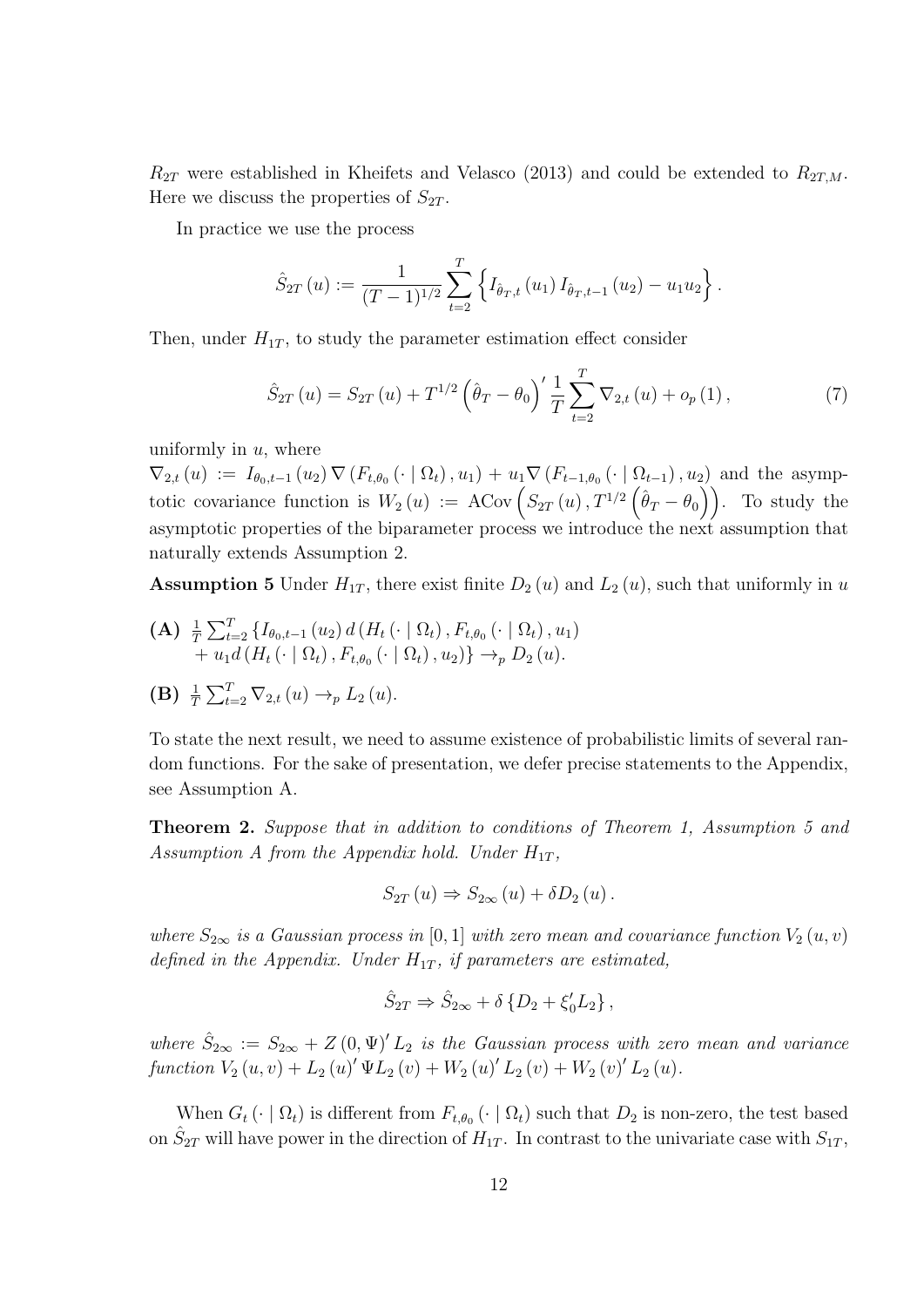the first term in the definition of  $D_2$  contains correlation with the past information, therefore can capture dynamic misspecification when misspecification results in such correlation, even if the unconditional expectation of  $d$ , which appears in the second term, is zero. This fact is crucial if misspecification occurs in dynamics and not in the link function.

# 5 BOOTSTRAP TESTS

To test  $H_0$  we consider Cramer-von Mises, Kolmogorov-Smirnov or any other continuous functionals of  $\hat{S}_{jT}, j = 1, 2, \eta\left(\hat{S}_{jT}\right)$ . Then consistency properties of specification tests based on  $\hat{S}_{jT}$  can be derived using the discussion in the previous sections by applying the continuous mapping theorem, so we omit the proof of the following result.

**Theorem 3.** Suppose that conditions of Theorem 2 hold. Under  $H_{1T}$ ,

$$
\eta\left(\hat{S}_{jT}\right) \Rightarrow \eta\left(\hat{S}_{j\infty}\right).
$$

Since the asymptotic distributions of  $S_{jT}(u)$  are model dependent, and those of  $\hat{S}_{jT}(u)$ further depend on the estimation effect, we need to resort to bootstrap methods to implement our tests in practice. In the literature there are several resampling methods suitable for dependent data, but since under  $H_0$  the parametric conditional distribution is fully specified, we apply a conditional parametric bootstrap algorithm that only requires to make draws from  $F_{t,\hat{\theta}}(\cdot | \Omega_t)$  to mimic the null distribution of the test statistics. For parametric bootstrap see Andrews (1997), which can be adapted to complications with information truncation and initialization arising in dynamic case using discussion in Bai (2003). We describe the algorithm now.

To estimate the true  $1 - \alpha$  quantiles  $c_i (\theta_0)$  of the null asymptotic distribution of the test statistics, given by some continuous functional  $\eta$  applied to  $\hat{S}_{j\infty}$  with  $\delta = 0$ , we implement the following steps.

- 1. Estimate model with initial data  $(Y_t, X'_t)$ ,  $t = 1, 2, ..., T$ , get parameter estimator  $\hat{\theta}_T$  and compute test statistics  $\eta(\hat{S}_{jT})$ .
- 2. Simulate  $Y_t^*$  with  $F_{\hat{\theta}}(\cdot | \Omega_t^*)$  recursively for  $t = 1, 2, ..., T$ , where the bootstrap information set is  $\Omega_t^* = (X_t, Y_{t-1}^*, X_{t-1}, Y_{t-2}^*, X_{t-2}, \ldots).$
- 3. Estimate model with simulated data  $Y_t^*$ , get  $\hat{\theta}_T^*$  using the same method as for  $\hat{\theta}_T$ , get bootstrapped test statistics  $\eta\left(\hat{S}_{jT}^*\right)$ .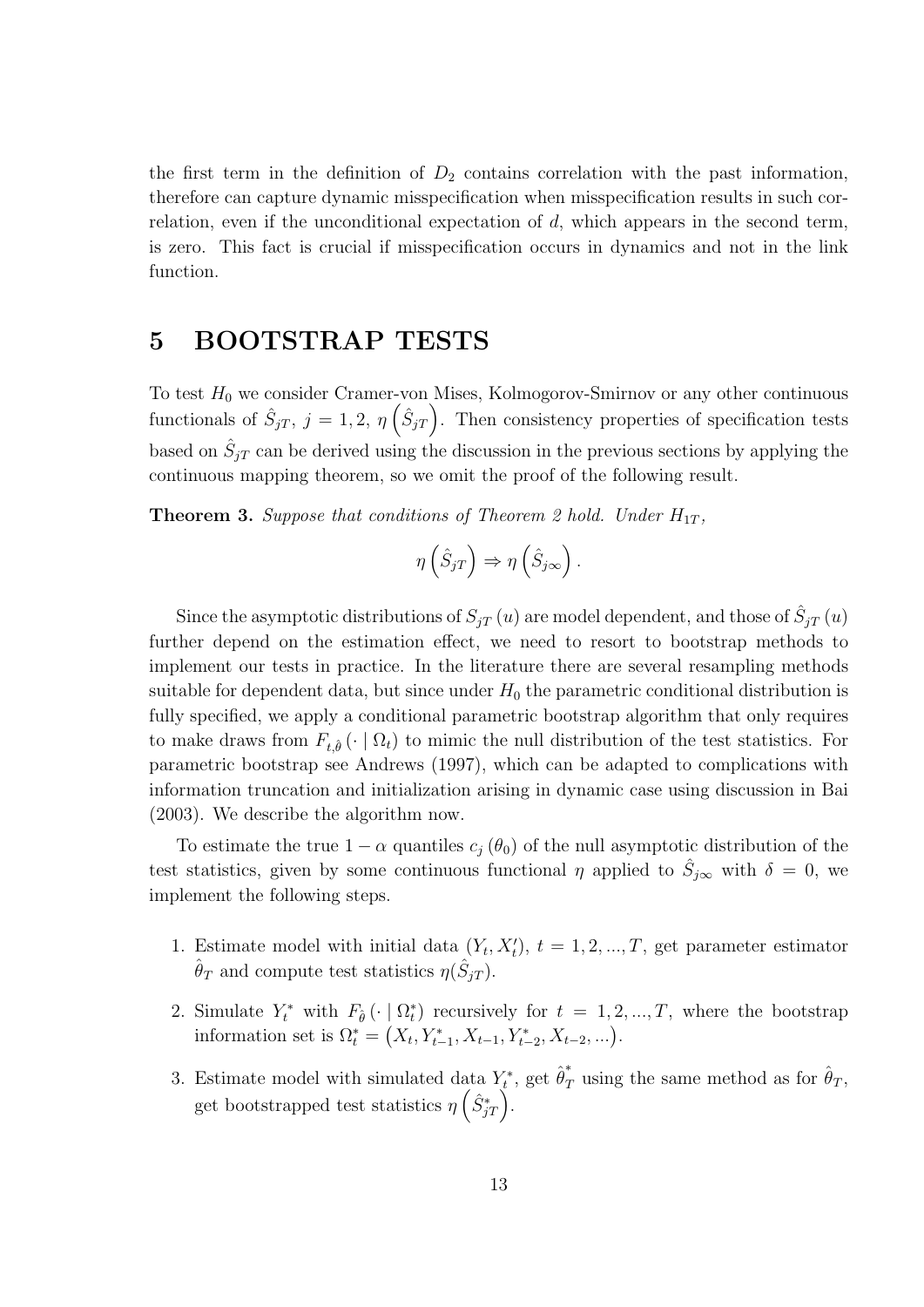- 4. Repeat 2-3 B times, compute the percentiles of the empirical distribution of the B bootstrapped test statistics.
- 5. Reject  $H_0$  if  $\eta\left(\hat{S}_{jT}\right)$ , is greater than the corresponding  $(1-\alpha)$ th percentile of the empirical distribution of B the bootstrap resamples  $\eta\left(\hat{S}_{jT}^*\right)$ ,  $\hat{c}_{jB}^*\left(\hat{\theta}_T\right)$ .

To analyze the properties of our parametric bootstrap we need to assume that the same conditions on the estimation method hold for both for original and resampled data. More formally, we have

**Assumption 6** (Bootstrap) Suppose that the sample is generated by  $F_{\theta_T}$ , for some nonrandom sequence  $\theta_T$  converging to  $\theta_0$ , i.e. we have a triangular array of random variables  $\{Y_{Tt}: t = 1, 2, ..., T\}$  with  $(T, t)$  element generated by  $F_{\theta_T}(\cdot \mid \Omega_{Tt})$ , where  $\Omega_{Tt} = \{X_t, Y_{Tt-1}, X_{t-1}, Y_{Tt-2}, X_{t-2}, \ldots\}$ . Then the estimator  $\hat{\theta}_T$  of  $\theta_T$  admits an asymptotic linear expansion as in Assumption 4. Moreover, assume that under the alternative  $H_1$ , there exists some  $\theta_1$  so that  $\theta_1 = \text{plim}_{T \to \infty} \hat{\theta}_T$ .

Then we obtain the following result.

Theorem 4. Suppose that in addition to conditions of Theorem 2, Assumption 6 holds. Under  $H_{1T}$ , as  $B, T \rightarrow \infty$ ,

$$
\eta\left(\hat{S}_{jT}^*\right) \Rightarrow \eta\left(\hat{S}_{j\infty}\right), \qquad j = 1, 2,
$$

so  $\hat{c}_{jB}^*\left(\hat{\theta}_T\right) \rightarrow_p c_j(\theta_0)$ , and therefore, under  $H_0$ ,  $Pr\left(\eta\left(\hat{S}_{jT}\right) > \hat{c}_{jB}^*\left(\hat{\theta}_T\right)\right) \rightarrow \alpha$ . Under  $H_1$ , as  $B,T \to \infty$ ,  $\hat{c}_{jB}^* \left(\hat{\theta}_T\right) = O_p(1)$ .

This theorem shows that under the null we get the right asymptotic size and that under local alternatives we get non trivial power when the drifts of the stochastic processes  $\hat{S}_{1T}$  and  $\hat{S}_{2T}$  are non negligible. Similarly, under fixed alternatives we are able to get a bootstrap consistent test when the asymptotic test is consistent itself, i.e.  $\lim_{T\to\infty}\Pr\left(\eta\left(\hat{S}_{jT}\right)>\hat{c}^*_{jB}\left(\hat{\theta}_T\right)\right)=1\,\,\text{if}\,\,\eta\left(\hat{S}_{jT}\right)$  is asymptotically unbounded.

# 6 APPLICATION AND SIMULATIONS

In this section we consider a Monte Carlo simulation exercise to investigate on the finite sample properties of the tests proposed in this paper. We take as reference the dynamic ordered discrete choice models investigated in Basu and de Jong (2007) for the modeling of the monetary policy conducted by the Federal Reserve (FED). The dependent variable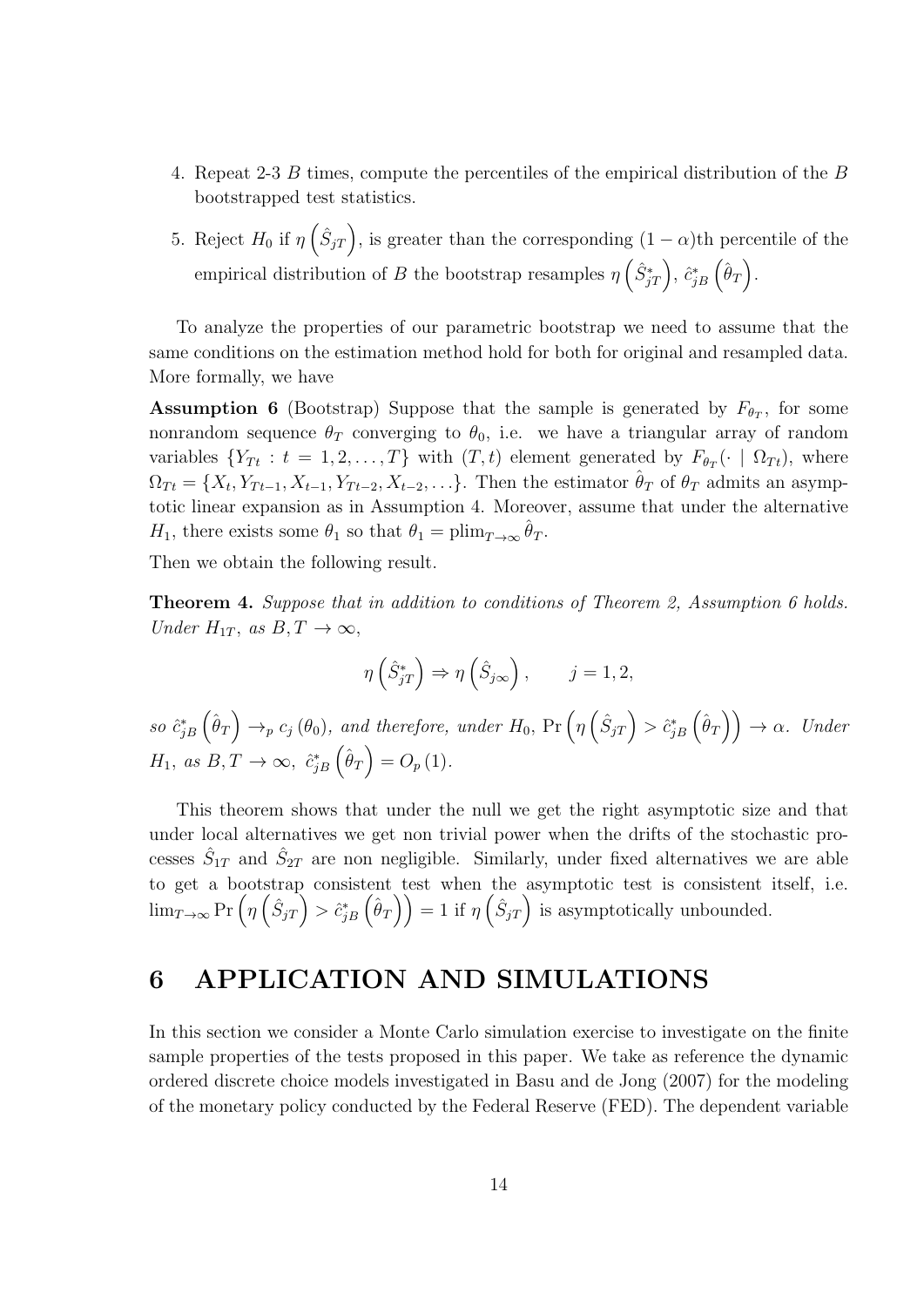uses the following codification of the changes in the reference interest rate in US, the federal funds rate  $i_t$ ,  $\overline{ }$ 

$$
Y_{t} = \begin{cases} 1 & \text{if } \Delta i_{t} < -0.25 \\ 2 & \text{if } -0.25 \leq \Delta i_{t} < 0 \\ 3 & \text{if } 0 \leq \Delta i_{t} < 0.25 \\ 4 & \text{if } \Delta i_{t} \geq 0.25. \end{cases}
$$

The dynamic multinomial ordered choice model that explains  $y_t$  can be represented as

$$
Y_{t} = \begin{cases} 1 & \text{if } & V_{t}^{*} \leq \tau_{1} \\ 2 & \text{if } & \tau_{1} < V_{t}^{*} \leq \tau_{2} \\ & \vdots & \\ & K & \text{if } & V_{t}^{*} > \tau_{K-1}, \end{cases}
$$

where  $V_t^*$  is a continuous latent variable and  $\tau_1, \ldots, \tau_{K-1}$  are threshold parameters that define K intervals in  $\mathbb R$ . Then the latent variable is determined through the linear equation

$$
V_t^* = X_t'\beta + \rho Y_{t-1} + \varepsilon_t,
$$

where  $X_t$  is a vector of stationary exogenous regressors,  $\beta$  a vector of regression parameters,  $\varepsilon_t$  is the shock in each period, and  $Y_{t-1}$  could be replaced by any function of the past  $\{Y_{t-1}, \ldots, Y_{t-n}\}\$  for some finite n. The cdf of  $\varepsilon_t$ ,  $F_{\varepsilon}$ , is going to determine the class of multinomial model, i.e. ordered multinomial probit (if  $\varepsilon_t$  is standard normal) or logit (if  $\varepsilon_t$  is logistic), since

$$
\Pr(Y_t = k \mid \Omega_t) = \Pr(\tau_{k-1} < V_t^* \leq \tau_k \mid \Omega_t) \\
= F_{\varepsilon}(\tau_k - X_t'\beta - \rho Y_{t-1}) - F_{\varepsilon}(\tau_{k-1} - X_t'\beta - \rho Y_{t-1}),
$$

with  $\tau_0 = -\infty$  and  $\tau_K = \infty$ .

Data is monthly and spans January 1990 to December 2006, leading to  $T = 204$ complete observations. The explanatory variables that Basu and de Jong (2007) used to explain the decisions of the FED on  $\Delta i_t$  are the current value and 4 lags of inflation (inf), the current value and a lag of four different measures of output gap (out) and a series of dummies that describe the decision of the FED in the previous period,  $dum_1 = I(\Delta i_{t-1}$ 0),  $dum2_t = I(\Delta i_{t-1} > 0)$ ,  $dum3_t = I(\Delta i_{t-1} < -0.25)$ ,  $dum4_t = I(\Delta i_{t-1} > 0.25)$ . Instead of these four dummies we just implement an  $AR(1)$ , 'dynamic' version with one lag of the discrete  $Y_t$  as explanatory variable (and a version without lags that we refer to as 'static' to serve as a benchmark to the inclusion of lagged endogenous variables in  $\Omega_t$ ). We consider both the Logit and Probit versions of the models. We fit four versions of these models based on different definitions of the output gap and conditional on the series of inflation and output gap and on the parameter estimates obtained, we simulate series  $Y_t$  and conduct our tests on these (see Monte Carlo scenarios in Table 5). To speed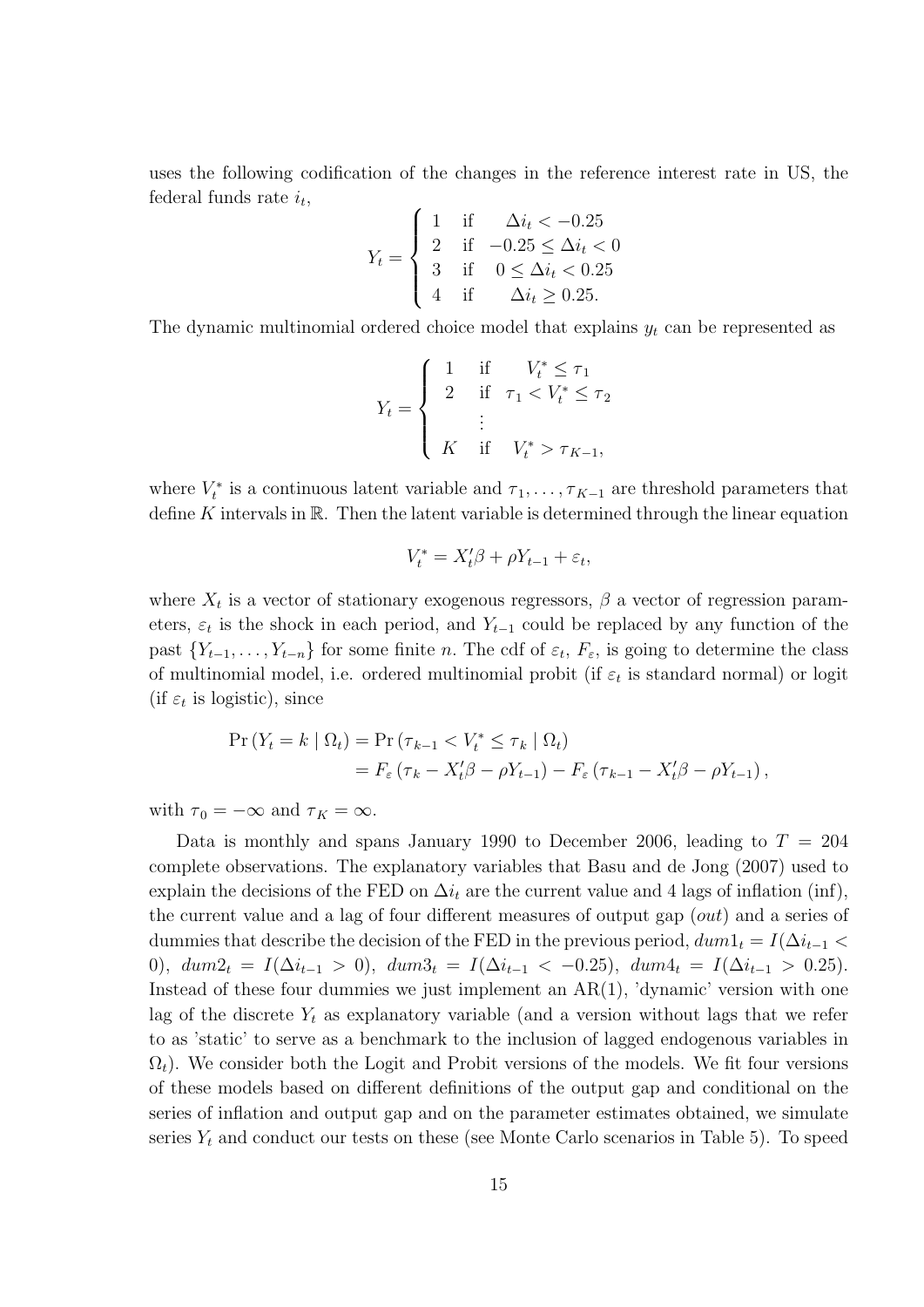up the simulation procedure we use the warp bootstrap algorithm of Giacomini, Politis and White (2013).

The four choices of output gap lead to Models I-IV. Output gap is constructed as the percentage deviation of actual from potential output, interpolating to obtain a series of monthly frequency by replicating the GDP observation for any quarter to all the months in that quarter. Then two different measures of potential output are used: the potential output series provided by the Congressional Budget Office and a potential output series constructed in a real-time setting using the HP filter, leading to Models I and II. Apart from output gap, other measures of economic activity are used, unemployment rate and capacity utilization, leading to Models III and IV. Data sources are described in Basu and de Jong (2007).

We compare the performance of our tests with an alternative test which is also omnibus and does not require smoothing (and choice of smoothing parameters). Two approaches can be adapted to our setup: the test of Generalized linear model (GLM) of Stute and Zhu (2002) and the Conditional Kolmogorov test of Andrews (1997), both are considered in Mora and Moro-Egido (2007). The first one, is a test based on a marked empirical process for testing the null  $H_0'$ :  $E\left[Y \mid \tilde{X} = x\right] = m_{\tilde{\beta}_{01}}\left(x'\tilde{\beta}_{02}\right)$ , where  $m_{\tilde{\beta}_{01}}(\cdot)$ is a parametric link function and  $\tilde{\beta}_{01}, \tilde{\beta}_{02}$  are some finite dimensional parameters. In case Y takes only two values  $\{0, 1\}$ , the conditional mean coincides with the conditional probability and the null is similar to our  $H_0$  if we were considering an i.i.d setup. To test  $Y_t \mid \tilde{X}_t \sim P_{\tilde{\beta}_{01}} \left( \cdot \mid \tilde{X}_t' \tilde{\beta}_{20} \right)$  define

$$
Z_T(y) := \frac{1}{T^{1/2}} \sum_{t=1}^T \left\{ \tilde{X}_t' \tilde{\beta}_{20} \le y \right\} \left[ Y_t - P_{\tilde{\beta}_{01}} \left( Y_t = 1 \mid \tilde{X}_t' \tilde{\beta}_{20} \right) \right], \qquad y \in \mathbb{R}.
$$

The second test by Andrews results if one substitutes  $1\left\{\tilde{X}'_t\tilde{\beta}\leq y\right\}$  with  $1\left\{\tilde{X}_t\leq \tilde{x}\right\}$ (where  $\tilde{x}$  is a real vector of dimension of  $\tilde{X}_t$ ) in  $Z_T$ , but since it always underperforms according to simulations of Mora and Moro-Egido (2007), is not considered here. In case Y takes values  $\{1, \ldots, K\}$ , Mora and Moro-Egido (2007) substitute testing  $H_0$  by K tests of the hypotheses  $Y_{jt} \mid \tilde{X}_t \sim P_{j, \tilde{\beta}_{01}} \left( Y_t \mid \tilde{X}_t' \tilde{\beta}_{20} \right)$ , with corresponding processes  $Z_{j,T}$ , where  $Y_{jt} = 1\{Y_t = j\}$  and  $j = 1, 2, \ldots, K$ . The resulting pooled tests statistics are

$$
\eta_{Z}^{CvM} = T^{-1} \sum_{j=1}^{K} \sum_{\ell=1}^{T} Z_{j,T} \left( \tilde{X}_{\ell}^{\prime} \tilde{\beta}_{20} \right)^{2}
$$

and

$$
\eta_Z^{KS} = T^{-1} \max_{j=1,\dots,K} \sum_{\ell=1}^T Z_{j,T} \left( \tilde{X}'_{\ell} \tilde{\beta}_{20} \right)^2,
$$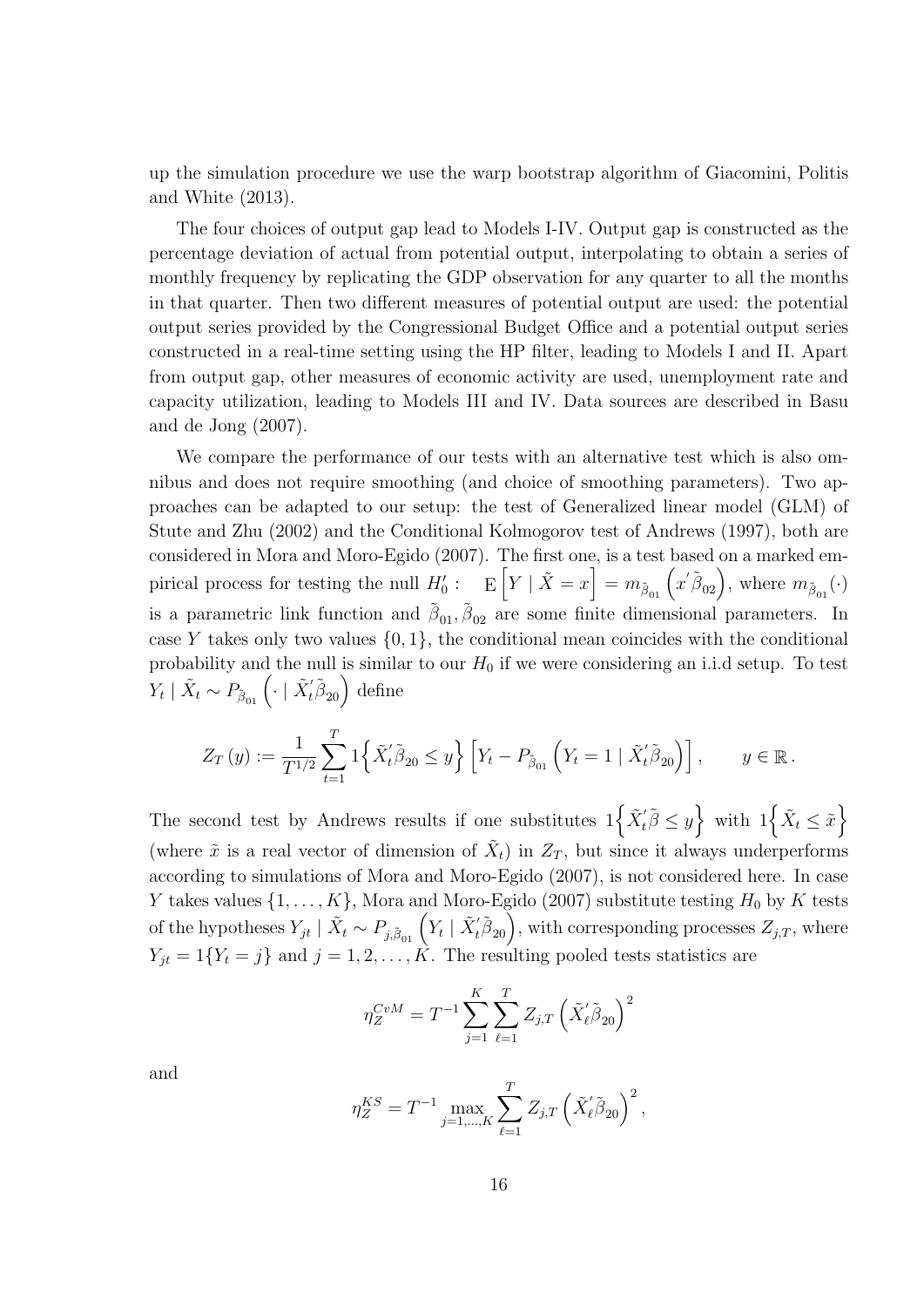which we call CvM and KS tests respectively. To apply these tests to our model, let  $\tilde{X}_t = \left( X_t' \right)$  $(\vec{r}, Y_{t-1})'$  and  $\tilde{\beta} = (\beta', \gamma)'$  and take corresponding link functions.

We analyze tests based on  $S_{1T}$ ,  $R_{1T,M}$ ,  $R_{1T}$  and  $S_{2T}$ ,  $R_{2T,M}$ ,  $R_{2T}$  and  $Z_T$ . In all cases we use Kolmogorov-Smirnov (KS) and Cramer-von Mises (CvM) measures. We only consider feasible bootstrap versions of tests  $\hat{S}_{1T}$ ,  $\hat{R}_{1T,M}$ , etc, where we replace  $\theta_0$  by root-T consistent estimates  $\hat{\theta}_T$ , the ML estimator in our case. We are not aware of any theoretical results for bootstrap assisted tests based on  $\hat{Z}_T$  in our setup, although Mora and Moro-Egido (2007) provide some simulations.

Parameter estimates for real data are reported in Tables 1 and 2. The main question is whether the static Probit or Logit models are appropriate for changes in the interest rates and we check this with our tests. The *p*-values in Tables 3 and 4 say that all these models are rejected even at 1% significance level by biparameter nonrandom transform based tests. Note that single parameter static tests (e.g.  $\hat{R}_{1T}$ ,  $\hat{S}_{1T}$ ) can not reject any proposed model, with the only exception of  $\hat{S}_{1T}$  which rejects at 5% Model II with Cramer – von Misses test statistics.

In Tables 6 and 7 we provide the empirical size and power results of our tests across simulations for sample size  $T = 100$  and static Probit and Logit and output gap choices (Models I to IV). We see that all bootstrap tests provide reasonable size accuracy, tests based on single parameter empirical processes underrejecting slightly, while ones based on bivariate processes tend to overreject moderately. Kolmogorov-Smirnov and Cramer-von Mises tests perform similarly in all cases, and apparently the choice of the output gap series does not make big differences either, nor the introduction of a lagged endogenous (discrete) variables in the information set.

The power of the tests for static Probit model is analyzed against three different alternatives: static Logit, dynamic Probit and dynamic Logit. We see that the tests without random smoothing,  $\hat{S}_{1T}$  and  $\hat{S}_{2T}$  always perform better than random continuous processes  $\hat{R}_{1T,M}$  and  $\hat{R}_{2T,M}$  which in turn dominate  $\hat{R}_{1T}$  and  $\hat{R}_{2T}$ , thus confirming our theoretical findings. When we compare Probit and Logit specifications, while letting the dynamic aspect of the model well specified, static in both cases, we observe that with this sample size and these specifications it is almost impossible to distinguish Probit from Logit models. The power against a dynamic Probit and against a dynamic Logit alternatives is very high. Since the nature of misspecification is dynamic, again bivariate processes should have more power compared to single parameter counterparts, as is confirmed in our simulation results. It can also be observed that for these alternatives, Cramer-von Mises criterium provides more power than Kolmogorov-Smirnov tests. As for alternative tests based on  $\hat{Z}_T$ , they have power comparable to  $\hat{S}_{1T}$ , sometimes slightly better, and are always outperformed by any bivariate test. This is not surprising, since  $\hat{Z}_T$  puts more structure, i.e. it assumes single-index model for covariates but averages across points,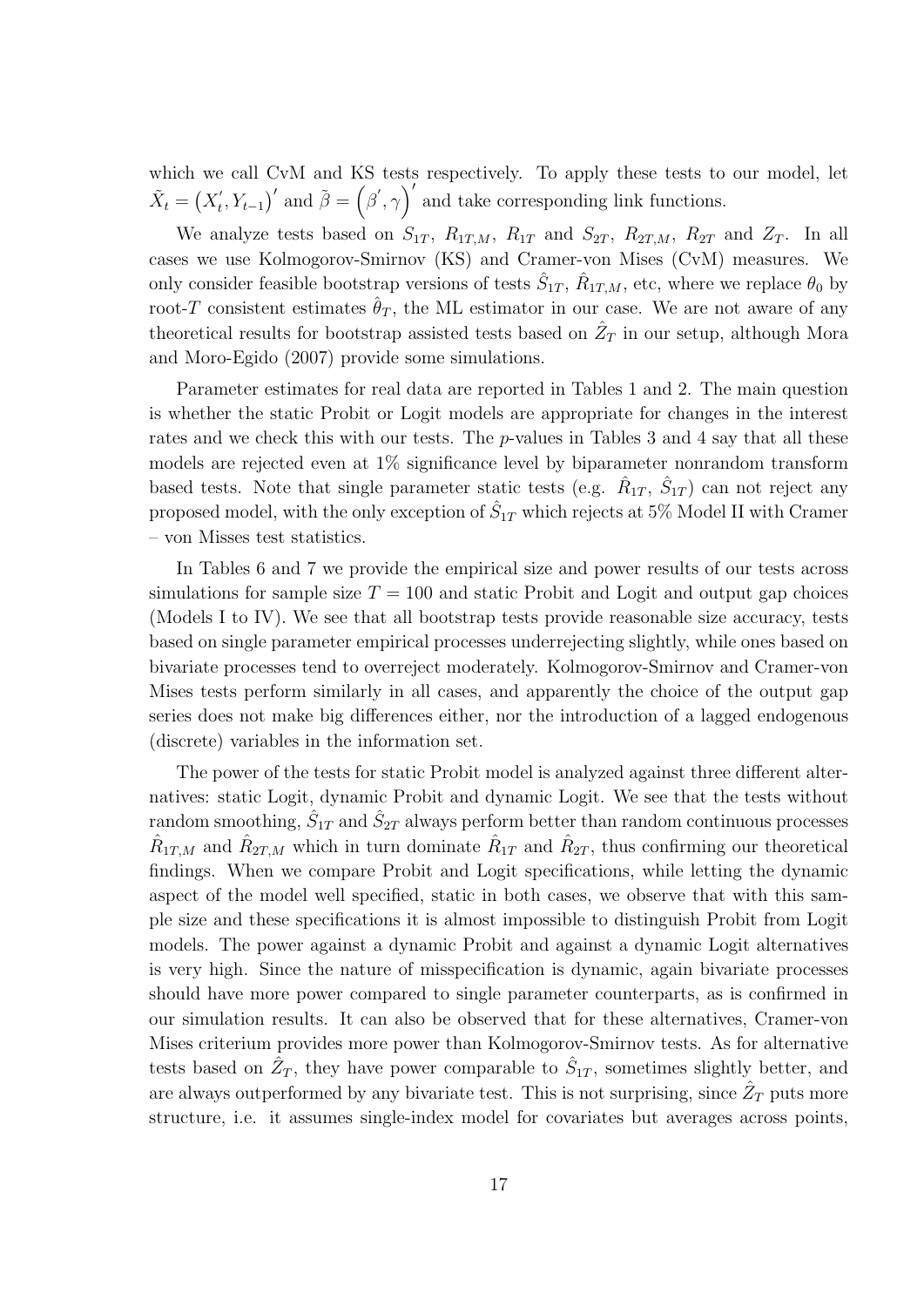hence suffering the same problems as other single parameter tests considered here.

In Tables 8 and 9 we provide the empirical size and power results of our tests for the larger sample size  $T = 200$ . Here the size properties are similar, while power rejections rates are noticeably closer to 100% for the dynamic alternatives.

# 7 CONCLUSIONS

In this paper we have proposed new specification tests for the conditional distribution of discrete time series data. The new tests are functionals of empirical processes based on a nonrandom transform that solves the implementation problem of the usual PIT for discrete distributions and achieve consistency against a wide class of alternatives. We show the validity of a bootstrap algorithm to approximate the null distribution of the test statistics, which are model and parameter dependent. In our simulation study we show that our method compares favorably in many relevant situations with other methods available in the literature and have illustrated the new method in a small application.

## 8 APPENDIX

### 8.1 Properties of the nonrandom transform in the unconditional case

To stress the generality of results in this subsection, we omit subscripts  $t, \theta_0$  and use shortcuts  $I_F(Y, u) = I_{\theta_0, t}(Y_t, u)$  and  $I_{F,M}(Y, u) = I_{\theta_0, t,M}(Y_t, u)$ . For  $F \in \mathcal{M}$ ,  $F(F^{-1}(u)) \geq u > F(F^{-1}(u) - 1)$  and equality holds iff  $u = F(k)$  for some integer k. For a random variable  $Y \sim G \in \mathcal{M}$  we find  $Pr_G(F(Y) < u) = G(F^{-1}(u) - 1)$  and  $Pr_G(Y = F^{-1}(u)) = G(F^{-1}(u)) - G(F^{-1}(u) - 1) =: P_G(F^{-1}(u)).$  When  $G = F$ ,  $Pr_F(F(Y) < u) = F(F^{-1}(u) - 1) < u$ , i.e.  $F(Y)$  is not uniform and the expectation of the indicator function  $I(F(Y) < u)$  is never u as it is for continuous F. The nonrandom transform can be written as

$$
I_F(Y, u) = (1 - \delta_F(u)) 1\{Y = F^{-1}(u)\} + 1\{Y < F^{-1}(u)\},
$$

where

$$
\delta_F(u) := \frac{F(F^{-1}(u)) - u}{P_F(F^{-1}(u))}.
$$

Note that  $\delta_F(u) \in [0,1)$ . We see that  $I_F(Y, u)$  is a piecewise linear (continuous) increasing in u function. In Lemma A we list the properties of this transform. They can be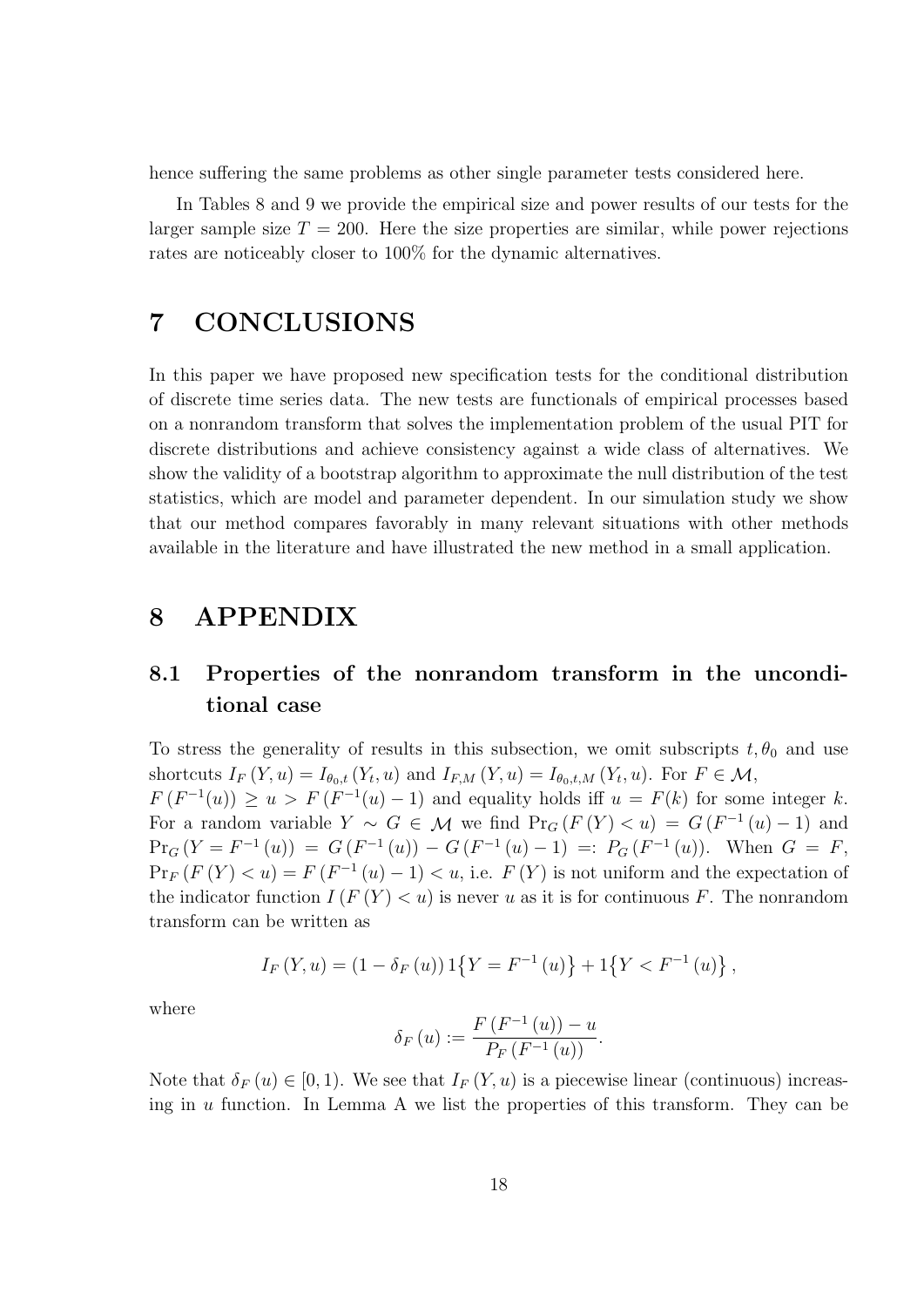derived using results from Table 10, so the proof is omitted. Let

$$
\delta_F(u, v) := (\delta_F(u \vee v) - \delta_F(u) \delta_F(v)) P_F(F^{-1}(u \wedge v))
$$
  
\n
$$
\times 1\{F^{-1}(u) = F^{-1}(v)\} \in [0, u \wedge v \wedge P_F(F^{-1}(u \wedge v))],
$$
  
\n
$$
d(G, F, u, v) := d(G, F, u \wedge v)
$$
  
\n
$$
- (\delta_F(u \vee v) - \delta_F(u) \delta_F(v)) 1\{F^{-1}(u) = F^{-1}(v)\}
$$
  
\n
$$
\times (P_G(F^{-1}(u)) - P_F(F^{-1}(u))),
$$
  
\n
$$
1 - \delta_{F,H}(u) := \begin{cases} 1 - \delta_F(u), & F^{-1}(u) < H^{-1}(u); \\ (1 - \delta_F(u))(1 - \delta_H(u)), & F^{-1}(u) = H^{-1}(u); \\ 1 - \delta_H(u), & F^{-1}(u) > H^{-1}(u). \end{cases}
$$

Lemma A. For  $0 \leq v, u \leq 1$ 

- (i)  $E_G[I_F(Y, u)] = u + d(G, F, u)$ , where  $E_G[\cdot] = \int (\cdot) dG$  and  $d(G, F, u) \in [-u, 1 u]$ . When  $G = F$ , the expectation is u.
- (ii)  $I_F(Y, u) I_F(Y, v) = I_F(Y, u \wedge v) (\delta_F (u \vee v) - \delta_F (u) \delta_F (v)) \times 1\{Y = F^{-1} (u) = F^{-1} (v)\}.$
- (iii)  $E_G[I_F(Y, u) I_F(Y, v)] = u \wedge v \delta_F(u, v) + d(G, F, u, v).$
- $(iv)$   $|I_F(Y, u) I_H(Y, u)| \leq 3 \frac{\max|F H|}{\nu}$  $\frac{F-H\vert}{\nu}$ .
- (v)  $0 \leq I_F(Y, u) I_F(Y, v) \leq (u v)/v$ .
- (*vi*)  $E_{F_z} [1\{F^{\dagger}(Y^{\dagger}) < u\}] = I_F(Y, u).$
- (vii)  $E_{F_z}[I_{F,M}(Y,u) I_{F,M}(Y,v)] = \frac{1}{M}I_F(Y,u \wedge v) + (1 \frac{1}{M})$  $\frac{1}{M}$  )  $I_F(Y, u) I_F(Y, v)$ .

#### 8.2 Functional weak convergence of discrete martingales

In this section we present Lindeberg-Feller type sufficient conditions for functional weak convergence of discrete martingales. In general, to establish weak convergence one needs to check tightness and finite-dimensional convergence. In case of martingales, both parts can be verified without imposing restrictive conditions. Here we state a result of Nishiyama (2000) which extends Theorem 2.11.9 of van der Vaart and Wellner (1996) to martingales, see also Theorem A.1 in Delgado and Escanciano (2007). Further details on notation and definitions can be found in books Van der Vaart and Wellner (1996) for empirical processes and row-independent triangular arrays and in Jacod and Shiryaev (2003) for finite-dimensional semimartingales. For every T, let  $(\Omega^T, \mathcal{F}^T, \{\mathcal{F}_t^T\}, P^T)$  be a discrete stochastic basis, where  $(\Omega^T, \mathcal{F}^T, P^T)$  is a probability space equipped with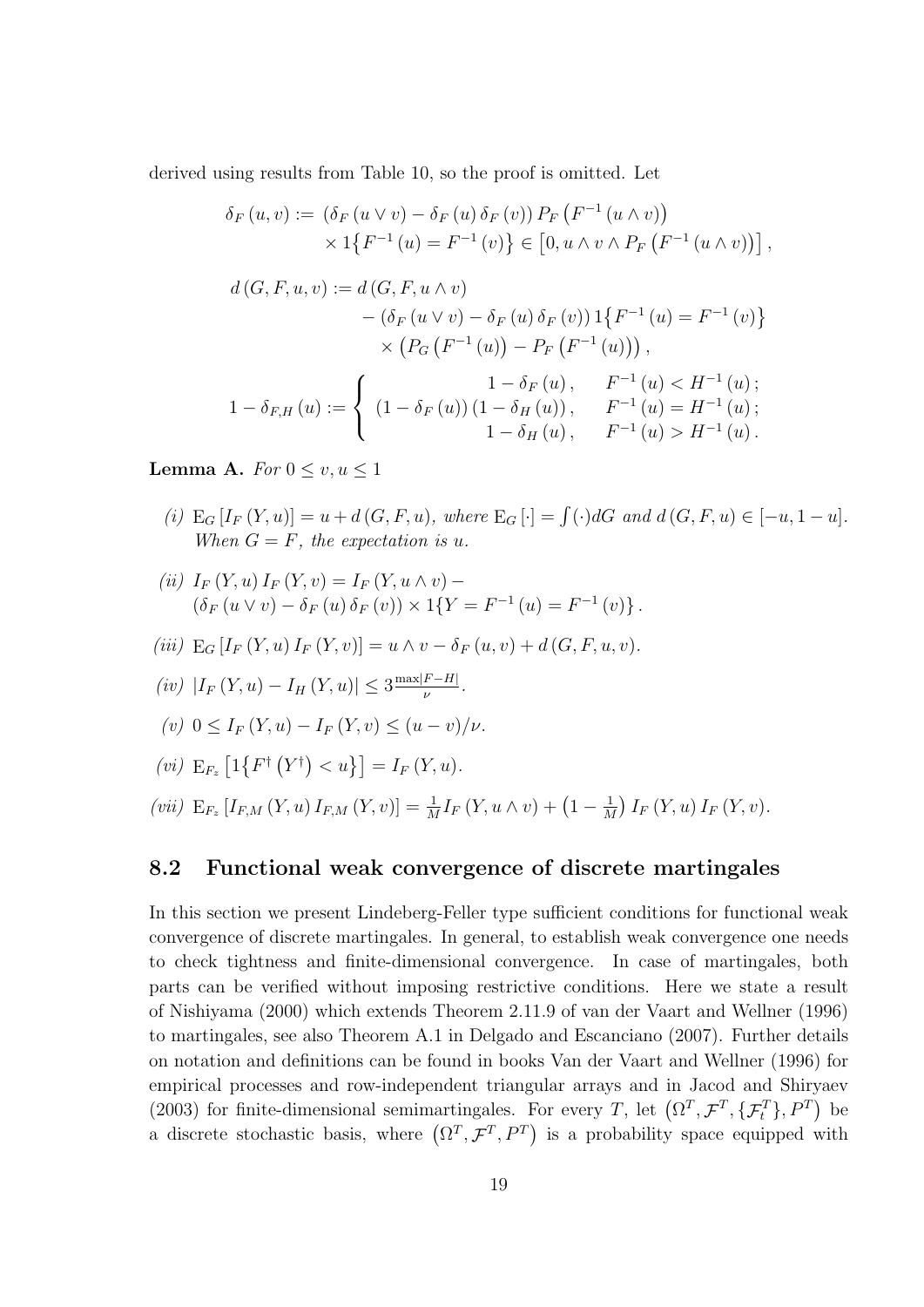a filtration  $\{\mathcal{F}_t^T\}$ . For nonempty set  $\Psi$ , Let  $\{\xi_t^T\}_{t=1,2,...}$  be a  $\ell^{\infty}(\Psi)$ -valued martingale difference array with respect to filtration  $\mathcal{F}_t^T$ , i.e. for every  $t$ ,  $\xi_t^T$  maps  $\Omega^T$  to  $\ell^{\infty}(\Psi)$ , the space of bounded, R-valued functions on  $\Psi$  with sup-norm  $\|\cdot\| = \|\cdot\|_{\infty}$ and for each  $u \in \Psi$ ,  $\xi_t^T$  $_t^T(u)$  is a R-valued martingale difference array:  $\xi_t^T$  $t^T(u)$  is  $\mathcal{F}_t^T$ measurable and  $E\left[\xi_t^T\right]$  $_t^T(u) | \mathcal{F}_t^T$  = 0. We are interested to study weak convergence of discrete martingales  $\sum_{t=1}^{T} \xi_t^T$ <sup>T</sup>. Denote a decreasing series of finite partitions (DFP) of  $\Psi$ as  $\Pi = {\Pi(\varepsilon)}_{\varepsilon \in (0,1) \cap \mathbb{Q}}$ , where  $\Pi(\varepsilon) = {\Psi(\varepsilon; k)}_{1 \leq k \leq N_{\Pi}(\varepsilon)}$  such that  $\Psi = \bigcup_{k=1}^{N_{\Pi}(\varepsilon)} \Psi(\varepsilon; k)$ ,  $N_{\Pi}(1) = 1$  and  $\lim_{\varepsilon \to 0} N_{\Pi}(\varepsilon) = \infty$  monotonically in  $\varepsilon$ . The  $\varepsilon$ -entropy of the DFP  $\Pi$  is  $H_{\Pi}(\varepsilon) = \sqrt{\log N_{\Pi}(\varepsilon)}$ . The quadratic II-modulus of  $\xi_t^T$  $_t^T$  is  $\mathbb{R}_+ \cup \{\infty\}$ -valued process

$$
\left\| \xi_t^T \right\|_{\Pi,k} = \sup_{\varepsilon \in (0,1) \cap \mathbb{Q}} \frac{1}{\varepsilon} \max_{1 \le k \le N_{\Pi}(\varepsilon)} \sqrt{\sum_{t=1}^T \mathbb{E} \left[ \sup_{u,v \in \Psi(\varepsilon;k)} \left| \xi_t^T(u) - \xi_t^T(v) \right|^2 \mid \mathcal{F}_t^T \right]}.
$$
 (8)

**Theorem A.** Let  $\{\xi_t^T\}_{t=1,2,...}$  be a  $\ell^{\infty}(\Psi)$ -valued martingale difference array and *N1*) (conditional variance convergence)  $\sum_{t=1}^{T} \mathrm{E} \left[ \xi_t^T \right]$  $_{t}^{T}(u)\xi_{t}^{T}$  $\mathcal{F}_t^T(v) \mid \mathcal{F}_t^T \big] \rightarrow_{P^T} V(u, v)$  for every  $u, v \in \Psi;$  $N2)$  (Lindenberg condition)  $\sum_{t=1}^{T} E\left[\|\xi_t^T\right]$  $T||$ <sup>2</sup> 1  $\{\|\xi_t^T\}$  $\left\{ \left. \begin{array}{c} T \\ \end{array} \right| > \varepsilon \right\} \mid \mathcal{F}_t^T \right] \rightarrow_{P^T} 0 \; \textit{for every} \; \varepsilon > 0;$ N3) (partitioning entropy condition) there exist a DFP  $\Pi$  of  $\Psi$  such that  $\|\xi_t^T\|$  $\left\| \frac{T}{\Pi, T} \right\|_{\Pi, T} =$  $O_{P^T}(1)$  and  $\int_0^1 H_{\Pi}(\varepsilon)d\varepsilon < \infty$ . Then  $\sum_{t=1}^{T} \xi_t^T \Rightarrow S$ , where S has normal marginals  $(S(v_1), S(v_2), \ldots, S(v_d))) \sim_d N(0, \Sigma)$ with covariance  $\Sigma = \left\{ V \left( v_i, v_j \right) \right\}_{ij}$ .

### 8.3 Proofs

**Proof of Lemma 1.** Substitute  $G = F = F_{\theta_0}(\cdot | \Omega_t)$  in Lemma A(i) to obtain that  $E[I_{\theta_0,t}(u) | \Omega_t] = E[I_{\theta_0,t}(u)] = u$ , therefore  $I_{\theta_0,t}(u) - u$  is a martingale difference sequence for every  $u \in [0, 1]$ . The conditional variance expression follows from Lemma A(iii) by taking  $G = F = F_{\theta_0} (\cdot \mid \Omega_t).$ 

However the  $I_{\theta_0,t}(u)$  are not independent in general. To show that, note that bivariate independence requires that

$$
\Pr(I_{\theta_0,t}(u) \le u_1, I_{\theta_0,t-1}(u) \le u_2) = \Pr(I_{\theta_0,t}(u) \le u_1) \Pr(I_{\theta_0,t-1}(u) \le u_2)
$$

for all u,  $u_1$  and  $u_2 \in [0, 1]$ . Now we have that the lhs is

$$
E\left[1\{I_{\theta_{0},t}(u) \leq u_{1}\}\right]1\{I_{\theta_{0},t-1}(u) \leq u_{2}\}\right] = E\left[E\left[1\{I_{\theta_{0},t}(u) \leq u_{1}\}\right]1\{I_{\theta_{0},t-1}(u) \leq u_{2}\}\right]\left[\Omega_{t}\right]
$$

$$
= E\left[1\{I_{\theta_{0},t-1}(u) \leq u_{2}\}\right]E\left[1\{I_{\theta_{0},t}(u) \leq u_{1}\}\right]\left[\Omega_{t}\right]
$$

and now, for  $u_1, u \in (0,1)$  and under  $H_0$ ,

$$
E\left[1\{I_{\theta_{0},t}(u) \leq u_{1}\}\mid \Omega_{t}\right] = 1 - F_{\theta_{0}}\left(F_{\theta_{0}}^{-1}(u \mid \Omega_{t}) \mid \Omega_{t}\right) + 1\left\{1 - \delta_{F_{\theta_{0}}(\cdot|\Omega_{t})}(u) \leq u_{1}\right\} P_{F_{\theta_{0}}(\cdot|\Omega_{t})}\left(F_{\theta_{0}}^{-1}(u \mid \Omega_{t})\right),
$$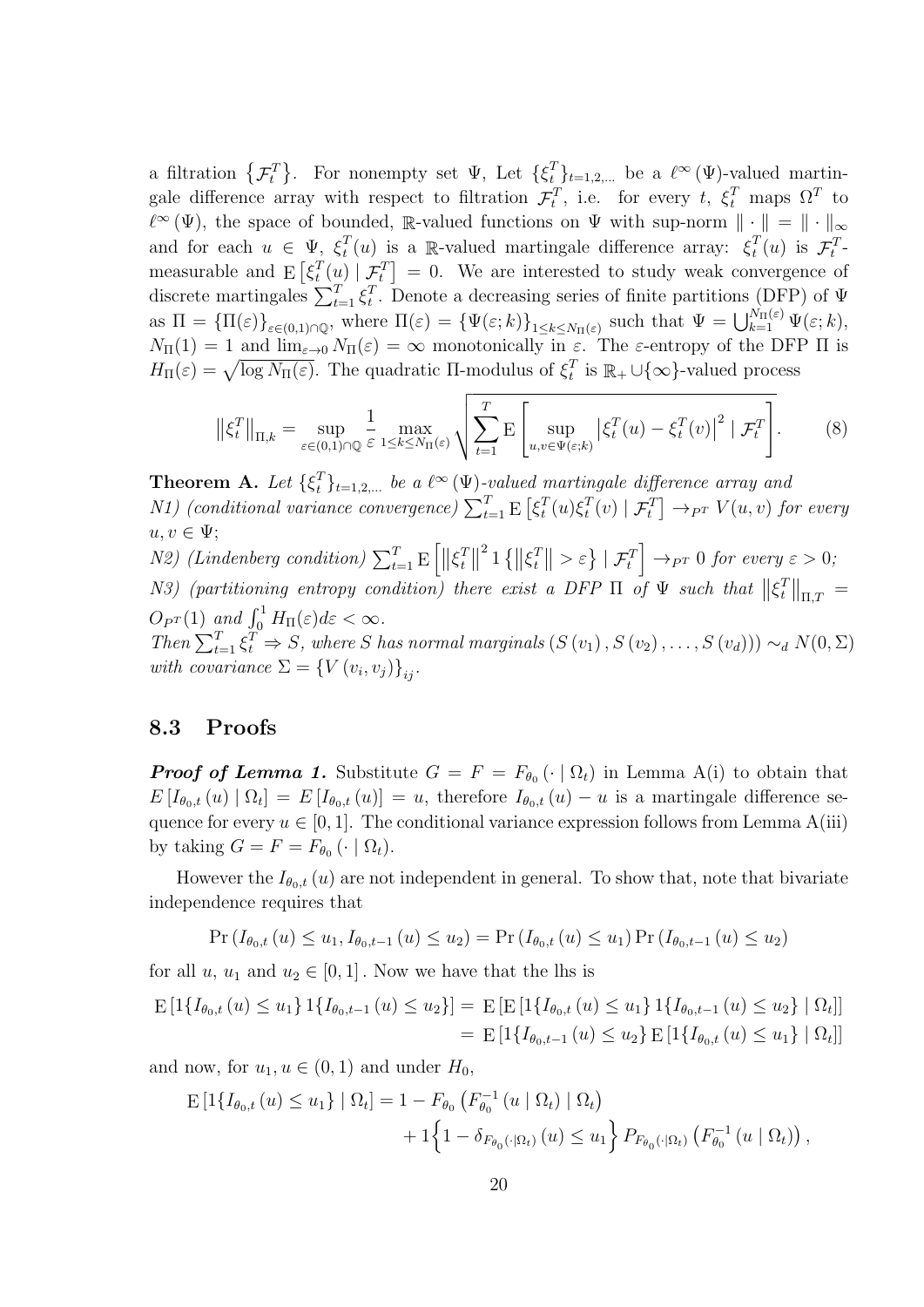which depends on  $\Omega_t$ , and therefore  $E(1{I_{\theta_0,t}(u) \le u_1}\mid \Omega_t) \ne E(1{I_{\theta_0,t}(u) \le u_1})$  with positive probability, and independence does not follow in general.

**Proof of Lemma 2.** Because  $U_t^r(\theta_0)$  are continuous,  $\hat{F}_{\theta_0}^r(u)$  is a (uniform) consistent estimate of cdf of  $U_t^r(\theta_0)$ . Then by Lemma A(vi) and A(vii) and ULLN we get uniform consistency of  $\hat{F}^r_{\theta_0,M}(u)$  and  $\tilde{F}^r_{\theta_0}(u)$ . Efficiency gain comes from Lemma A(ii).

**Proof of Lemma 3.** We need to verify conditions N1-N3 of Theorem A. Fix  $\varepsilon > 0$ and take  $\Psi = [0, 1]$  with usual norm and equidistant partition  $0 = u_0 < u_1 < \ldots <$  $u_{N_{\Pi}(\varepsilon)} = 1$ , i.e. partition of  $[0, 1]$  in  $N_{\Pi}(\varepsilon) = [\varepsilon^{-2}] + 1$  equal intervals of length  $\varepsilon^2$  (the last interval maybe even smaller),  $\Psi(\varepsilon;k) = [u_{k-1}, u_k]$  and  $\xi_t^T = (I_F(Y_t, u) - u)/\sqrt{T}$ , which is a square integrable martingale difference by Lemma 1. Then Condition N1 follows from Lemma 1. Condition N2 is satisfied because for  $T > 1 + [\varepsilon^{-2}]$ , the indicator  $1 \left\{ \sup_{u \in [0,1]} |I_F(Y_t, u) - u| / \right\}$  $\begin{cases} \sqrt{T} > \varepsilon \end{cases} = 0.$  Condition N3 follows from bound in Lemma A(v). Indeed,  $\int_0^1 H_{\Pi}(\varepsilon) d\varepsilon < \infty$  and

$$
\left\|\xi_t^T\right\|_{\Pi,k} \le \sup_{\varepsilon \in (0,1) \cap \mathbb{Q}} \frac{1}{\varepsilon} \max_{1 \le k \le N_{\Pi}(\varepsilon)} \sqrt{\varepsilon^2} \le 1 \quad \text{a.s.}
$$

**Proof of Lemma 4.** Apply weak convergence result from Lemma 3 under  $G_{T,\theta_0}$  ( $\cdot \mid \Omega_t$ ) with  $\xi_t^T$  $\begin{split} T_t^T := \left(I_{F_{\theta_0}(\cdot|\Omega_t)}\left(Y_t, u\right) - u - d\left(G_{T,\theta_0}\left(\cdot \mid \Omega_t\right), F_{\theta_0}\left(\cdot \mid \Omega_t\right), u\right)\right)/ \end{split}$ √ T, which is a square integrable martingale difference because of Lemma A(i) with  $G = G_{T,\theta_0}$  ( $\cdot \mid \Omega_t$ ) and  $F = F_{\theta_0}(\cdot | \Omega_t)$ . Then Condition N1 follows from Lemma A(iii) and that  $d(G, F, u, v)$ are bounded in absolute value by  $T^{-1/2}$  a.s. Condition N2 is satisfied because for  $T >$  $1 + [\varepsilon^{-2}]$ , the indicator is 0. Condition N3 follows from bound in Lemma A(v) and that  $(E_G[\cdot] - E_F[\cdot])$  applied to a.s. bounded r.v. are bounded in absolute value by  $T^{-1/2}$  a.s. We obtain that  $\sum_{t=1}^{T} \xi_t^T \Rightarrow S$ , to the same limit as in Lemma 3. Finally, use additivity of  $d(\cdot,\cdot,\cdot)$  in the first argument and apply ULLN to  $S_T - \sum_{t=1}^T \xi_t^T =$  $\sum_{t=1}^{T}d\left(G_{T,\theta_{0}}\left(\cdot\mid\Omega_{t}\right),F_{\theta_{0}}\left(\cdot\mid\Omega_{t}\right),u\right)/$ √  $\overline{T} = \delta \sum_{t=1}^{T} d(H(\cdot | \Omega_t), F_{\theta_0}(\cdot | \Omega_t), u) / T.$ 

**Proof of Lemma 5.** Under  $H_{1T}$ , i.e. under  $G_{T,\theta_0}$ , Equation (4) can be established using standard methods, applying Doob and Rosenthal inequalities for MDS (Hall and distribution of the throngs, applying Doop and Rosenthal mequanties for MDS (Fian and Heyde, 1980)  $\sqrt{T} \xi_t^T := I_{F_{\hat{\theta}_T}(\cdot|\Omega_t)}(Y_t, u) - I_{F_{\theta_0}(\cdot|\Omega_t)}(Y_t, u) - d(G_{T,\theta_0}(\cdot | \Omega_t), F_{\hat{\theta}_T}(\cdot | \Omega_t), u)$  $+d(G_{T,\theta_0}(\cdot | \Omega_t), F_{\theta_0}(\cdot | \Omega_t), u)$ . Define  $z_T := \sum_{t=1}^T \xi_t^T$  $t<sup>T</sup>$ . When it is necessary we will write explicitly arguments:  $z_T(u, \hat{\theta}_T)$ . We show that  $\sup_u |z_T| = o_p(1)$ . Since √  $\overline{T}(\hat{\theta}_T - \theta_0) = O_P(1)$ , it is sufficient to establish that for some  $\gamma < 1/2$ 

$$
\sup_{u, \|\eta - \theta_0\| \le T^{-\gamma}} |z_T(u, \eta)| = o_p(1).
$$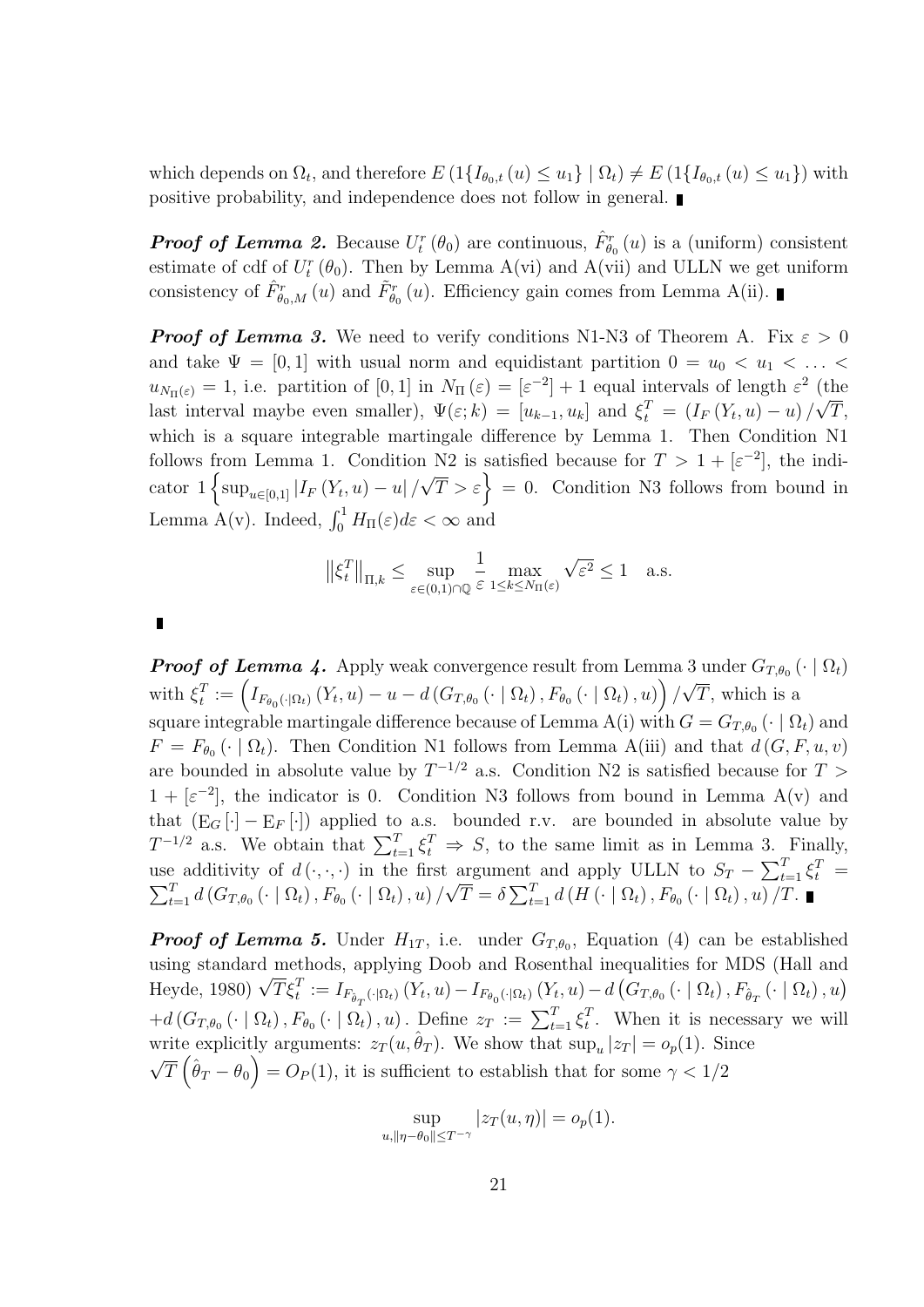Note that for  $T > \delta^2/\nu_1^2$ , by Assumption 3C,

$$
\Pr\left(\sup_{\eta,t}\max_{y}|G_{T,t,\theta_0}(y\mid\Omega_t)-F_{t,\eta}(y\mid\Omega_t)|>\nu_1\right)\leq M_{F}T^{-\gamma}/\nu_1.
$$
\n(9)

First, we will show that  $\forall \eta, u \, |z_T| = o_p(1)$ . Since  $\xi_t^T$  $t_t^T$  are bounded by 2 in absolute value and form a martingale difference sequence with respect to  $\Omega_t$ , by the Doob inequality  $\forall p \geq 1$  and  $\forall \varepsilon > 0$ 

$$
P\left(\max_{t=1,\dots,T}|z_t|>\varepsilon\right)\leq E\left|z_T\right|^p/\varepsilon^p,
$$

and by Rosenthal inequality,  $\forall p \geq 2$  ∃ $C_1$ 

$$
E |z_T|^p \leq T^{-p/2} C_1 \left[ E \left\{ \sum E \left( \left( \xi_t^T \right)^2 \mid \Omega_t \right) \right\}^{p/2} + \sum E \left| \xi_t^T \right|^p \right].
$$

Take  $p = 4$ . The first term is small because of bounds in Lemma A(iv) and (9). Because  $\xi_t^T$  $\left| \sum_{t=1}^{T} \right| \leq 1, T^{-p/2} \sum_{t=1}^{T} E \left| \xi_t^T \right|$  $\left\lceil \frac{T}{t} \right\rceil$  $p^p \leq T^{1-p/2}$ . Therefore we have pointwise bound. Uniformity in  $u, \eta$  can be established using monotonicity of  $I_{F_{\theta}(\cdot|\Omega_t)}(Y_t, u)$  and continuity of  $d(G_{T,\theta_0}(\cdot | \Omega_t), F_{\hat{\theta}_T}(\cdot | \Omega_t), u)$  by employing bounds in Lemma A(iv) and (9). Note, that bound in Lemma A(iv) is used when  $\sup_{\eta,t} \max_y |G_{T,t,\theta_0}(y | \Omega_t) - F_{t,\eta}(y | \Omega_t)| < \nu$ , which holds with probability approaching to 1 as shown in  $(9)$ .

Finally, use that uniformly in  $u$ 

$$
\frac{1}{\sqrt{T}}\sum \left(d\left(G_{T,\theta_0}\left(\cdot\mid\Omega_t\right), F_{\hat{\theta}_T}\left(\cdot\mid\Omega_t\right), u\right) - d\left(G_{T,\theta_0}\left(\cdot\mid\Omega_t\right), F_{\theta_0}\left(\cdot\mid\Omega_t\right), u\right)\right) \n= \sqrt{T}\left(\hat{\theta}_T - \theta_0\right) \frac{1}{T}\sum \nabla\left(F_{\theta_0}\left(\cdot\mid\Omega_t\right), u\right) + o_p(1).
$$

 $\overline{\phantom{a}}$ 

**Proof of Theorem 1.** Joint weak convergence (6) follows from finite-dimensional convergence by CLT for MDS, while tightness was established in the proof of Lemma 4.

**Proof of Theorem 2.** We need the following

**Assumption A** Under  $H_{1T}$ , the following uniform limits exist

- (i)  $\lim_{T\to\infty}\frac{1}{T}$  $\frac{1}{T}\sum_{t=2}^T \delta_{F_{t-1,\theta_0}(\cdot|\Omega_{t-1})} (u_2,v_2)\,\delta_{F_{t,\theta_0}(\cdot|\Omega_t)} (u_1,v_1),$
- (ii)  $\lim_{T\to\infty}\frac{1}{T}$  $\frac{1}{T} \sum_{t=2}^{T} I_{\theta_0,t-1} (v_2) \, \delta_{F_{t,\theta_0}(\cdot|\Omega_t)} (u_1,v_1),$
- (iii)  $\lim_{T\to\infty}\frac{1}{T}$  $\frac{1}{T} \sum_{t=2}^{T} I_{\theta_0,t-1}(u_2) d(H_t(\cdot | \Omega_t), F_{t,\theta_0}(\cdot | \Omega_t), u_1),$
- (iv)  $\lim_{T\to\infty}\frac{1}{T}$  $\frac{1}{T} \sum_{t=2}^{T} I_{\theta_0,t-1}(u_2) \to [I_{\theta_0,t}(u_1) \ell_t(Y_t,\Omega_t) | \Omega_t],$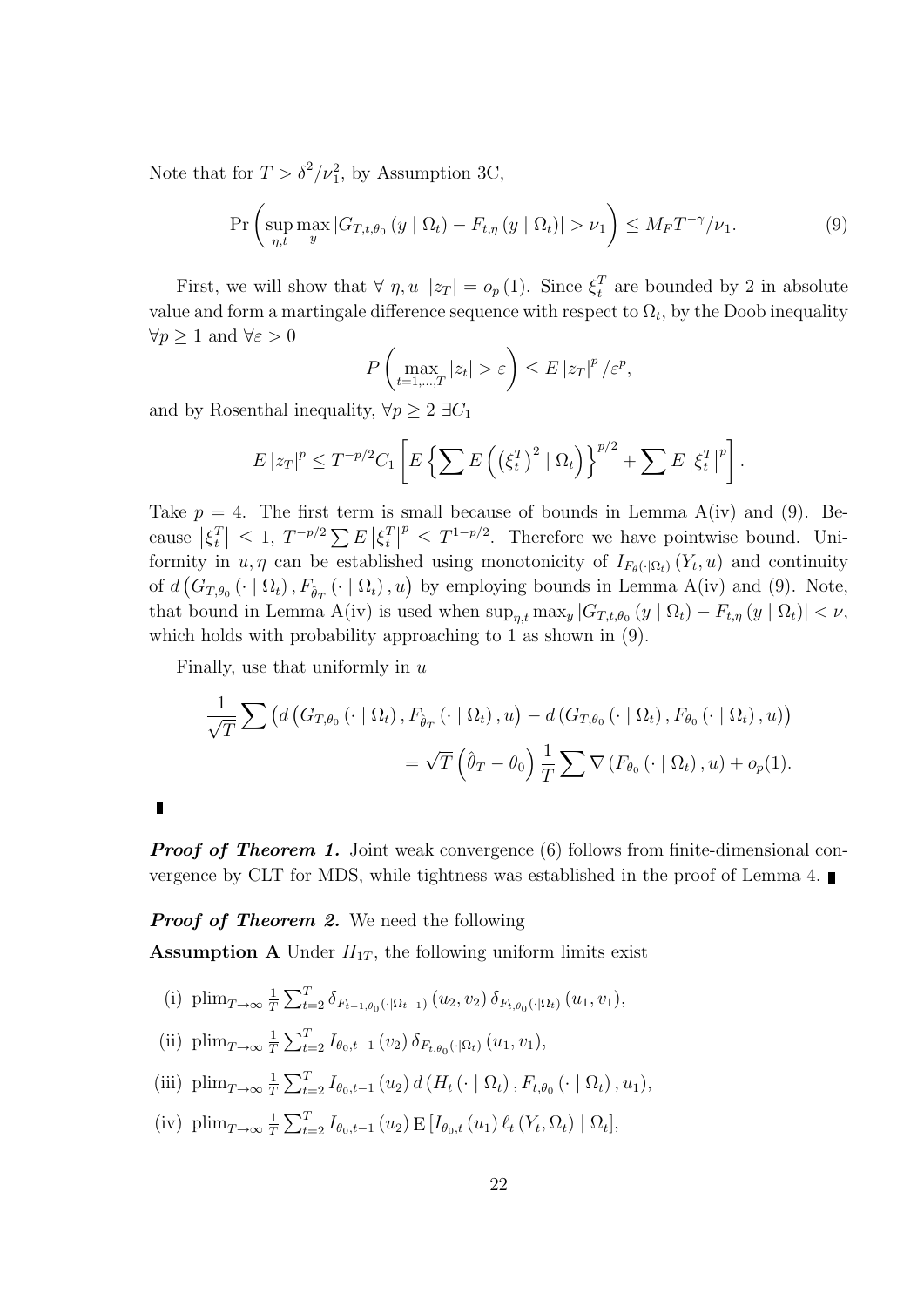(v) 
$$
\text{plim}_{T\to\infty} \frac{1}{T} \sum_{t=2}^{T} I_{\theta_0,t-1}(u_2) \nabla (F_{t,\theta_0}(\cdot \mid \Omega_t), u_1).
$$

Note that

$$
S_{2T} = \sum_{t=2}^{T} \xi_t^T + \frac{1}{(T-1)^{1/2}} \left\{ \left( I_{\theta_0,T}(u_1) - u_1 \right) I_{\theta_0,T-1}(u_2) + u_1 \left( I_{\theta_0,1}(u_2) - u_2 \right) \right\},\,
$$

where

$$
\xi_t^T := \frac{1}{(T-1)^{1/2}} \left\{ \left(I_{\theta_0,t}(u_1) - u_1\right) I_{\theta_0,t-1}(u_2) + u_1 \left(I_{\theta_0,t}(u_2) - u_2\right) \right\}
$$

is a square integrable martingale difference by Lemma 1. The rest is similar to the proof of Theorem 1. To obtain  $S_{2T}(u) \Rightarrow S_{2\infty}(u)$  under  $H_0$ , verify conditions N1-N3 of Theorem A for  $\xi_t^T$  $t<sub>t</sub><sup>T</sup>$  as it is done in the proof of Lemma 3. The covariance function of  $S_{2\infty}(u)$  is

$$
V_2 (u, v) := (u_1 \wedge v_1) (u_2 \wedge v_2) - 3u_1v_1u_2v_2
$$
  
+  $(u_1 \wedge v_1) \plim_{T \to \infty} \frac{1}{T} \sum_{t=2}^T \delta_{F_{t-1,\theta_0}(\cdot|\Omega_{t-1})} (u_2, v_2)$   
-  $\plim_{T \to \infty} \frac{1}{T} \sum_{t=2}^T \delta_{F_{t,\theta_0}(\cdot|\Omega_t)} (u_1, v_1) (I_{\theta_0,t-1} (u_2 \wedge v_2) - \delta_{F_{t-1,\theta_0}(\cdot|\Omega_{t-1})} (u_2, v_2))$   
+  $(u_2 \wedge v_1) u_1v_2 - u_1 \plim_{T \to \infty} \frac{1}{T} \sum_{t=2}^T \delta_{F_{t,\theta_0}(\cdot|\Omega_t)} (u_1, v_1) I_{\theta_0,t-1} (v_2)$   
+  $(u_1 \wedge v_2) u_2v_1 - v_1 \plim_{T \to \infty} \frac{1}{T} \sum_{t=2}^T \delta_{F_{t,\theta_0}(\cdot|\Omega_t)} (u_1, v_1) I_{\theta_0,t-1} (u_2).$ 

Under  $H_{1T}$ , apply the same weak convergence result under  $G_{T,t,\theta_0}(\cdot | \Omega_t)$  with

$$
\zeta_t^T := \xi_t^T - I_{\theta_0, t-1}(u_2) d(G_{T, t, \theta_0}(\cdot \mid \Omega_t), F_{t, \theta_0}(\cdot \mid \Omega_t), u_1) / \sqrt{T - 1} + u_1 d(G_{T, t, \theta_0}(\cdot \mid \Omega_t), F_{t, \theta_0}(\cdot \mid \Omega_t), u_2) / \sqrt{T - 1},
$$

which is a square integrable martingale difference because of Lemma  $A(i)$  with  $G =$  $G_{T,t,\theta_0}(\cdot | \Omega_t)$  and  $F = F_{\theta_0}(\cdot | \Omega_t)$ . Then proceed as in proof of Lemma 4.

In order to establish (7), repeat the steps of the proof of Lemma 5 for  $\tilde{\zeta}_t^T$  $\frac{T}{t} := \zeta_t^T - \hat{\zeta}_t^T$  $\frac{1}{t}$ , where  $\hat{\zeta}_t^T$ <sup>t</sup> is  $\zeta_t^T$  with  $F_{t,\hat{\theta}_T}$  in place of  $F_{t,\theta_0}$ .

**Proof of Theorem 4.** Repeat the arguments of the proofs of Theorems 1 and 2 for sample generated by  $F_{\theta_T}$ , defined in Assumption 6.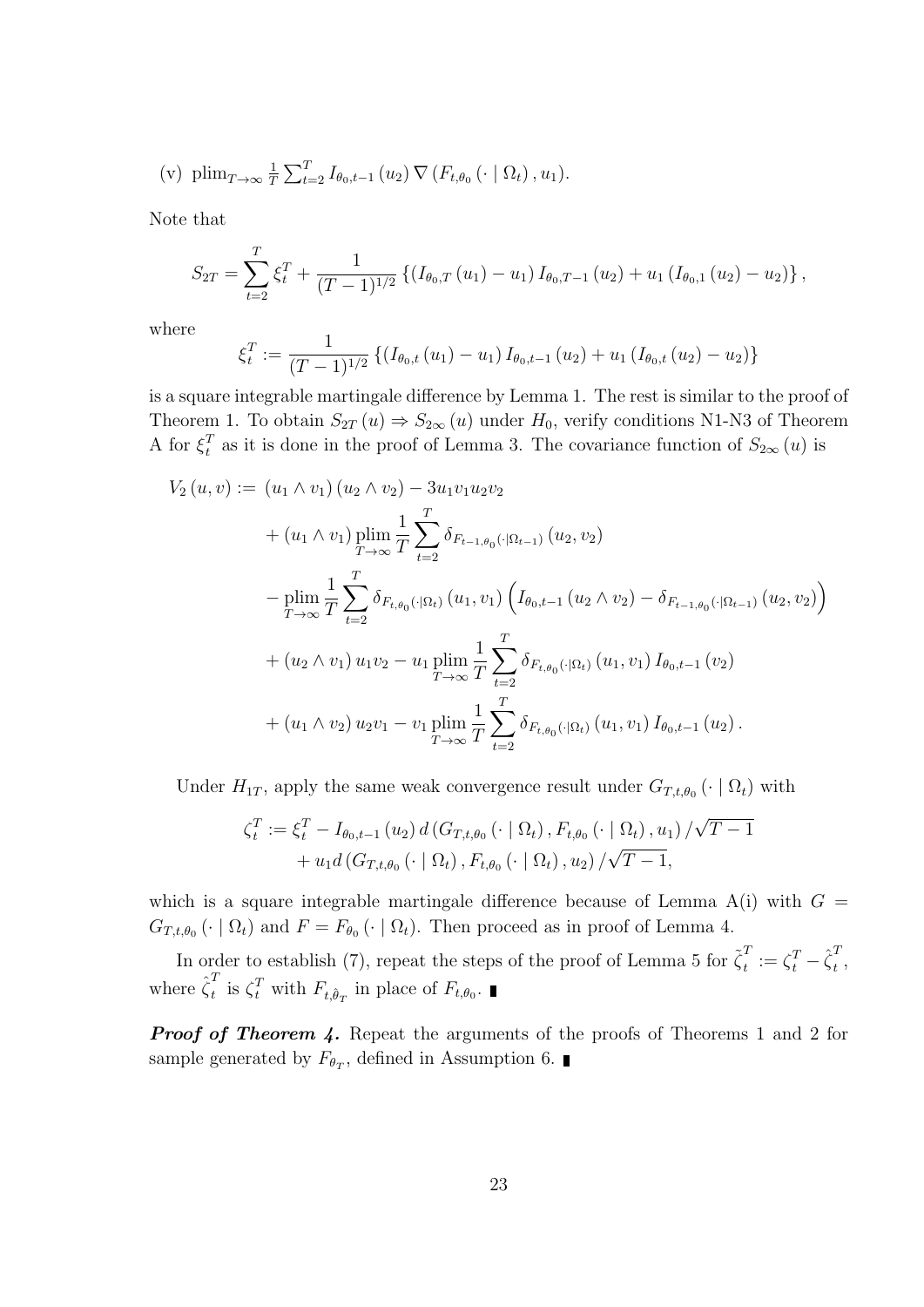## References

- [1] Andrews, D.W.K. (1997) A conditional Kolmogorov test, Econometrica 65, 1097- 1128.
- [2] Bai, J. (2003) Testing Parametric Conditional Distributions of Dynamic Models, Review of Economics and Statistics 85, 531-549.
- [3] Basu, D. and R. de Jong (2007). Dynamic Multinomial Ordered Choice with an Application to the Estimation of Monetary Policy Rules. Studies in Nonlinear Dynamics and Econometrics, 11, 1507-1507.
- [4] Corradi, V. and R. Swanson (2006) Bootstrap conditional distribution test in the presence of dynamic misspecification, Journal of Econometrics 133, 779-806.
- [5] Czado, C., T. Gneiting and L. Held (2009). Predictive model assessment for count data. Biometrics, 65, 1254-1261.
- [6] Delgado, M. and Escanciano, J. C. (2007) Nonparametric tests for conditional symmetry in dynamic models. Journal of Econometrics 141, 652-682.
- [7] Delgado, M. and W. Stute (2008) Distribution-free specification tests of conditional models. Journal of Econometrics 143, 37-55.
- [8] Dolado, J. J. and Maria-Dolores, R. (2002). Evaluating Changes in the Bank of Spain's Interest Rate Target: An Alternative Approach Using Marked Point Processes, Oxford Bulletin of Economics and Statistics, 64, 159-182.
- [9] Giacomini R., Politis D. and H. White (2013) A Warp-Speed Method for Conducting Monte Carlo Experiments Involving Bootstrap Estimators, Econometric Theory 29, 567-589.
- [10] Greene, W. and Hensher D., (2010). Modeling Ordered Choices. A Primer. Cambridge University Press.
- [11] Hamilton, J. and O. Jordá (2002). A model of the Federal Funds rate target. The Journal of Political Economy 110, 1135-1167.
- [12] Handcock, M. S. and Morris, M. (1999). Relative Distribution Methods in the Social Sciences. Springer, New York.
- [13] Jacod, J. and Shiryaev, A. N. (2003). *Limit Theorems for Stochastic Processes*. Springer, 2d Ed. Berlin.
- [14] Jung, R.C., M. Kukuk and R. Liesenfeld (2006). Time series of count data: modeling, estimation and diagnostics. Computational Statistics and Data Analysis, 51, 2350- 2364.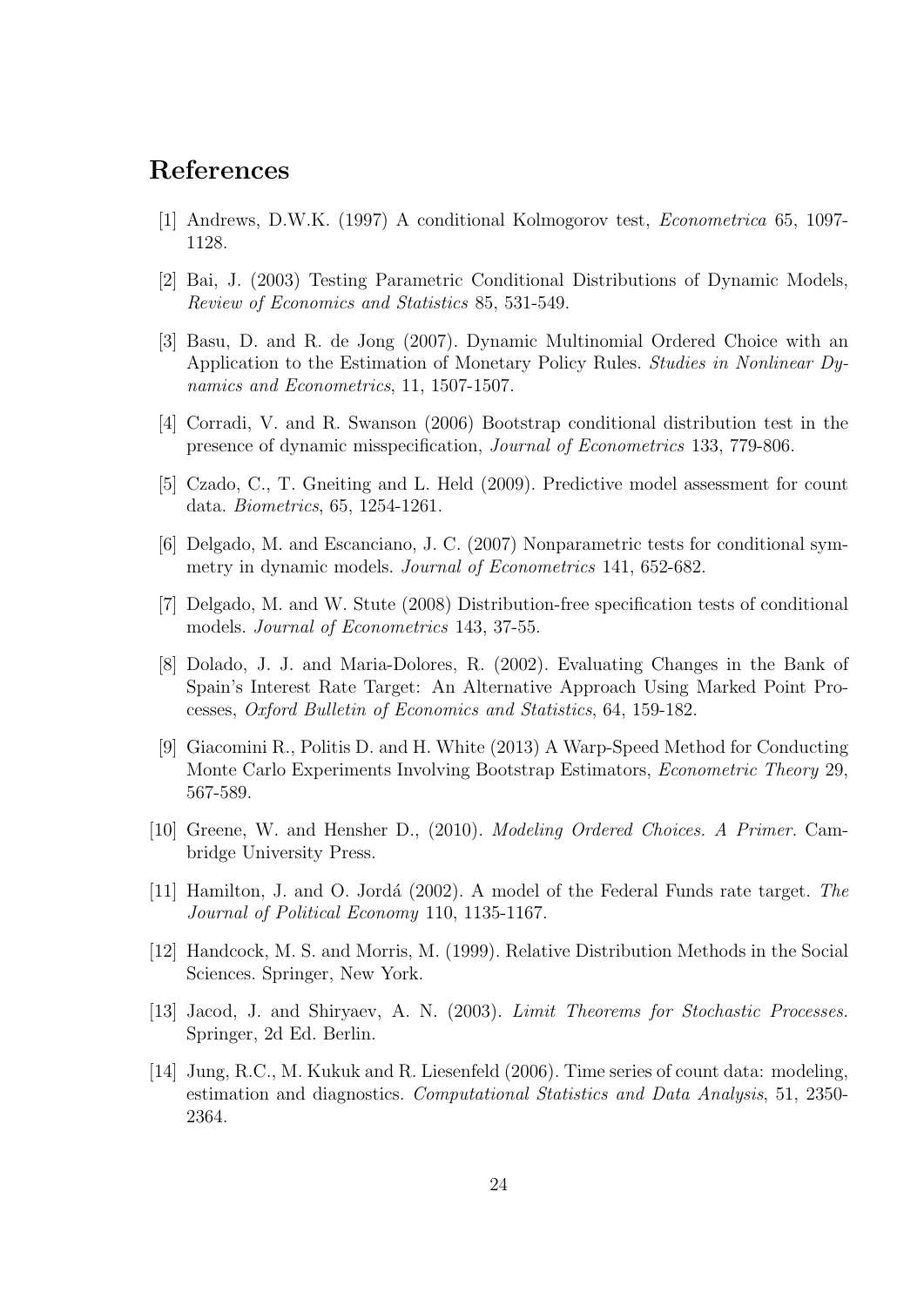- [15] Kauppi, H. and Saikkonen, P. (2008). Predicting U.S. recessions with dynamic binary response models. Review of Economics and Statistics 90, 777-791.
- [16] Kheifets, I.(2013). Specification Tests for Nonlinear Time Series Models. Mimeo.
- [17] Kheifets, I., and C. Velasco (2013). Model Adequacy Checks for Discrete Choice Dynamic Models. In Recent Advances and Future Directions in Causality, Prediction, and Specification Analysis Essays in Honor of Halbert L. White Jr. Chen, Xiaohong; Swanson, Norman R. (Eds.), 363-382.
- [18] Machado, J. A. F., and Santos Silva, J. M. C. (2005), Quantiles for Counts, Journal of the American Statistical Association 100, 1226-1237.
- [19] Mora, J. and A.I. Moro-Egido (2007). On specification testing of ordered discrete choice models. Journal of Econometrics 143, 191-205.
- [20] Nishiyama, Y. (2000) Weak convergence of some classes of martingales with jumps. Annals of Probability 28, 685-712.
- [21] Rosenblatt, M. (1952). Remarks on a Multivariate Transformation. Annals of Mathematical Statistics 23, 470-72.
- [22] Startz, R. (2008). Binomial Autoregressive Moving Average Models with an Application to U.S. Recessions. Journal of Business and Economic Statistics 26, 1-8.
- [23] Stute W. and Zhu, L.-X. (2002). Model checks for generalized linear models. Scandinavian Journal of Statistics 29, 535-545.
- [24] van der Vaart, A. W. and Wellner, J. A. (1996). Weak Convergence and Empirical Processes: With Applications to Statistics. Springer, New York.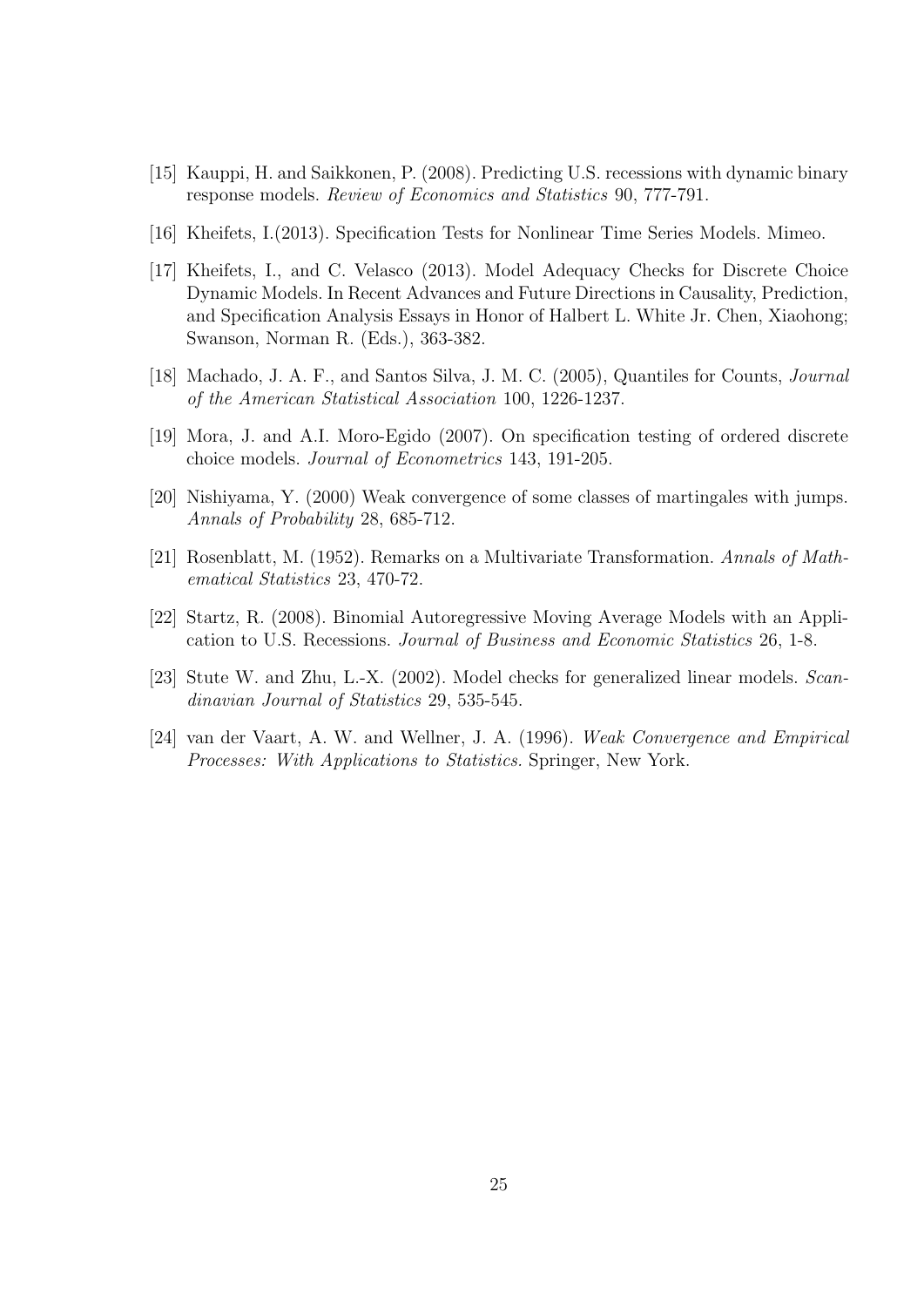|            |                  |         |         |         |         |         |         | I-static I-dynamic II-static II-dynamic III-static III-dynamic IV-static IV-dynamic |
|------------|------------------|---------|---------|---------|---------|---------|---------|-------------------------------------------------------------------------------------|
| $\tau_1$   | $-4.81$          | $-2.07$ | $-3.31$ | $-1.05$ | $-3.15$ | $-1.17$ | $-3.41$ | $-1.48$                                                                             |
|            | (0.51)           | (0.66)  | (0.35)  | (0.47)  | (0.36)  | (0.48)  | (0.37)  | (0.50)                                                                              |
| $\tau_2$   | $-4.05$          | $-1.14$ | $-2.64$ | $-0.19$ | $-2.34$ | $-0.20$ | $-2.57$ | $-0.50$                                                                             |
|            | (0.47)           | (0.64)  | (0.31)  | (0.46)  | (0.32)  | (0.47)  | (0.32)  | (0.48)                                                                              |
| $\tau_3$   | $-1.72$          | 1.66    | $-0.39$ | 2.60    | 0.09    | 2.62    | $-0.11$ | 2.29                                                                                |
|            | (0.40)           | (0.63)  | (0.26)  | (0.48)  | (0.28)  | (0.48)  | (0.27)  | (0.49)                                                                              |
| inf        | $-1.39$          | $-1.36$ | $-1.51$ | $-1.60$ | $-1.83$ | $-1.82$ | $-1.70$ | $-1.70$                                                                             |
|            | (0.68)           | (0.72)  | (0.67)  | (0.71)  | (0.69)  | (0.73)  | (0.69)  | (0.73)                                                                              |
|            | $inf_{-1}$ 1.86  | 2.90    | 1.94    | 3.05    | 2.05    | 3.07    | 2.14    | 3.01                                                                                |
|            | (0.99)           | (1.06)  | (0.98)  | (1.06)  | (1.00)  | (1.07)  | (1.01)  | (1.07)                                                                              |
|            | $inf_{-2}$ -1.30 | $-2.81$ | $-1.27$ | $-2.80$ | $-1.60$ | $-2.92$ | $-2.12$ | $-3.11$                                                                             |
|            | (0.98)           | (1.07)  | (0.97)  | (1.06)  | (0.99)  | (1.07)  | (1.02)  | (1.09)                                                                              |
|            | $inf_{-3}$ 1.39  | 2.44    | 1.60    | 2.74    | 1.79    | 2.79    | 1.27    | 2.33                                                                                |
|            | (0.99)           | (1.06)  | (0.98)  | (1.06)  | (1.00)  | (1.08)  | (1.03)  | (1.09)                                                                              |
|            | $inf_{-4}$ 0.43  | $-0.53$ | $-0.23$ | $-1.05$ | $-0.00$ | $-0.85$ | 0.88    | $-0.20$                                                                             |
|            | (0.68)           | (0.73)  | (0.66)  | (0.71)  | (0.67)  | (0.73)  | (0.71)  | (0.76)                                                                              |
| out        | $-1.02$          | $-1.02$ | 0.36    | 0.40    | 3.35    | 2.54    | $-0.98$ | $-0.62$                                                                             |
|            | (0.30)           | (0.33)  | (0.59)  | (0.63)  | (0.68)  | (0.74)  | (0.22)  | (0.23)                                                                              |
| $out_{-1}$ | 0.81             | 0.90    | 0.84    | 0.65    | 2.48    | 0.95    | $-1.03$ | $-0.65$                                                                             |
|            | (0.29)           | (0.32)  | (0.59)  | (0.64)  | (0.67)  | (0.73)  | (0.22)  | (0.23)                                                                              |
| $Y_{-1}$   |                  | $-1.08$ |         | $-1.12$ |         | $-1.03$ |         | $-0.94$                                                                             |
|            |                  | (0.15)  |         | (0.15)  |         | (0.16)  |         | (0.16)                                                                              |

Table 1: ML estimates and standard errors of Models I-IV with static and dynamic specifications and Probit link function applied to the original data of length  $T = 204$ .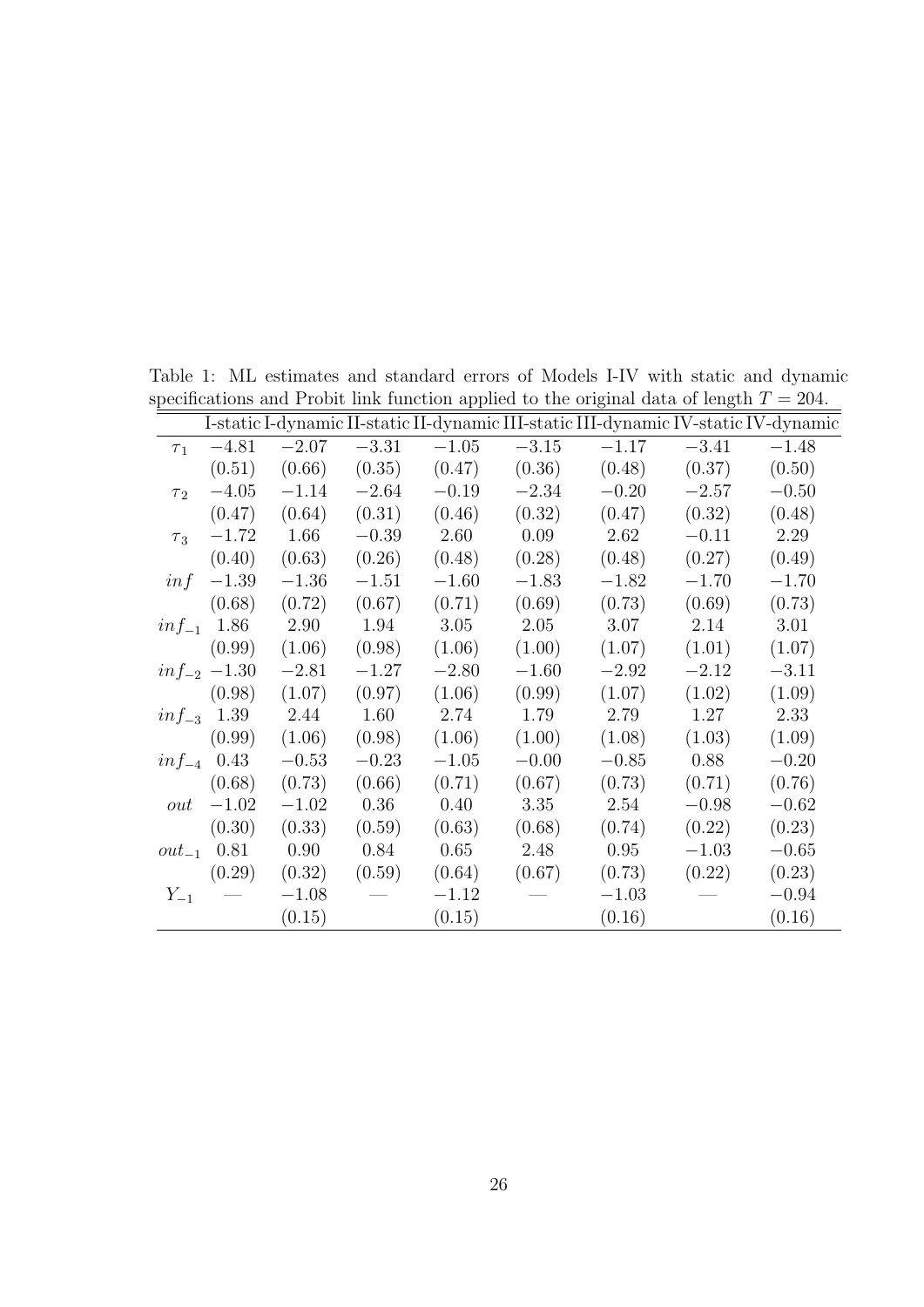|                     |                  |         |         |         |         |         |         | I-static I-dynamic II-static II-dynamic III-static III-dynamic IV-static IV-dynamic |
|---------------------|------------------|---------|---------|---------|---------|---------|---------|-------------------------------------------------------------------------------------|
| $\tau_1$            | $-8.46$          | $-3.77$ | $-6.01$ | $-2.12$ | $-5.61$ | $-2.15$ | $-6.15$ | $-2.82$                                                                             |
|                     | (0.98)           | (1.20)  | (0.68)  | (0.83)  | (0.69)  | (0.85)  | (0.72)  | (0.89)                                                                              |
| $\tau$ <sub>2</sub> | $-7.03$          | $-1.96$ | $-4.71$ | $-0.46$ | $-4.12$ | $-0.31$ | $-4.56$ | $-0.90$                                                                             |
|                     | (0.90)           | (1.17)  | (0.60)  | (0.81)  | (0.59)  | (0.83)  | (0.61)  | (0.86)                                                                              |
| $\tau_3$            | $-3.00$          | 3.02    | $-0.85$ | 4.52    | 0.07    | 4.60    | $-0.24$ | 4.04                                                                                |
|                     | (0.72)           | (1.12)  | (0.47)  | (0.84)  | (0.49)  | (0.86)  | (0.49)  | (0.87)                                                                              |
| inf                 | $-2.44$          | $-2.29$ | $-2.53$ | $-2.89$ | $-3.17$ | $-3.28$ | $-2.81$ | $-3.06$                                                                             |
|                     | (1.21)           | (1.30)  | (1.21)  | (1.29)  | (1.21)  | (1.32)  | (1.22)  | (1.32)                                                                              |
|                     | $inf_{-1}$ 3.28  | 4.95    | 3.22    | 5.46    | 3.59    | 5.43    | 3.41    | 5.31                                                                                |
|                     | (1.78)           | (1.92)  | (1.77)  | (1.92)  | (1.76)  | (1.93)  | (1.82)  | (1.95)                                                                              |
|                     | $inf_{-2}$ -2.48 | $-5.02$ | $-2.17$ | $-5.22$ | $-2.97$ | $-5.21$ | $-3.52$ | $-5.40$                                                                             |
|                     | (1.74)           | (1.95)  | (1.73)  | (1.94)  | (1.76)  | (1.95)  | (1.86)  | (1.99)                                                                              |
| $inf_{-3}$ 2.42     |                  | 4.36    | 2.61    | 5.20    | 2.94    | 5.11    | 1.65    | 4.02                                                                                |
|                     | (1.75)           | (1.92)  | (1.75)  | (1.93)  | (1.77)  | (1.95)  | (1.86)  | (1.99)                                                                              |
| $inf_{-4}$ 0.93     |                  | $-0.87$ | $-0.17$ | $-1.88$ | 0.32    | $-1.54$ | 2.11    | $-0.28$                                                                             |
|                     | (1.20)           | (1.32)  | (1.18)  | (1.28)  | (1.19)  | (1.30)  | (1.27)  | (1.36)                                                                              |
| out                 | $-1.78$          | $-1.79$ | 0.43    | 0.63    | 5.87    | 4.12    | $-1.83$ | $-1.15$                                                                             |
|                     | (0.54)           | (0.60)  | (1.04)  | (1.14)  | (1.24)  | (1.34)  | (0.40)  | (0.42)                                                                              |
| $out_{-1}$          | 1.43             | 1.59    | 1.61    | 1.29    | 4.21    | 1.50    | $-1.88$ | $-1.14$                                                                             |
|                     | (0.52)           | (0.59)  | (1.04)  | (1.15)  | (1.20)  | (1.33)  | (0.40)  | (0.42)                                                                              |
| $Y_{-1}$            |                  | $-1.98$ |         | $-2.04$ |         | $-1.86$ |         | $-1.71$                                                                             |
|                     |                  | (0.28)  |         | (0.27)  |         | (0.28)  |         | (0.28)                                                                              |

Table 2: ML estimates and standard errors of Models I-IV with static and dynamic specifications and Logit link function applied to the original data of length  $T = 204$ .

Table 3: P-values of Cramer – von Misses tests for static Probit and Logit link function applied to the original data of length  $T = 204$ .

|           | $\tilde{}$            |                |             |                      |          |                           |             |             |                |             |  |  |
|-----------|-----------------------|----------------|-------------|----------------------|----------|---------------------------|-------------|-------------|----------------|-------------|--|--|
|           |                       | $\hat{S}_{2T}$ | $R_{2T,50}$ | $R_{2T,25}$          | $R_{2T}$ | $\overline{\hat{S}_{1T}}$ | $R_{1T,50}$ | $R_{1T,25}$ | $\hat{R}_{1T}$ | $\hat{Z}_T$ |  |  |
|           | $H_0$ : static probit |                |             |                      |          |                           |             |             |                |             |  |  |
| Model I   |                       | 0.001          | 0.001       | 0.001                | 0.237    | 0.009                     | 0.026       | 0.078       | 0.516          | 0.244       |  |  |
| Model II  |                       | 0.001          | 0.001       | 0.001                | 0.166    | 0.077                     | 0.057       | 0.229       | 0.167          | 0.022       |  |  |
| Model III |                       | 0.001          | 0.001       | 0.001                | 0.307    | 0.492                     | 0.632       | 0.616       | 0.731          | 0.109       |  |  |
| Model IV  |                       | 0.001          | 0.002       | 0.002                | 0.496    | 0.721                     | 0.509       | 0.582       | 0.668          | 0.268       |  |  |
|           |                       |                |             | $H_0$ : static logit |          |                           |             |             |                |             |  |  |
| Model I   |                       | 0.001          | 0.001       | 0.001                | 0.152    | 0.021                     | 0.079       | 0.221       | 0.793          | 0.199       |  |  |
| Model II  |                       | 0.001          | 0.001       | 0.001                | 0.112    | 0.113                     | 0.155       | 0.459       | 0.240          | 0.032       |  |  |
| Model III |                       | 0.001          | 0.001       | 0.001                | 0.360    | 0.314                     | 0.493       | 0.541       | 0.745          | 0.171       |  |  |
| Model IV  |                       | 0.001          | 0.001       | 0.001                | 0.448    | 0.890                     | 0.804       | 0.899       | 0.634          | 0.272       |  |  |
|           |                       |                |             |                      |          |                           |             |             |                |             |  |  |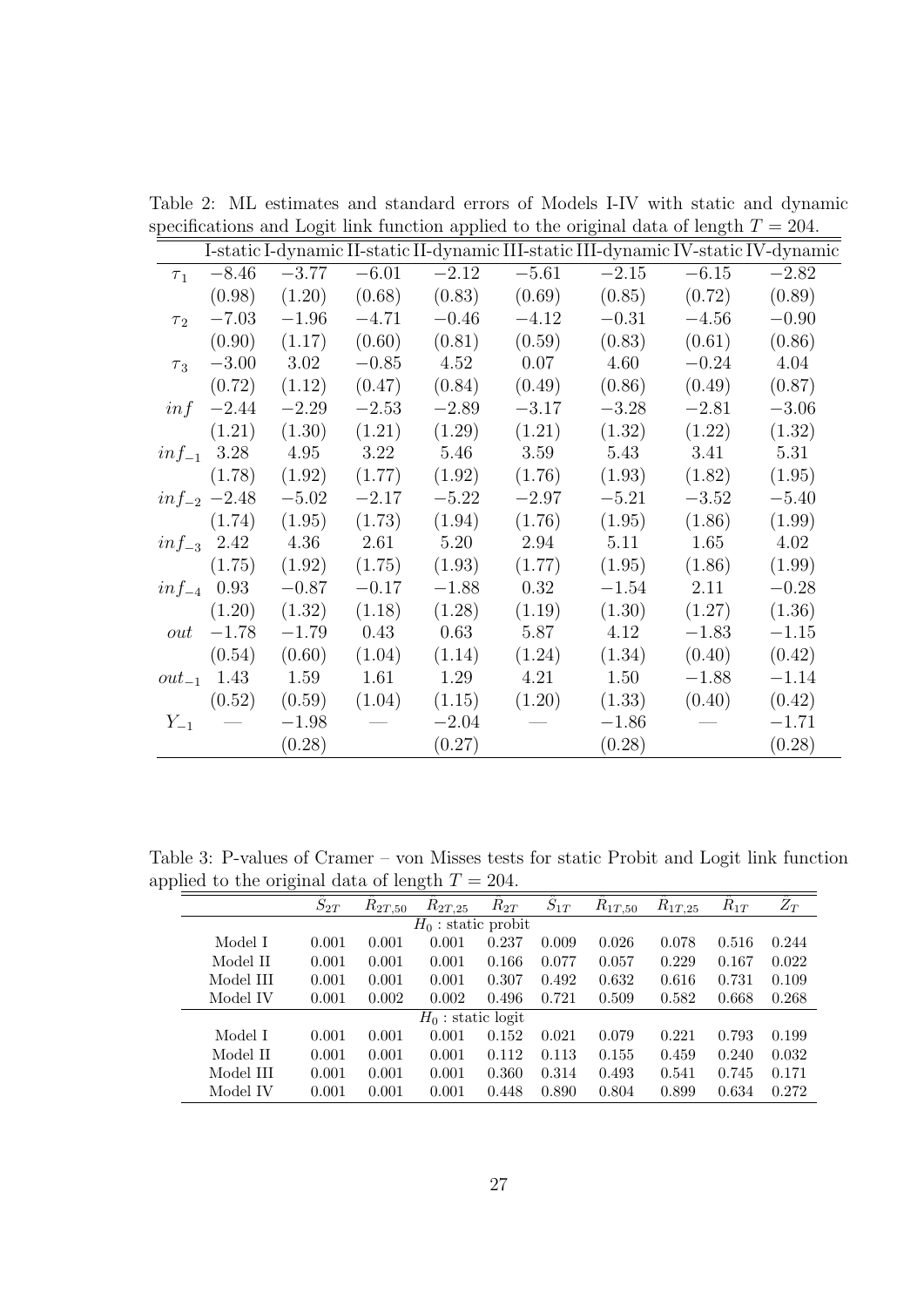| $\mu$ <sup>110</sup> $\alpha$ to the stighted details of following |                  |             |                       |          |          |                   |             |                  |             |
|--------------------------------------------------------------------|------------------|-------------|-----------------------|----------|----------|-------------------|-------------|------------------|-------------|
|                                                                    | $\tilde{S}_{2T}$ | $R_{2T,25}$ | $R_{2T,25}$           | $R_{2T}$ | $S_{1T}$ | $\hat{R}_{1T,50}$ | $R_{1T,25}$ | $\tilde{R}_{1T}$ | $\bar{Z}_T$ |
|                                                                    |                  |             | $H_0$ : static probit |          |          |                   |             |                  |             |
| Model I                                                            | 0.003            | 0.002       | 0.002                 | 0.082    | 0.047    | 0.193             | 0.372       | 0.354            | 0.392       |
| Model II                                                           | 0.001            | 0.001       | 0.002                 | 0.586    | 0.351    | 0.426             | 0.626       | 0.450            | 0.107       |
| Model III                                                          | 0.001            | 0.001       | 0.001                 | 0.155    | 0.454    | 0.435             | 0.244       | 0.742            | 0.124       |
| Model IV                                                           | 0.001            | 0.002       | 0.002                 | 0.799    | 0.936    | 0.913             | 0.801       | 0.355            | 0.230       |
|                                                                    |                  |             | $H_0$ : static logit  |          |          |                   |             |                  |             |
| Model I                                                            | 0.001            | 0.001       | 0.001                 | 0.133    | 0.010    | 0.050             | 0.212       | 0.684            | 0.220       |
| Model II                                                           | 0.001            | 0.001       | 0.001                 | 0.354    | 0.114    | 0.201             | 0.319       | 0.416            | 0.058       |
| Model III                                                          | 0.001            | 0.001       | 0.001                 | 0.149    | 0.511    | 0.472             | 0.350       | 0.642            | 0.173       |
| Model IV                                                           | 0.002            | 0.002       | 0.001                 | 0.769    | 0.975    | 0.968             | 0.867       | 0.411            | 0.207       |

Table 4: P-values of Kolmogorov – Smirnov tests for static Probit and Logit link function applied to the original data of length  $T = 204$ .

Table 5: Scenarios for Monte Carlo simulations.

 $\overline{a}$ 

| Scenario Null and Alternative                           |
|---------------------------------------------------------|
| Size 1 $H_0$ : static probit                            |
| Size 2 $H_0$ : static logit                             |
| Power 1 $H_0$ : static probit vs $H_1$ : static logit   |
| Power 2 $H_0$ : static probit vs $H_1$ : dynamic probit |
| Power 3 $H_0$ : static probit vs $H_1$ : dynamic logit  |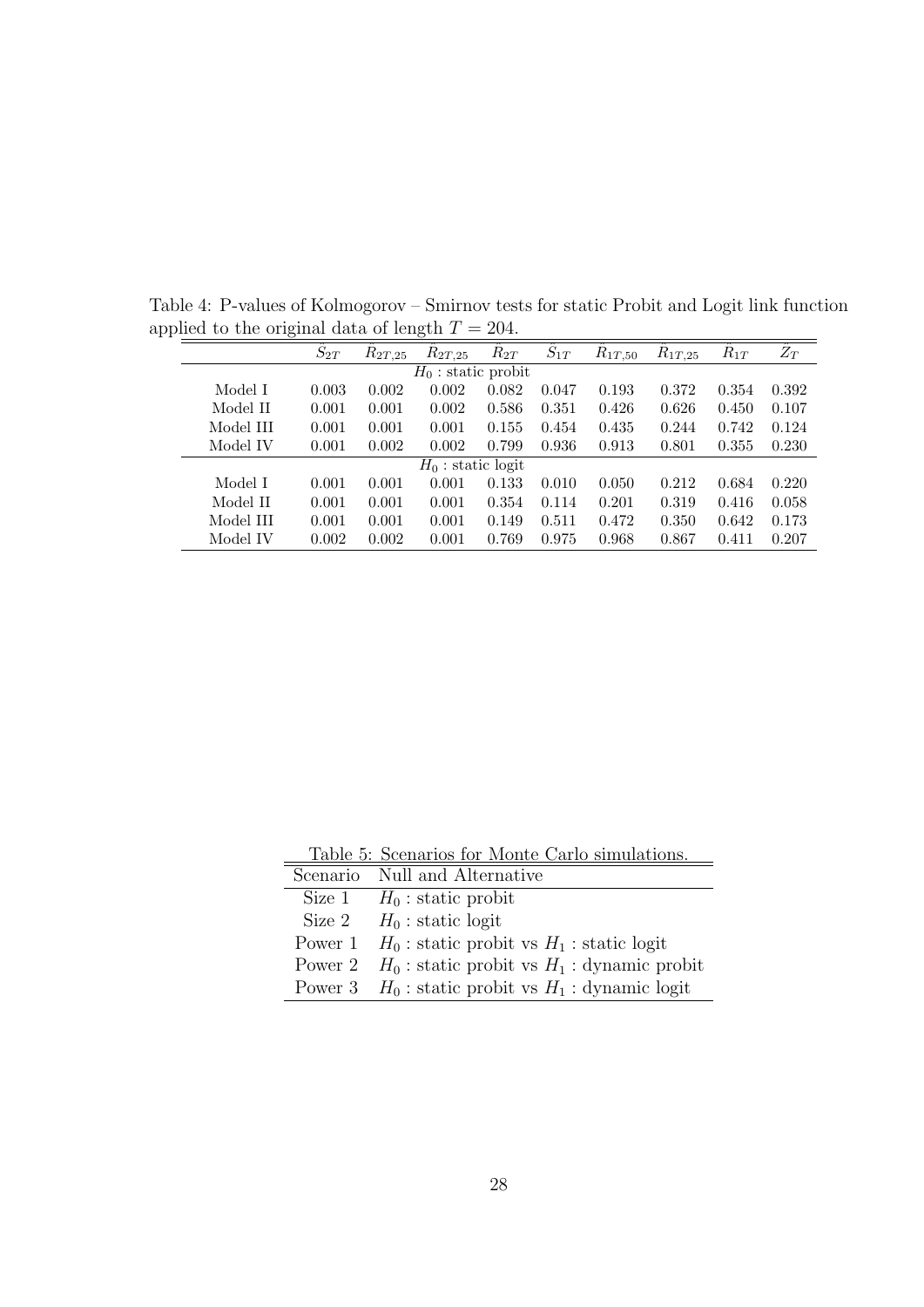$\hat{S}_{2T} - \hat{R}$  $\hat{R}_{2T.50}$  $\hat{R}_{2T.25}$  $\hat{R}_{2T}$  $\hat{S}_{1T}$  $\hat{R}_{1T.50}$  $\hat{R}_{1T,25}$  $\hat{R}_{1T}$  $\hat{Z}_T$ Size  $1 H_0$ : static probit 13.4 12.5 9.0 10% 13.6 13.4 12.5 9.0 13.3 11.1 10.8 9.2 13.7 Model I  $5\%$   $5.5$   $6.0$   $5.5$   $4.5$   $6.6$   $6.3$   $5.7$   $5.4$   $7.8$ 1% 2.0 1.5 1.1 0.4 0.8 1.1 0.4 0.5 2.2 10% 12.8 11.9 11.2 11.0 9.9 9.9 9.7 8.2 13.6 Model II  $5\%$  5.3 6.7 5.0 5.5 6.3 5.2 4.2 3.3 6.5 1% 0.5 0.9 1.0 0.7 1.5 1.7 1.3 0.9 2.8 10% 14.5 12.9 13.5 10.4 10.3 11.7 10.6 7.7 14.0 Model III 5% 7.7 7.0 6.5 5.4 6.0 3.7 3.3 4.5 6.4 1% 1.2 1.0 1.4 1.1 1.4 0.8 0.4 0.6 0.6 10% 11.1 11.3 10.3 7.6 9.7 9.5 8.4 7.9 13.7 Model IV 5% 5.2 6.7 5.6 3.9 5.1 4.6 4.9 2.8 6.4 1% 0.8 0.7 0.7 0.7 1.7 0.6 1.1 0.5 1.6 Size  $2 H_0$ : static logit<br>13.3 11.4 7.6 10% 13.9 13.3 11.4 7.6 12.9 11.6 12.5 7.7 15.5 Model I  $5\%$   $6.5$   $6.5$   $4.9$   $4.1$   $7.2$   $5.6$   $6.0$   $4.4$   $7.2$ 1% 1.2 2.0 1.0 1.0 0.9 1.3 1.6 0.9 1.7 10% 13.7 13.8 12.8 10.9 11.9 8.7 9.6 8.1 11.1 Model II  $5\%$  5.6 6.7 7.6 4.0 4.6 5.3 4.6 4.8 5.6 1% 1.2 1.5 1.5 0.7 0.7 1.0 0.9 1.1 1.0 10% 14.3 14.3 12.3 9.2 11.1 12.7 9.9 8.8 14.0 Model III 5% 7.3 9.0 6.4 3.3 6.4 7.8 5.2 3.3 8.5 1% 1.5 1.4 1.7 0.7 1.2 2.1 2.2 0.5 2.4 10% 10.9 10.8 10.3 9.2 12.6 9.9 9.6 8.1 16.1 Model IV  $5\%$  6.6 6.3 5.0 4.5 6.5 4.6 4.7 4.7 9.1 1% 2.3 2.5 0.9 0.3 1.7 1.0 0.7 0.7 1.2 Power  $1 H_0$ : static probit vs  $H_1$ : static logit<br>14.6 13.7 13.6 8.9 15.5 13.1 10% 14.6 13.7 13.6 8.9 15.5 13.1 12.0 8.0 13.8 Model I  $5\%$  8.5 7.7 6.6 4.9 8.4 6.5 6.0 3.6 7.1 1% 1.5 1.7 1.2 0.7 2.5 2.0 1.2 0.5 2.1 10% 10.1 9.9 9.8 9.1 11.5 10.9 11.3 9.0 14.4 Model II  $\,$  5 $\%$   $\,$  5.1  $\,$  5.0  $\,$  4.4  $\,$  4.0  $\,$  6.4  $\,$  6.9  $\,$  5.3  $\,$  4.0  $\,$  8.7  $\,$ 1% 0.7 0.9 0.8 0.9 2.2 1.9 1.5 0.4 3.1 10% 17.0 15.0 13.5 9.8 18.4 14.8 16.2 7.9 16.0 Model III 5% 9.1 9.4 7.9 4.7 9.0 8.3 7.7 4.6 8.2 1% 2.2 1.7 2.3 0.3 4.1 2.6 2.0 0.4 1.9 10% 13.8 13.0 10.7 8.9 16.5 16.9 13.5 7.8 14.8 Model IV 5% 6.3 6.2 5.3 4.5 10.2 8.6 7.5 3.8 8.3 1% 0.7 1.3 0.8 0.8 2.5 1.7 1.2 1.0 1.2 Power 2 H<sup>0</sup> : static probit vs H<sup>1</sup> : dynamic probit 10% 93.0 92.0 90.3 38.4 22.9 20.9 18.4 8.7 24.7 Model I 5% 89.2 85.2 82.7 25.7 13.2 12.0 11.7 4.6 18.4 1% 75.5 71.6 67.0 5.2 5.1 3.8 3.9 0.4 7.6 10% 96.5 95.4 94.5 46.2 18.8 17.2 14.6 8.7 25.2 Model II 5% 92.8 92.3 91.1 34.2 10.5 8.1 8.8 3.0 17.2 1% 86.2 82.2 81.6 11.3 1.7 1.7 2.5 0.7 3.7 10% 93.9 91.5 92.0 35.9 14.9 16.0 14.8 8.2 15.9  $\begin{array}{ccccccccc}\n & & & & & & & \widetilde{10}\% & 9\overline{3}.\overline{9} & 9\overline{1}.\overline{5} & 9\overline{2}.\overline{0} & 35.9 & 14.9 & 16.0 & 14.8 & 8.2 & 15.9 \\
 & 5\% & 90.7 & 88.4 & 86.1 & 22.5 & 9.2 & 9.8 & 8.5 & 5.0 & 9.4 \\
 & & 1\% & 83.8 & 76.4 & 72.4 & 8.3 & 2.4 & 2.3 & 3.0 & 0.5 & 2.7\n\end{$ 1% 83.8 76.4 72.4 8.3 2.4 2.3 3.0 0.5 2.7 10% 92.3 89.0 87.4 39.4 15.1 14.0 12.0 8.6 19.7 Model IV 5% 88.1 84.1 83.0 27.7 10.3 7.8 7.4 4.4 12.5 1% 73.3 68.2 66.0 6.4 4.1 3.4 3.1 0.7 3.8 Power 3  $H_0$  : static probit vs  $H_1$  : dynamic logit 10% 95.5 92.6 90.6 33.4 19.2 13.3 13.8 8.8 21.6 Model I 5% 90.1 89.3 86.0 22.9 12.1 10.0 8.5 5.0 12.6 1% 81.1 73.8 69.9 7.5 2.2 3.9 2.5 0.5 5.1 10% 96.7 94.8 94.4 40.9 15.9 16.5 15.1 10.2 23.1 Model II 5% 94.2 93.0 90.6 29.8 9.6 9.1 7.1 3.9 14.6 1% 90.3 84.6 80.2 11.7 2.9 2.4 2.0 0.7 5.2 10% 96.3 95.0 93.5 38.7 16.9 14.5 12.8 10.1 17.9 Model III 5% 93.5 91.9 90.9 30.3 10.0 8.0 7.8 4.4 10.9 1% 85.7 83.5 80.9 11.2 1.9 1.6 2.1 0.5 2.8 10% 94.4 91.7 89.1 37.2 19.3 19.1 18.3 10.3 22.8 Model IV 5% 91.1 88.4 85.9 26.0 11.1 12.3 11.4 4.7 14.7 1% 80.8 80.6 76.6 10.1 4.1 4.4 3.9 0.8 4.9

Table 6: Empirical rejection rates of various Cramer – von Misses tests of Models I-IV with static and dynamic specifications applied to simulated data of length  $T = 100$ .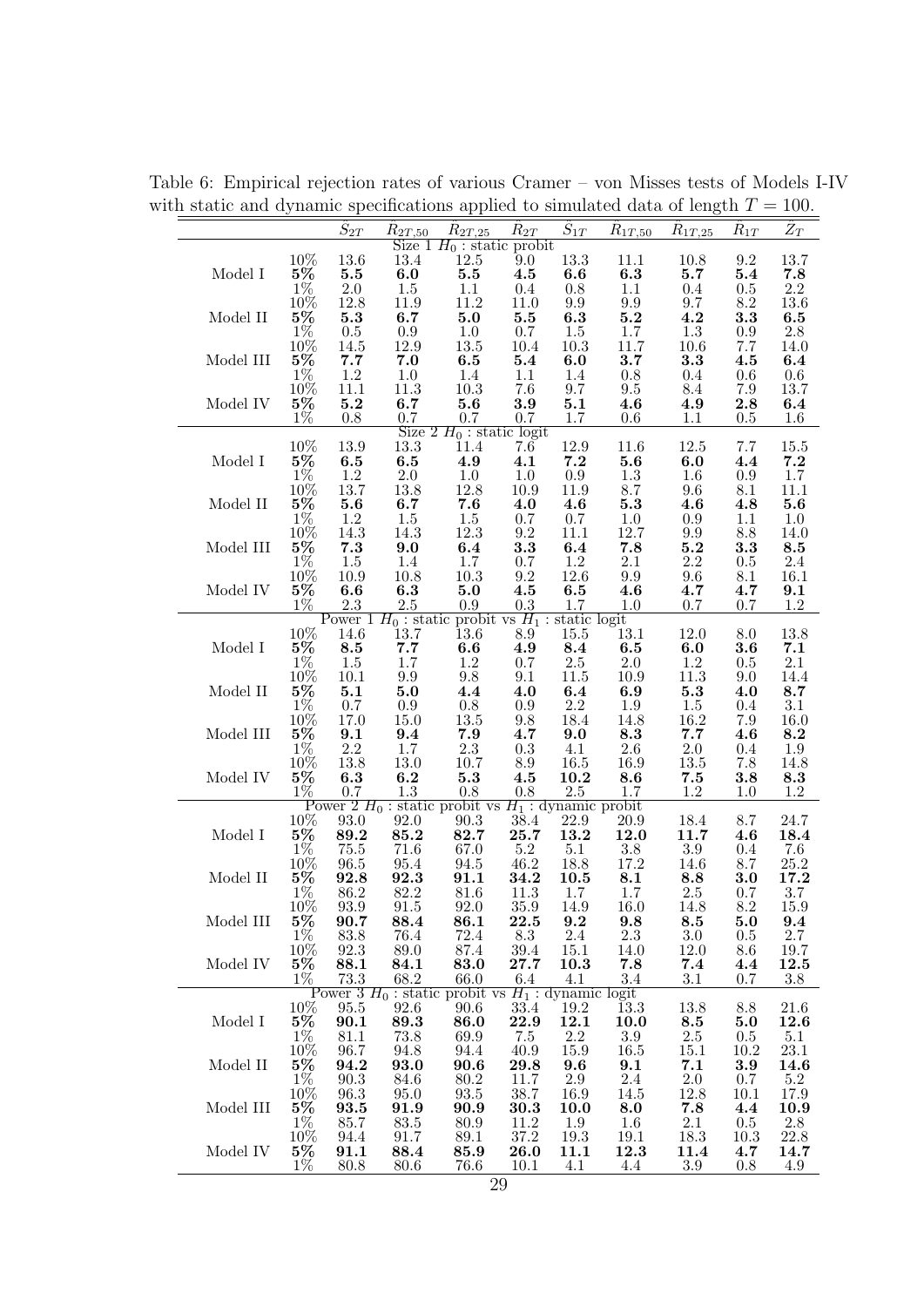|                                     |                                                                 | $\overline{\hat{S}_{2T}}$                  | $R_{2T,50}$                                | $\hat{R}_{2T,25}$                                                                                                                                               | $\hat{R}_{2T}$          |                               | $\hat{S}_{1T}$ $\hat{R}_{1T,50}$                                  | $\hat{R}_{1T,25}$ | $R_{1T}$                     | $\overline{\hat{Z}_T}$ |
|-------------------------------------|-----------------------------------------------------------------|--------------------------------------------|--------------------------------------------|-----------------------------------------------------------------------------------------------------------------------------------------------------------------|-------------------------|-------------------------------|-------------------------------------------------------------------|-------------------|------------------------------|------------------------|
|                                     |                                                                 |                                            |                                            | Size $1 H_0$ : static probit<br>10.6 9.9 7.5                                                                                                                    |                         |                               |                                                                   |                   |                              |                        |
| Model I                             | $\begin{array}{l} 10\% \\ {\bf 5\%} \\ 1\% \\ 10\% \end{array}$ | 12.2<br>5.1                                | 6.4                                        | $\begin{array}{c} 9.9 \\ 5.2 \end{array}$                                                                                                                       | 3.9                     | 7.8                           | $\begin{array}{cccc} 12.8 & 12.2 \\ 7.8 & 6.3 \end{array}$<br>6.3 | 12.0<br>6.8       | 10.0<br>4.9                  | 13.7<br>7.9            |
|                                     |                                                                 |                                            | $\rm 0.9$                                  | $1.2\,$                                                                                                                                                         | $0.6\,$                 | 1.1                           | $1.4\,$                                                           | $0.6\,$           | $0.8\,$                      | 1.8                    |
|                                     |                                                                 | $\begin{array}{c} 1.3 \\ 12.3 \end{array}$ | $11.6\,$                                   | $8.8\,$                                                                                                                                                         | $10.2\,$                | 10.4                          | $\rm 9.3$                                                         | $11.0\,$          | 8.7                          | 12.8                   |
| Model II                            | $5\%$                                                           | $\bf 5.5$                                  | 6.5                                        | $\bf 3.9$                                                                                                                                                       | 4.9                     | $\boldsymbol{5.9}$            | 5.1                                                               | 4.1               | 4.8                          | 6.2<br>2.7             |
|                                     | $1\%$                                                           | 1.0<br>13.4                                | 1.3<br>14.5                                | 1.6<br>14.5                                                                                                                                                     | $0.4\,$<br>$10.0\,$     | 1.2<br>$11.5\,$               | 0.9<br>11.8                                                       | 1.1<br>12.0       | $1.0\,$<br>$8.6\,$           | 12.4                   |
| $\operatorname{\mathsf{Model}}$ III | $\frac{10\%}{5\%}$                                              | 7.7                                        | 7.8                                        | 6.8                                                                                                                                                             | 5.1                     | 6.1                           | 7.0                                                               | 6.0               | 4.9                          | 5.6                    |
|                                     | $1\%$                                                           | 1.1                                        | 1.2                                        | 1.7                                                                                                                                                             | 1.0                     | 1.7                           | $0.5\,$                                                           | 1.0               | $0.5\,$                      | $0.7\,$                |
| Model IV                            |                                                                 | 12.7<br>6.5                                | $11.1\,$<br>5.4                            | $\frac{9.8}{5.3}$                                                                                                                                               | 8.1<br>$3.4\phantom{0}$ | $\frac{9.9}{5.3}$             | $10.3\,$<br>5.3                                                   | $9.4\,$<br>4.8    | $\frac{9.2}{3.6}$            | 12.6<br>7.2            |
|                                     | $\frac{10\%}{5\%}$<br>$\frac{10\%}{1\%}$                        | 0.4                                        |                                            |                                                                                                                                                                 |                         | 2.1                           | 1.8                                                               | 1.5               | $0.4\,$                      | 2.7                    |
|                                     |                                                                 |                                            |                                            | $\frac{0.6}{\text{Size 2 }} \frac{0.4}{H_0 \text{ : static logit}}$                                                                                             |                         |                               |                                                                   |                   |                              | 15.4                   |
| Model I                             | $^{10\%}_{\mathbf{5\%}}$                                        | $12.5\,$<br>7.0                            | 12.8<br>6.4                                | 11.1<br>6.1                                                                                                                                                     | 9.7<br>5.4              | 14.2<br>9.1                   | $\underset{\mathbf{6.4}}{12.3}$                                   | $11.7\,$<br>6.3   | 7.7<br>3.7                   | 6.7                    |
|                                     | $\frac{1\%}{10\%}$                                              | $0.8\,$                                    | $1.4\,$                                    | $1.5\,$                                                                                                                                                         | $0.7\,$                 | $\frac{2.0}{12.9}$            | $1.7\,$                                                           | $2.1\,$           | 1.1                          | 1.6                    |
|                                     |                                                                 | 10.2                                       | 9.8                                        | $10.7\,$                                                                                                                                                        | $9.0\,$                 |                               | $\!\!\!\!\!8.8$                                                   | 9.1<br>4.0        | $9.0\,$                      | 11.3                   |
| Model II                            | $5\%$<br>$1\%$                                                  | 4.7<br>$\rm 0.9$                           | 4.9<br>1.0                                 | 4.6<br>0.8                                                                                                                                                      | $3.5\,$<br>$0.5\,$      | 5.6<br>1.3                    | $\bf 3.8$<br>$0.6\,$                                              | $0.9\,$           | 4.8<br>0.8                   | 5.8<br>1.4             |
|                                     |                                                                 | 13.3                                       | 14.5                                       | 13.6                                                                                                                                                            | $7.8\,$                 | 11.8                          | 10.4                                                              | 9.7               | 8.6                          | 14.2                   |
| $\operatorname{\mathsf{Model}}$ III | $\frac{10\%}{5\%}$<br>$\frac{5\%}{1\%}$                         | $\bf 8.3$                                  | 8.3                                        | 6.7                                                                                                                                                             | $3.2\,$                 | $\bf{6.2}$                    | $5.7\,$                                                           | $\bf 3.5$         | 4.0                          | 10.0                   |
|                                     |                                                                 | 0.9<br>11.8                                | 1.0<br>10.9                                | 0.7<br>10.2                                                                                                                                                     | $0.6\,$                 | $\frac{1.2}{13.0}$            | 0.9<br>$10.3\,$                                                   | 0.9<br>$10.4\,$   | $\rm 0.2$<br>$\!\!\!\!\!8.9$ | 2.3<br>16.4            |
| Model IV                            | $\frac{10\%}{5\%}$                                              |                                            |                                            |                                                                                                                                                                 | $\frac{8.9}{4.7}$       |                               | $\boldsymbol{5.8}$                                                | $\bf 5.3$         | 4.0                          | 8.1                    |
|                                     | $1\%$                                                           |                                            |                                            | 6.2 6.5 5.1 4.7 6.6 5.8<br>1.3 1.4 1.3 0.7 1.7 1.1<br>Power 1 $H_0$ : static probit vs $H_1$ : static logit                                                     |                         |                               | 1.1                                                               | 1.1               | 0.9                          | 1.3                    |
|                                     |                                                                 | 13.9                                       | 11.9                                       | $\overline{10.1}$                                                                                                                                               | $9.5\,$                 |                               | $7.5\,$                                                           | $7.0\,$           | $8.0\,$                      | 13.2                   |
| Model I                             | $^{10\%}_{\mathbf{5\%}}$                                        | 7.0                                        | 6.2                                        | 5.4                                                                                                                                                             | 3.7                     | $\overset{9.2}{\mathbf{5.2}}$ | 3.3                                                               | $\bf 3.9$         | 3.2                          | 7.7                    |
|                                     | $1\%$<br>$10\%$                                                 | $1.5\,$                                    | 1.2                                        | 0.8                                                                                                                                                             | $0.2\,$                 | $0.7\,$                       | $1.1\,$                                                           | $0.4\,$           | $0.9\,$                      | $2.2\,$                |
| Model II                            |                                                                 | $9.6\,$<br>4.3                             | $9.6\,$<br>3.8                             | $\!\!\!\!\!8.3$<br>4.5                                                                                                                                          | $\!\!\!\!\!8.3$<br>3.7  | 7.6<br>4.1                    | $6.9\,$<br>$\bf 3.9$                                              | 9.7<br>$\bf 3.6$  | $9.7\,$<br>$\bf 3.9$         | $15.2\,$<br>8.9        |
|                                     |                                                                 | 1.0                                        | 0.7                                        | $\frac{0.8}{13.2}$                                                                                                                                              | 0.9                     | $0.5\,$                       | $\rm 0.9$                                                         | 1.1               | 1.1                          | $3.0\,$                |
|                                     |                                                                 | 16.9                                       | 15.2                                       |                                                                                                                                                                 | $10.2\,$                | 14.7                          | $9.8\,$                                                           | $10.1\,$          | $8.5\,$                      | 15.4                   |
| Model III                           | $\frac{5\%}{10\%}$<br>$\frac{10\%}{10\%}$<br>$\frac{5\%}{10\%}$ | $\bf 10.2$<br>1.7                          | 7.3                                        | 7.1<br>1.4                                                                                                                                                      | 3.9                     | 7.1<br>1.9                    | 5.7<br>1.5                                                        | 5.7<br>1.1        | 4.5<br>$0.4\,$               | 9.2<br>1.8             |
|                                     | $\frac{10\%}{5\%}$                                              | $13.1\,$                                   | $\begin{array}{c} 1.4 \\ 11.5 \end{array}$ | $10.3\,$                                                                                                                                                        | $\stackrel{0.4}{9.7}$   | 11.2                          | $12.6\,$                                                          | $\frac{9.8}{6.2}$ | $8.4\,$                      | 11.2                   |
| Model IV                            |                                                                 | $\bf 5.6$                                  | 6.6                                        | 4.3                                                                                                                                                             | $3.2\,$                 | 6.4                           | 5.1                                                               |                   | 3.4                          | 6.8                    |
|                                     | $1\%$                                                           |                                            |                                            | $\frac{60.9}{\text{Power } 2 H_0}$ : static probit vs $H_1$ : dynamic probit                                                                                    |                         |                               |                                                                   | 1.1               | 0.6                          | 1.1                    |
|                                     | $\frac{10\%}{5\%}$<br>$\frac{1\%}{1\%}$                         | 88.5                                       | $85.6\,$                                   | $\begin{array}{c} 83.2 \\ \bf{74.5} \end{array}$                                                                                                                | 24.6                    | 16.2                          | 14.4                                                              | $13.5\,$          | 9.1                          | $23.5\,$               |
| Model $\cal I$                      |                                                                 | 82.8                                       | 79.0<br>$58.9\,$                           | 55.4                                                                                                                                                            | 13.6                    | 10.3                          | $\begin{array}{c} \mathbf{9.1} \\ 2.4 \end{array}$                | 7.1<br>$2.1\,$    | $\bf 3.5$                    | 16.9<br>6.2            |
|                                     | $10\%$                                                          | 66.0<br>$91.7\,$                           |                                            |                                                                                                                                                                 | $\frac{1.7}{27.8}$      | $\frac{1.8}{18.9}$<br>12.1    |                                                                   | 17.0              | $0.7\,$<br>8.0               | 22.5                   |
| Model II                            |                                                                 |                                            | $\frac{91.2}{85.5}$                        | $89.2$<br>83.3<br>5% 87.9 85.5 83.3 17.7 12.1 11.2 9.3 3.3 14.0<br>1% 78.4 72.4 71.9 4.2 4.5 2.9 3.2 0.6 3.3<br>10% 91.1 87.7 85.2 22.4 14.8 11.8 11.7 8.3 16.8 |                         |                               | $\overline{16.8}$<br>11.2                                         |                   |                              | 14.0                   |
|                                     |                                                                 |                                            |                                            |                                                                                                                                                                 |                         |                               |                                                                   |                   |                              |                        |
| Model III                           | $5\%$                                                           | 85.7                                       | 83.2                                       | 79.4                                                                                                                                                            | 13.8                    | 7.1                           | 6.4                                                               | 7.2               | 3.9                          | 9.2                    |
|                                     | $1\%$                                                           | 67.1                                       | 65.4                                       | 60.9                                                                                                                                                            | 5.9                     | 2.4                           | 2.5                                                               | 3.0               | $0.7\,$                      | $3.3\,$                |
|                                     | 10\%<br>$5\%$                                                   | 89.0                                       | 85.9<br>78.5                               | 83.2<br>74.6                                                                                                                                                    | 26.1<br>13.8            | 13.8                          | 11.3                                                              | 10.6              | 10.3                         | 16.9<br>11.3           |
| Model IV                            | $1\%$                                                           | 81.7<br>61.9                               | 59.3                                       | 54.3                                                                                                                                                            | 2.9                     | 7.7<br>2.7                    | 7.8<br>$2.8\,$                                                    | 6.7<br>3.1        | 4.9<br>1.4                   | 3.8                    |
|                                     |                                                                 |                                            |                                            | Power 3 $H_0$ : static probit vs $H_1$ : dynamic logit                                                                                                          |                         |                               |                                                                   |                   |                              |                        |
| Model I                             | 10%<br>$5\%$                                                    | 92.4<br>86.2                               | $89.0\,$<br>82.7                           | 86.9<br>79.0                                                                                                                                                    | 24.3<br>14.2            | 13.1<br>7.7                   | 8.6<br>4.9                                                        | 9.6<br>3.8        | 9.1<br>4.2                   | 20.8<br>11.8           |
|                                     | $1\%$                                                           | 68.7                                       | 64.0                                       | 57.8                                                                                                                                                            | 4.2                     | 1.5                           | $1.0\,$                                                           | 1.4               | 0.7                          | 4.3                    |
|                                     | 10\%                                                            | 93.5                                       | 90.7                                       | 89.6                                                                                                                                                            | $27.9\,$                | 17.5                          | 13.9                                                              | 13.5              | 9.4                          | 20.8                   |
| Model II                            | $5\%$<br>$1\%$                                                  | 90.0<br>80.7                               | 86.2<br>74.9                               | 82.2<br>66.0                                                                                                                                                    | 15.9<br>5.5             | 9.3<br>3.7                    | 7.9<br>3.0                                                        | 8.1<br>2.0        | 4.1<br>0.4                   | 14.2<br>6.1            |
|                                     | $10\%$                                                          | 93.7                                       | 90.3                                       | 89.1                                                                                                                                                            | 29.4                    | 11.4                          | 11.2                                                              | 10.8              | 9.1                          | 16.1                   |
| Model III                           | $5\%$                                                           | 89.0                                       | 86.4                                       | 83.7                                                                                                                                                            | 15.9                    | 5.6                           | 5.1                                                               | 4.4               | 4.6                          | 10.5                   |
|                                     | $1\%$<br>10%                                                    | 79.5<br>91.1                               | 73.3<br>88.1                               | 69.9<br>86.2                                                                                                                                                    | 3.3<br>24.4             | 1.8<br>16.0                   | 1.0<br>13.1                                                       | 1.7<br>13.5       | 0.7<br>10.7                  | 3.2<br>$21.0\,$        |
| Model IV                            | $5\%$                                                           | 87.5                                       | 83.8                                       | 79.3                                                                                                                                                            | 16.1                    | 9.4                           | 7.5                                                               | 7.7               | 5.9                          | 12.9                   |
|                                     | $1\%$                                                           | 74.0                                       | 70.6                                       | 67.0                                                                                                                                                            | 4.8                     | 4.0                           | 4.1                                                               | 4.1               | 1.0                          | 6.1                    |

Table 7: Empirical rejection rates of various Kolmogorov – Smirnov tests of Models I-IV with static and dynamic specifications applied to simulated data of length  $T = 100$ .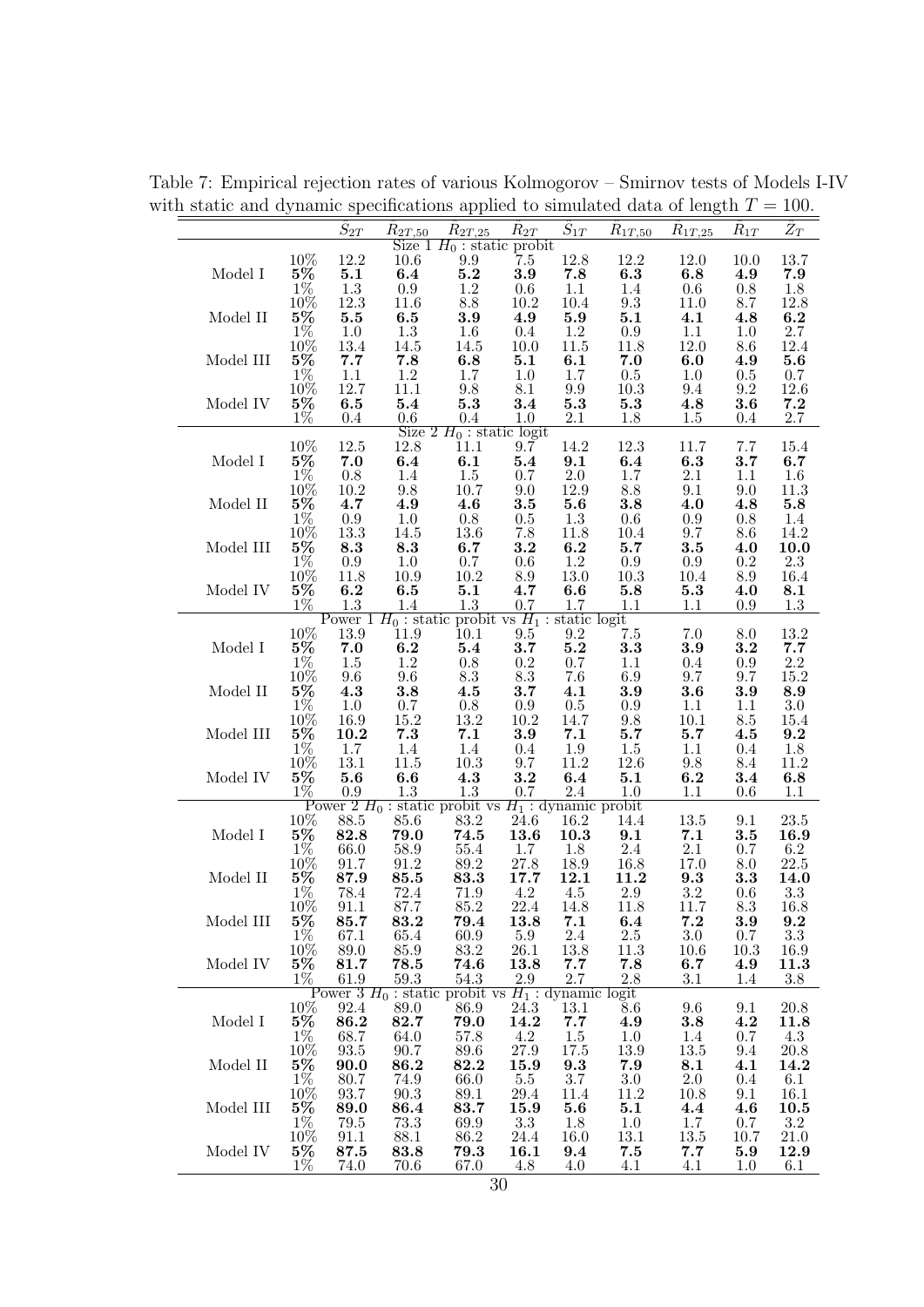Table 8: Empirical rejection rates of various Cramer – von Misses tests of Models I-IV with static and dynamic specifications applied to simulated data of length  $T = 200$ .

|           |                                                       | $\hat{S}_{2\underline{T}}$    | $R_{2T,50}$                                          | $R_{2T,25}$                                                        | $R_{2T}$                        | $\hat{S}_{1T}$                             | $R_{1T,50}$                                                 | $R_{1T,25}$                                | $R_{1T}$           | $\tilde{Z}_T$             |
|-----------|-------------------------------------------------------|-------------------------------|------------------------------------------------------|--------------------------------------------------------------------|---------------------------------|--------------------------------------------|-------------------------------------------------------------|--------------------------------------------|--------------------|---------------------------|
|           | $10\%$                                                | 11.8                          | 10.3                                                 | Size $1 H_0$ : static probit<br>$11.3\,$                           | $\overline{10.1}$               | $10.7\,$                                   | $11.7\,$                                                    | 10.6                                       | 10.5               | $10.6\,$                  |
| Model I   | $5\%$                                                 | 4.0                           | $\bf 5.4$                                            | $5.7\,$                                                            | 6.2                             | 4.2                                        | 4.6                                                         | 4.9                                        | 5.8                | $5.2\,$                   |
|           | $1\%$<br>$10\%$                                       | 0.7<br>$\!\!\!\!\!8.9$        | $1.0\,$<br>$\ \, 9.4$                                | 1.0<br>$9.0\,$                                                     | $0.8\,$<br>7.1                  | $0.7\,$<br>$10.5\,$                        | 0.9<br>$10.5\,$                                             | 0.7<br>12.2                                | 0.6<br>9.7         | $0.8\,$<br>11.4           |
| Model II  | $5\%$                                                 | 4.5                           | 4.4                                                  | 3.5                                                                | 2.4                             | 6.3                                        | 4.7                                                         | $\boldsymbol{5.9}$                         | 4.4                | 7.0                       |
|           | $1\%$                                                 | 0.8                           | $0.5\,$                                              | 1.1                                                                | $0.5\,$                         | $1.3\,$                                    | $1.1\,$                                                     | $1.5\,$                                    | 0.7                | 1.4                       |
| Model III | 10%<br>$5\%$                                          | $9.6\,$<br>4.6                | $9.1\,$<br>4.4                                       | $\!\!\!\!\!8.9$<br>3.4                                             | $\rm 9.3$<br>4.2                | 12.3<br>5.4                                | $10.5\,$<br>$\bf 5.5$                                       | $10.2\,$<br>$\bf 5.2$                      | $\,9.6$<br>3.3     | 10.3<br>5.4               |
|           |                                                       | $1.0\,$                       | $0.8\,$                                              |                                                                    |                                 |                                            | 1.2                                                         |                                            | 0.9                | 1.1                       |
|           |                                                       | 10.0                          | $11.0\,$                                             | $\begin{array}{c} 1.4 \\ 11.2 \end{array}$                         | $\stackrel{0.3}{9.4}$           | $\begin{array}{c} 0.6 \\ 10.5 \end{array}$ | $10.5\,$                                                    | $\begin{array}{c} 1.5 \\ 11.5 \end{array}$ | 11.6               | 14.1                      |
| Model IV  | $\frac{1\%}{10\%}\ \frac{10\%}{5\%}\ \frac{5\%}{1\%}$ | $5.3\,$<br>1.1                | 6.1<br>$0.6\,$                                       | 6.3<br>$1.5\,$                                                     | 4.4<br>0.8                      | 4.8<br>$1.3\,$                             | 4.6<br>$\rm 0.9$                                            | 7.0<br>1.0                                 | 4.9<br>1.7         | $\boldsymbol{6.9}$<br>1.1 |
|           |                                                       |                               |                                                      | Size $2 H_0$ : static logit                                        |                                 |                                            |                                                             |                                            |                    |                           |
|           | 10%                                                   | 13.7                          | 13.4                                                 | 11.8                                                               | 9.9                             | $\rm 9.9$                                  | 12.1                                                        | 11.7                                       | 9.9                | 10.1                      |
| Model I   | $5\%$<br>$1\%$                                        | 7.2<br>$1.4\,$                | 8.2<br>$1.3\,$                                       | 6.7<br>1.3                                                         | $\boldsymbol{5.8}$<br>$\rm 0.9$ | $\boldsymbol{5.8}$<br>1.7                  | 6.7<br>1.7                                                  | 6.4<br>$1.0\,$                             | 3.8<br>$0.6\,$     | $5.2\,$<br>1.1            |
|           | 10%                                                   | $\rm 9.9$                     | 11.4                                                 | $11.2\,$                                                           | $\!\!\!\!\!8.5\!\!\!\!$         | 10.2                                       | 10.4                                                        | $10.4\,$                                   | 10.0               | 9.6                       |
| Model II  | $5\%$                                                 | $\bf 5.4$                     | 6.4                                                  | 6.1                                                                | 4.7                             | $\bf 4.8$                                  | 5.6                                                         | $\bf 5.3$                                  | $\bf 5.2$          | 6.1                       |
|           | $\frac{1\%}{10\%}$<br>5%                              | $1.0\,$<br>8.7                | $0.8\,$<br>$11.3\,$                                  | $1.0\,$<br>$\rm 9.3$                                               | $1.2\,$<br>$\,9.4$              | 1.7<br>$9.0\,$                             | 1.3<br>$10.3\,$                                             | $\begin{array}{c} 1.3 \\ 11.0 \end{array}$ | $1.1\,$<br>$9.3\,$ | $1.0\,$<br>12.4           |
| Model III |                                                       | $\bf 5.3$                     | $\bf 5.2$                                            | $\bf 3.9$                                                          | 4.0                             | $\bf 5.6$                                  | $\boldsymbol{5.8}$                                          | 6.7                                        | 4.4                | 6.9                       |
|           | $\frac{1\%}{10\%}$                                    | $0.5\,$                       | $\rm 0.9$                                            | $1.0\,$                                                            | $\rm 0.9$                       | $\begin{array}{c} 0.8 \\ 11.6 \end{array}$ | $\frac{0.7}{11.7}$                                          | 1.0                                        | 1.1                | 1.4                       |
| Model IV  | $5\%$                                                 | 11.8<br>$\bf 5.4$             | 12.9<br>6.8                                          | $11.1\,$<br>$5.0\,$                                                | $10.7\,$<br>4.0                 | 5.6                                        | $\bf 5.2$                                                   | 10.9<br>$5.0\,$                            | 8.4<br>4.1         | 13.4<br>$\bf 8.3$         |
|           | $1\%$                                                 | $2.1\,$                       | $1.6\,$                                              | $1.3\,$                                                            | 0.8                             | $1.6\,$                                    | $1.4\,$                                                     | $2.0\,$                                    | 1.3                | 2.4                       |
|           |                                                       | $13.6\,$                      | 14.6                                                 | Power 1 $H_0$ : static probit vs $H_1$ : static logit<br>12.7      | 12.1                            | 18.0                                       | 19.2                                                        | 17.7                                       | 13.1               | 17.1                      |
| Model I   | $\underset{1\%}{10\%}\,\frac{5\%}{1\%}$               | $\bf 7.2$                     | 8.2                                                  | $\bf6.6$                                                           | 6.9                             | 10.9                                       | 10.3                                                        | 10.9                                       | 6.9                | $\bf 9.2$                 |
|           |                                                       | 1.1                           | $0.8\,$                                              | $2.0\,$                                                            | 1.6                             | 2.1                                        | 1.8                                                         | 2.6                                        | $2.0\,$            | 1.1                       |
| Model II  |                                                       | $\ \ 8.9$                     | $10.2\,$<br>4.9                                      | $12.5\,$                                                           | 10.7                            | 12.4<br>$\bf 7.5$                          | 12.7<br>6.4                                                 | 14.1<br>$\bf 7.3$                          | 11.0<br>6.7        | 10.0<br>$\bf6.5$          |
|           | $\frac{5\%}{1\%}$                                     | $\overset{\textbf{4.5}}{1.9}$ | 1.4                                                  | $\mathbf{5.6}\atop 1.5$                                            | $\overline{6.3}$<br>2.0         | $3.0\,$                                    | 2.4                                                         | $2.0\,$                                    | 1.1                | 1.3                       |
|           | $\frac{10\%}{5\%}$                                    | 11.4                          | 11.8                                                 | 11.1                                                               | 10.4                            | $16.1\,$                                   | $15.8\,$                                                    | 14.4                                       | $11.2\,$           | 15.8                      |
| Model III | $1\%$                                                 | 6.0                           | 5.2<br>$1.7\,$                                       | 6.1<br>1.6                                                         | $\boldsymbol{5.9}$              | 6.9                                        | 6.8<br>1.8                                                  | 7.9<br>$1.9\,$                             | 6.6<br>0.8         | $7.0\,$<br>$1.5\,$        |
|           | 10%                                                   | $\frac{1.2}{10.7}$            | 11.8                                                 | $11.9\,$                                                           | $\frac{0.9}{11.0}$              | $\begin{array}{c} 1.6 \\ 15.8 \end{array}$ | 14.1                                                        | $15.4\,$                                   | 11.3               | 10.1                      |
| Model IV  | $5\%$                                                 | 6.5                           | 6.6                                                  | 6.6                                                                | 4.3                             | 7.1                                        | 6.1                                                         | 7.5                                        | 5.8                | 5.4                       |
|           | $1\%$                                                 | 1.7                           | $2.5\,$                                              | $2.3\,$<br>Power $2 H_0$ : static probit vs $H_1$ : dynamic probit | 1.1                             | 1.3                                        | $2.1\,$                                                     | 1.3                                        | 1.2                | 1.5                       |
|           | $10\%$<br>5%<br>$10\%$<br>$10\%$<br>5%<br>$1\%$       | 99.0                          | $\begin{array}{c} 98.2 \\ \mathbf{97.3} \end{array}$ | 97.6                                                               | 44.5                            | 22.6                                       | 19.4                                                        | 17.7                                       | 12.4               | $25.8\,$                  |
| Model I   |                                                       | $\bf 98.5$                    |                                                      | $\bf 95.2$                                                         | 33.2                            | 13.6                                       | 11.6                                                        | $\bf 9.8$                                  | $\bf 7.5$          | 16.2                      |
|           |                                                       | $94.5\,$<br>$99.8\,$          | $91.9\,$<br>99.6                                     | $82.4\,$<br>$99.1\,$                                               | 14.9<br>$52.3\,$                | $\frac{5.2}{24.8}$<br>16.0                 | $\begin{array}{c} 4.0 \\ 22.2 \\ \textbf{14.8} \end{array}$ | $\frac{3.3}{22.7}$                         | 1.9<br>11.9        | $6.8\,$<br>$28.5\,$       |
| Model II  |                                                       | $\frac{99.5}{98.7}$           | $\frac{99.3}{96.1}$                                  | 98.5                                                               | $\frac{41.5}{21.2}$             |                                            |                                                             | $\bf 12.6$                                 | 7.1                | 18.2                      |
|           | $10\%$                                                |                               |                                                      | 92.5                                                               |                                 | 7.1                                        | 5.4                                                         | $3.6\,$                                    | $2.0\,$            | 5.5                       |
| Model III | $5\%$                                                 | 99.3<br>98.5                  | 98.4<br>97.0                                         | 97.4<br>95.9                                                       | 41.8<br>30.7                    | 19.1<br>13.0                               | 18.7<br>11.8                                                | 17.3<br>9.8                                | 12.5<br>7.9        | 24.6<br>13.9              |
|           | $1\%$                                                 | 93.9                          | 90.7                                                 | 90.4                                                               | 14.4                            | 3.0                                        | $3.5\,$                                                     | $3.2\,$                                    | 0.7                | $3.0\,$                   |
| Model IV  | 10%<br>$5\%$                                          | 98.0<br>95.8                  | 96.3<br>93.6                                         | 95.1<br>91.6                                                       | 33.6<br>22.9                    | 18.7<br>10.2                               | $17.3\,$<br>$9.5\,$                                         | 15.3<br>7.6                                | 11.9<br>5.3        | $20.5\,$<br>13.7          |
|           | $1\%$                                                 | $88.4\,$                      | 86.1                                                 | 81.3                                                               | $\,9.5$                         | $3.8\,$                                    | $1.5\,$                                                     | 1.6                                        | 0.3                | 3.4                       |
|           |                                                       |                               |                                                      | Power 3 $H_0$ : static probit vs $H_1$ : dynamic logit             |                                 |                                            |                                                             |                                            |                    |                           |
| Model I   | $\frac{10\%}{5\%}$                                    | 99.5<br>98.6                  | 98.5<br>97.5                                         | 97.7<br>95.6                                                       | 48.3<br>34.5                    | 25.4<br>15.2                               | 21.8<br>14.0                                                | 21.1<br>14.0                               | 11.3<br>5.4        | $25.3\,$<br>16.7          |
|           | $1\%$                                                 | 94.5                          | 91.2                                                 | 88.7                                                               | 15.5                            | 4.7                                        | 5.5                                                         | 3.7                                        | 1.7                | 7.1                       |
|           | 10%                                                   | 99.8                          | 99.5                                                 | 99.3                                                               | 53.6                            | 26.1                                       | 23.8                                                        | 21.5                                       | 13.1               | 31.1                      |
| Model II  | $5\%$<br>$1\%$                                        | 99.5<br>98.1                  | 98.9<br>96.9                                         | 98.6<br>95.6                                                       | 39.1<br>15.0                    | 16.9<br>5.3                                | 16.1<br>6.5                                                 | 13.7<br>5.9                                | 7.4<br>1.1         | 20.8<br>8.0               |
|           | 10%                                                   | 99.6                          | 98.7                                                 | 98.1                                                               | 45.8                            | 24.8                                       | 21.3                                                        | 19.5                                       | 13.1               | 28.4                      |
| Model III | $5\%$                                                 | 98.8                          | 98.1                                                 | 96.4                                                               | 31.2                            | 14.8                                       | 13.7                                                        | 11.6                                       | 6.6                | 17.9                      |
|           | $1\%$<br>10%                                          | 96.8<br>98.6                  | 92.7<br>$97.2\,$                                     | 91.2<br>95.4                                                       | 15.5<br>34.7                    | 5.4<br>18.6                                | $3.7\,$<br>18.8                                             | $3.5\,$<br>16.5                            | 1.1<br>11.0        | 4.4<br>19.4               |
| Model IV  | $5\%$                                                 | 95.8                          | 94.2                                                 | 91.8                                                               | 23.9                            | 11.4                                       | 10.1                                                        | 8.6                                        | 5.3                | 11.4                      |
|           | $1\%$                                                 | 89.3                          | 86.5                                                 | 82.7                                                               | 11.8                            | 3.1                                        | 1.9                                                         | 1.7                                        | 1.5                | 1.5                       |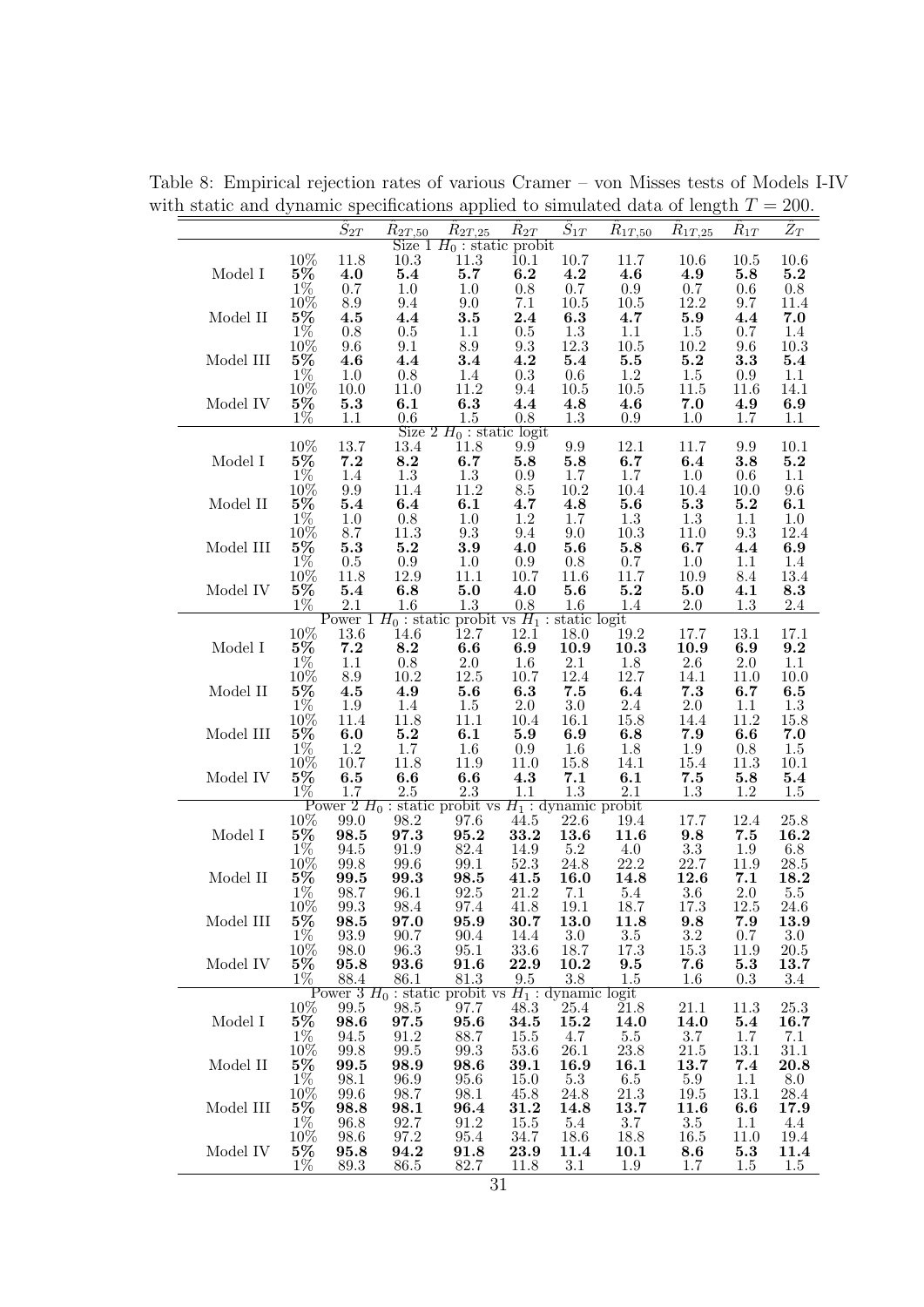$\hat{S}_{2T} - \hat{R}$  $R_{2T,50}$  $\hat{R}_{2T.25}$  $\hat{R}_{2T}$  $\hat{S}_{1T}$  $\hat{R}_{1T.50}$  $\hat{R}_{1T,25}$  $\hat{R}_{1T}$  $\hat{Z}_T$ Size  $1 H_0$ : static probit  $11.2$   $10.2$   $9.8$ 10% 10.3 11.2 10.2 9.8 11.2 10.0 11.3 10.3 10.5 Model I 5% 5.1 5.0 6.0 4.8 4.5 5.9 3.9 5.1 5.5 1% 1.3 1.4 1.5 0.9 0.8 0.8 1.1 1.3 0.7 10% 7.7 8.7 7.5 7.9 11.1 11.2 12.4 10.5 11.7 Model II 5% 3.7 3.9 3.9 2.9 6.3 5.6 6.4 4.6 5.7 1% 1.0 0.4 0.7 0.4 1.3 1.8 1.5 0.7 1.5 10% 9.9 9.2 10.0 9.8 10.1 7.7 9.7 10.2 10.9 Model III 5% 4.5 5.2 4.3 3.9 4.2 4.5 4.9 4.3 5.3 1% 0.6 0.6 1.1 0.8 0.9 0.6 0.3 1.1 1.3 10% 10.2 10.7 11.1 8.6 10.0 8.0 9.7 12.1 14.7 Model IV 5% 5.0 6.4 7.0 4.6 4.6 4.8 6.4 6.9 6.8 1% 1.2 0.8 1.1 1.2 1.7 1.9 1.4 0.9 1.5 Size  $2 H_0$ : static logit 10% 11.3 14.3 11.9 9.4 12.0 11.9 11.4 8.8 9.1 Model I  $5\%$  5.7 5.7 6.3 4.9 6.3 5.9 6.3 3.5 4.8 1% 1.0 1.4 1.3 0.7 1.7 1.1 0.5 0.7 1.6 10% 9.8 10.0 9.7 9.5 10.5 9.4 12.2 10.3 9.4 Model II 5% 5.5 5.1 5.9 3.4 5.4 4.6 5.9 4.9 5.3 1% 0.7 1.3 2.3 0.9 1.1 1.5 0.7 1.0 1.0 10% 9.8 8.2 8.8 9.5 10.6 9.9 9.6 11.7 11.9 Model III  $5\%$   $3.6$   $5.4$   $4.6$   $3.6$   $6.4$   $4.3$   $5.2$   $5.3$   $7.8$ 1% 0.7 1.4 0.8 1.0 1.2 0.5 0.3 1.2 1.6 10% 10.7 12.2 11.9 9.7 14.3 13.3 11.3 8.0 13.0 Model IV 5% 6.4 7.3 5.6 4.7 6.6 6.4 4.7 4.5 8.5 1% 2.0 2.0 1.1 0.8 2.0 1.0 0.6 0.9 3.3  $\frac{2.0}{2.0}$  and  $\frac{2.0}{1.1}$  in the static logit<br>13.0 11.1 10.5 12.8 12.0 11.3 10% 13.0 11.1 10.5 12.8 12.0 11.3 10.1 12.1 15.5 Model I  $5\%$  6.3 6.5 4.2 6.6 7.2 5.9 5.0 6.7 8.7 1% 0.8 0.9 1.0 0.9 1.8 1.1 1.4 2.1 0.6 10% 8.6 11.1 10.3 11.8 10.7 11.3 11.1 10.8 10.2 Model II  $5\%$   $4.6$   $5.0$   $6.4$   $6.3$   $5.2$   $4.9$   $5.7$   $6.5$   $6.1$ 1% 1.1 1.0 0.9 1.7 1.7 0.7 0.7 1.0 1.0 10% 11.8 12.5 12.9 10.1 10.7 11.6 10.2 11.4 14.3 Model III 5% 5.0 6.2 5.7 5.2 3.7 4.1 5.0 6.3 7.1 1% 0.9 0.8 1.6 1.0 0.4 0.5 0.8 1.0 1.2 10% 12.6 11.0 12.8 9.2 10.3 8.4 10.8 11.0 9.7 Model IV 5% 5.7 7.0 5.6 4.5 5.4 3.4 4.6 6.1 5.1 1% 1.3 0.8 1.4 1.5 0.7 1.0 1.1 1.6 1.6 Power  $2 H_0$ : static probit vs  $H_1$ : dynamic probit  $10\%$  97.8 95.5 93.1 34.6 22.4 19.3 10% 97.8 95.5 93.1 34.6 22.4 19.3 17.8 12.0 24.2 Model I 5% 94.3 92.0 86.5 22.8 11.4 10.6 9.7 5.9 14.0 1% 82.9 81.7 73.0 8.9 5.3 4.9 3.2 1.4 4.9 10% 99.4 98.6 97.3 38.5 23.5 20.9 20.5 13.3 25.0 Model II 5% 98.1 96.5 94.4 26.3 15.5 13.1 13.5 7.3 13.1 1% 90.7 86.8 84.1 10.7 7.9 5.9 3.8 1.7 4.7 10% 96.8 95.3 93.3 31.4 22.1 23.1 18.6 13.8 21.4 10% 96.8 95.3 93.3 31.4 22.1 23.1 18.6 13.8 21.4<br>Model III 5% 94.3 91.0 87.9 21.0 14.7 13.1 12.7 7.3 13.8<br>1% 81.7 72.2 67.1 10.3 4.2 2.4 3.0 1.1 2.1 1% 81.7 72.2 67.1 10.3 4.2 2.4 3.0 1.1 2.1 10% 94.8 90.8 87.5 26.3 17.0 16.2 18.1 13.0 19.8 Model IV 5% 90.5 85.0 82.0 17.9 11.0 9.5 9.4 6.3 11.4 1% 74.0 69.1 65.8 6.9 3.8 3.2 3.0 1.3 3.3 Power 3  $H_0$ : static probit vs  $H_1$ : dynamic 10% 98.5 97.5 94.8 34.7 20.6 10% 98.5 97.5 94.8 34.7 20.6 20.1 18.1 11.1 24.6<br>
5% 97.1 93.8 91.8 24.7 12.4 12.8 11.1 5.5 13.4<br>
1% 85.2 81.6 78.4 8.1 6.3 4.2 3.3 1.1 5.0<br>
10% 99.4 98.6 98.0 38.9 26.0 22.7 21.5 13.5 26.0 Model I 5% 97.1 93.8 91.8 24.7 12.4 12.8 11.1 5.5 13.4 1% 85.2 81.6 78.4 8.1 6.3 4.2 3.3 1.1 5.0 10% 99.4 98.6 98.0 38.9 26.0 22.7 21.5 13.5 26.0 Model II 5% 98.9 97.6 96.5 29.5 16.9 17.1 14.6 7.4 16.9 1% 96.0 93.2 91.2 12.6 7.1 7.6 3.5 1.8 6.3 10% 98.5 97.2 95.7 36.3 24.0 20.6 21.2 12.2 24.2 Model III 5% 96.1 93.8 91.8 26.0 14.6 14.4 11.9 8.0 15.4 1% 90.4 85.2 77.6 11.6 5.3 4.1 4.5 1.0 4.9 10% 96.3 93.7 90.3 27.5 18.0 19.8 14.7 10.3 16.2 Model IV 5% 93.0 89.2 86.9 14.1 13.0 12.5 8.5 5.8 10.4 1% 82.0 76.2 60.0 6.5 3.8 2.0 2.4 1.3 1.0

Table 9: Empirical rejection rates of various Kolmogorov – Smirnov tests of Models I-IV with static and dynamic specifications applied to simulated data of length  $T = 200$ .